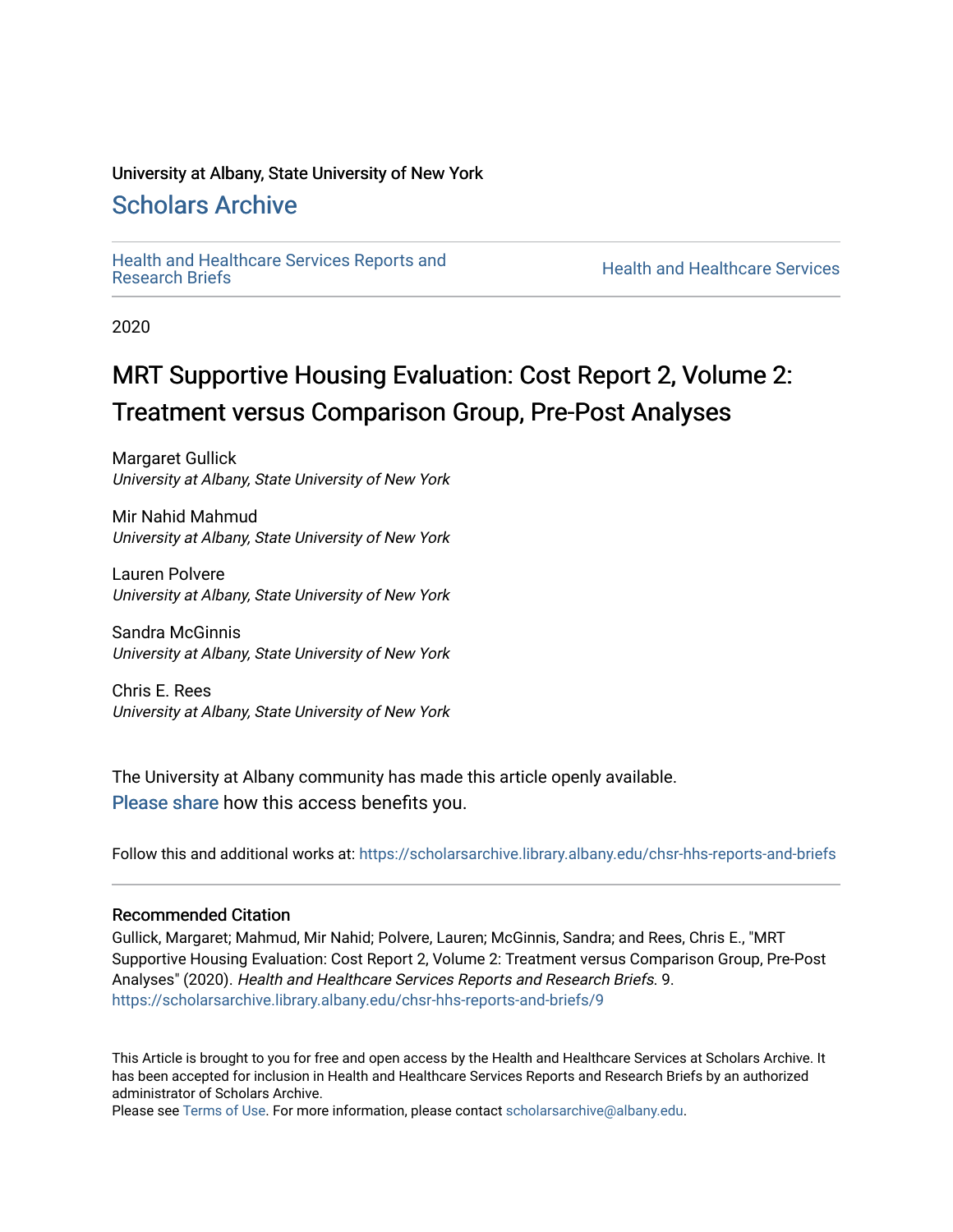### **Medicaid Redesign Team Supportive Housing Evaluation**

# Cost Report 2

### Volume 2: Treatment versus Comparison Group Pre-Post Analyses

#### **Prepared by:**

Margaret Gullick, Ph.D., Mir Nahid Mahmud, Lauren Polvere, Ph.D., Sandra McGinnis, Ph.D., Chris E. Rees Center for Human Services Research, State University of New York at Albany

**Department** of Health

**CENTER FOR HUMAN SERVICES RESEARCH** UNIVERSITY AT ALBANY State University of New York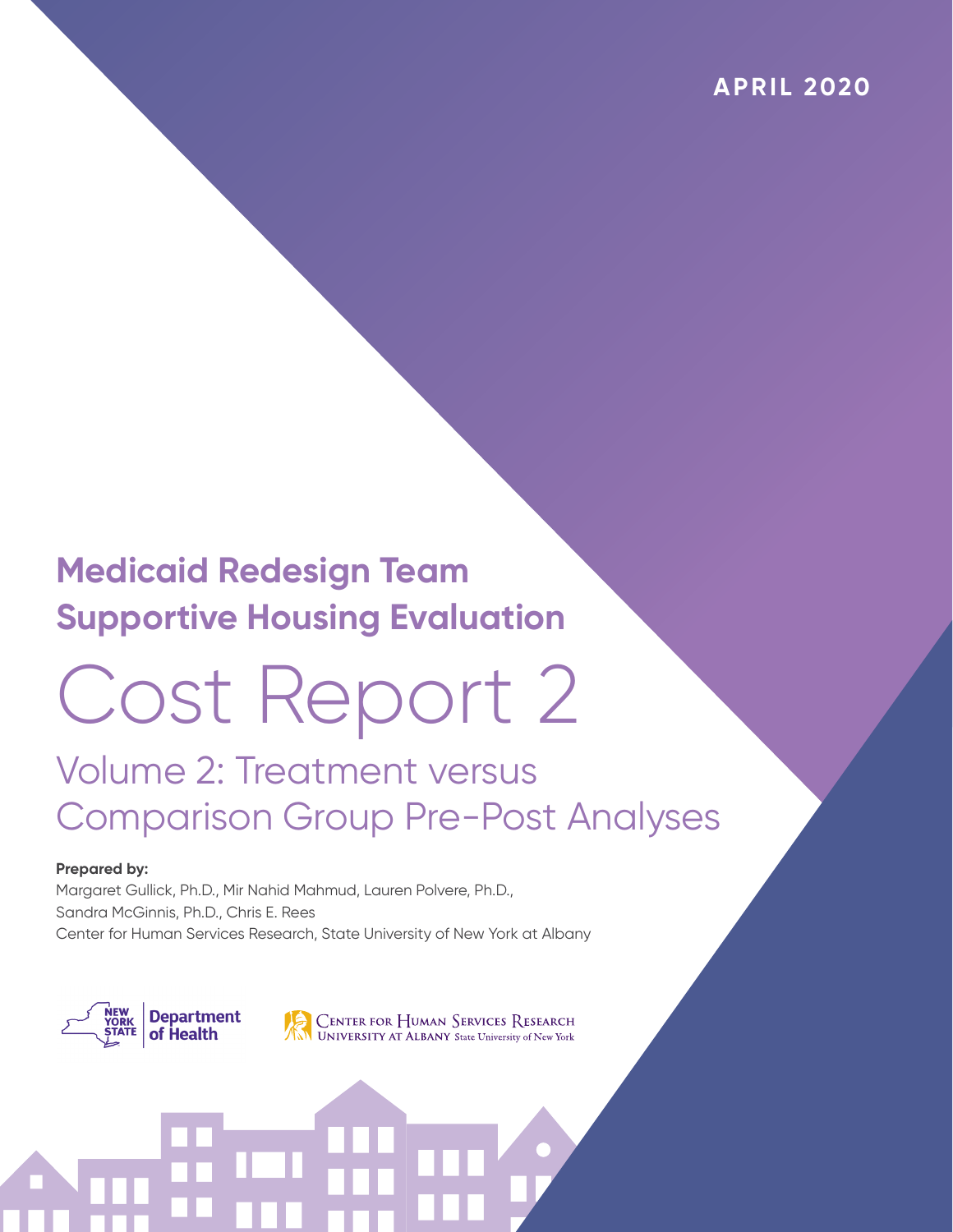## **Table of Contents**

| Spending Change Comparison for Participants by Category of Service25             |  |
|----------------------------------------------------------------------------------|--|
| Spending Change Comparison for Participants by Prior Housing Status47            |  |
|                                                                                  |  |
|                                                                                  |  |
| Table A.2: Medicaid Coverage Types considered "full" for inclusion in analysis56 |  |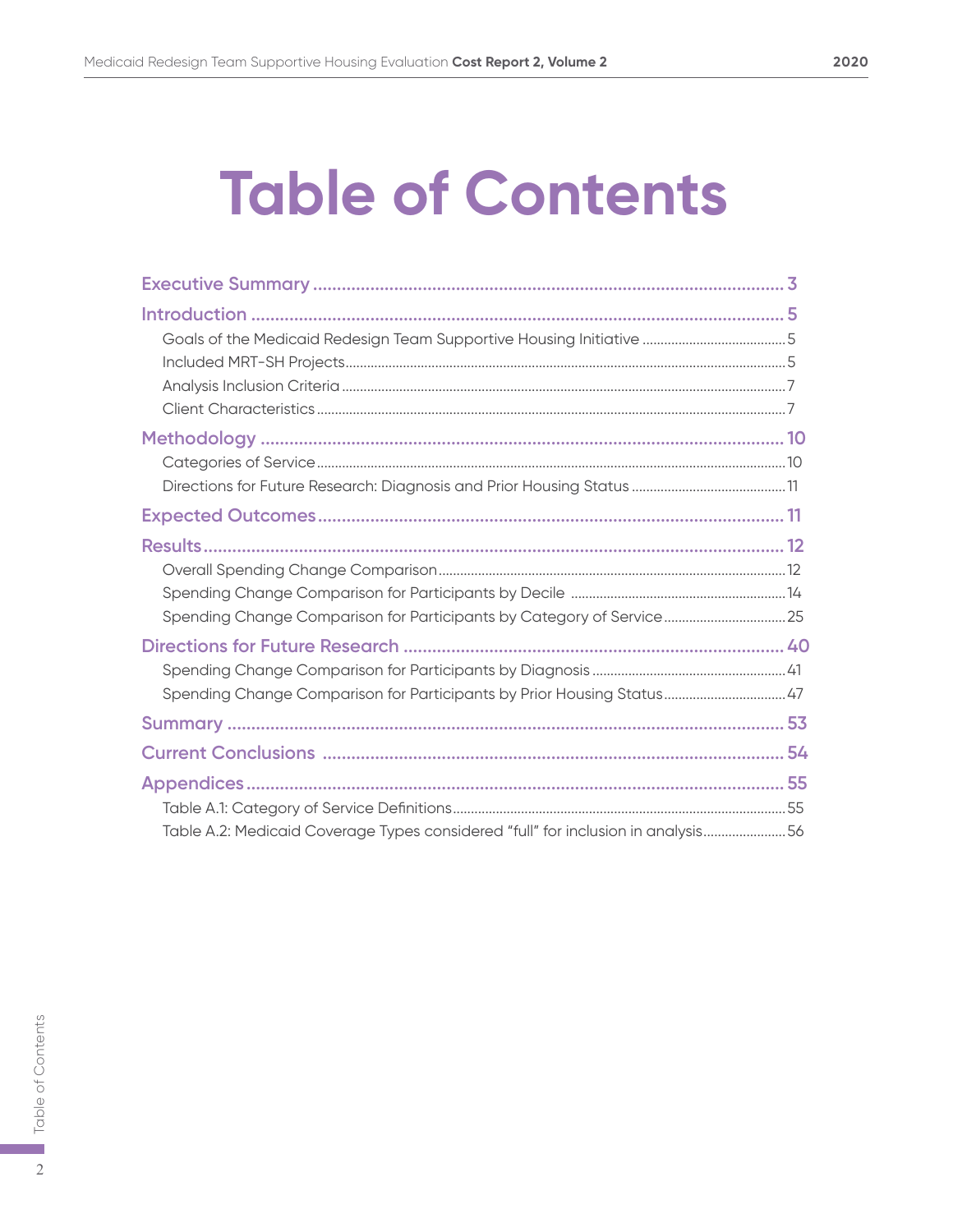### **Executive Summary**

This report details Medicaid spending changes associated with enrollment in programs sponsored by the New York State Medicaid Redesign Team's Supportive Housing initiative (MRT-SH), including a summary of these projects and the Medicaid cost characteristics of the people enrolled versus a comparison group of people who were similar to MRT-SH clients but were not enrolled. For each included MRT-SH participant, Medicaid cost data are presented from one year before participant enrollment through the first year post-enrollment; for each included comparison participant, Medicaid cost data are presented for a similar two-year timespan. The goal of the analysis is to present a comparison between spending changes before and after MRT-SH program enrollment for enrolled clients versus similar but not enrolled Medicaid users.

#### **INCLUSION CRITERIA AND METHODOLOGY**

MRT-SH Treatment participants were included for analysis provided that they were enrolled prior to October 2016 in a program determined to be appropriate for a comparison group approach, and that for the period spanning from one year prior to program enrollment to one year after enrollment, they had full, continuous Medicaid coverage. Participants were included in the analysis according to an intent-to-treat methodology, such that participants were kept for pre-post cost analysis whether or not they remained enrolled in supportive housing for the post-period. Additionally, all clients were required to have at least one claim in one of the four major diagnostic categories (i.e., with a primary diagnosis of a serious mental illness (SMI), substance use disorder (SUD), HIV, or another chronic condition) during their pre-period year.

Comparison group participants were selected from a random sample of New York State Medicaid users who met these same coverage criteria and who had at least one claim in one of the four major diagnostic categories during their preperiod year between 2011 and 2016. All Treatment and Comparison clients were required to have some Medicaid spending in their pre-period year.

A matched set of comparison clients was then selected from this sample using a propensity score matching approach; see Comparison Group report for more detail. These procedures resulted in 2,037 pairs of unique Treatment and matched Comparison clients available for analysis. Pre- and post-period spending was then computed and compared between the Treatment and Comparison group participants. Two (time: pre-period, post-period) x two (group: Treatment, Comparison) repeated measures ANOVAs were then performed to examine the main effects of these factors and determine whether there was an interaction between time and group on changes in Medicaid claim spending, and thus whether the Treatment group showed a greater spending decrease (i.e., greater savings) than the Comparison.

#### **KEY FINDINGS**

• Overall, a significant treatment effect was found: while pre-period spending was similar (as expected after the matching process), Treatment participants demonstrated average savings of about \$6,800, which was significantly more than the \$3,700 average savings for Comparison participants. As such, enrollment in MRT-SH programs resulted in greater cost savings in Medicaid claims than "treatment as usual."

| Group                      | N     | Mean<br><b>Pre-Period Spending</b> | <b>Mean</b><br><b>Post-Period Spending</b> | <b>Main Effect</b><br>of Group | <b>Mean</b><br><b>Post-Pre Difference</b> |
|----------------------------|-------|------------------------------------|--------------------------------------------|--------------------------------|-------------------------------------------|
| <b>Treatment</b>           | 2.037 | \$34.173                           | \$27,350                                   |                                | $-$ \$6.822                               |
| Comparison                 | 2.037 | \$35,828                           | \$32.130                                   | $p=0.002$                      | $-$ \$3.699                               |
| <b>Main Effect of Time</b> |       |                                    | p<0.001                                    |                                | <b>Interaction</b> $p=0.008$              |

• These treatment effects were likely driven by the Treatment clients in the highest deciles of pre-period spending. While both Treatment and Comparison participants in the lower spending deciles tended to demonstrate increased *spending* in the post-period, those in the top two spending deciles demonstrated significant cost *savings*, with greater savings for Treatment than Comparison clients.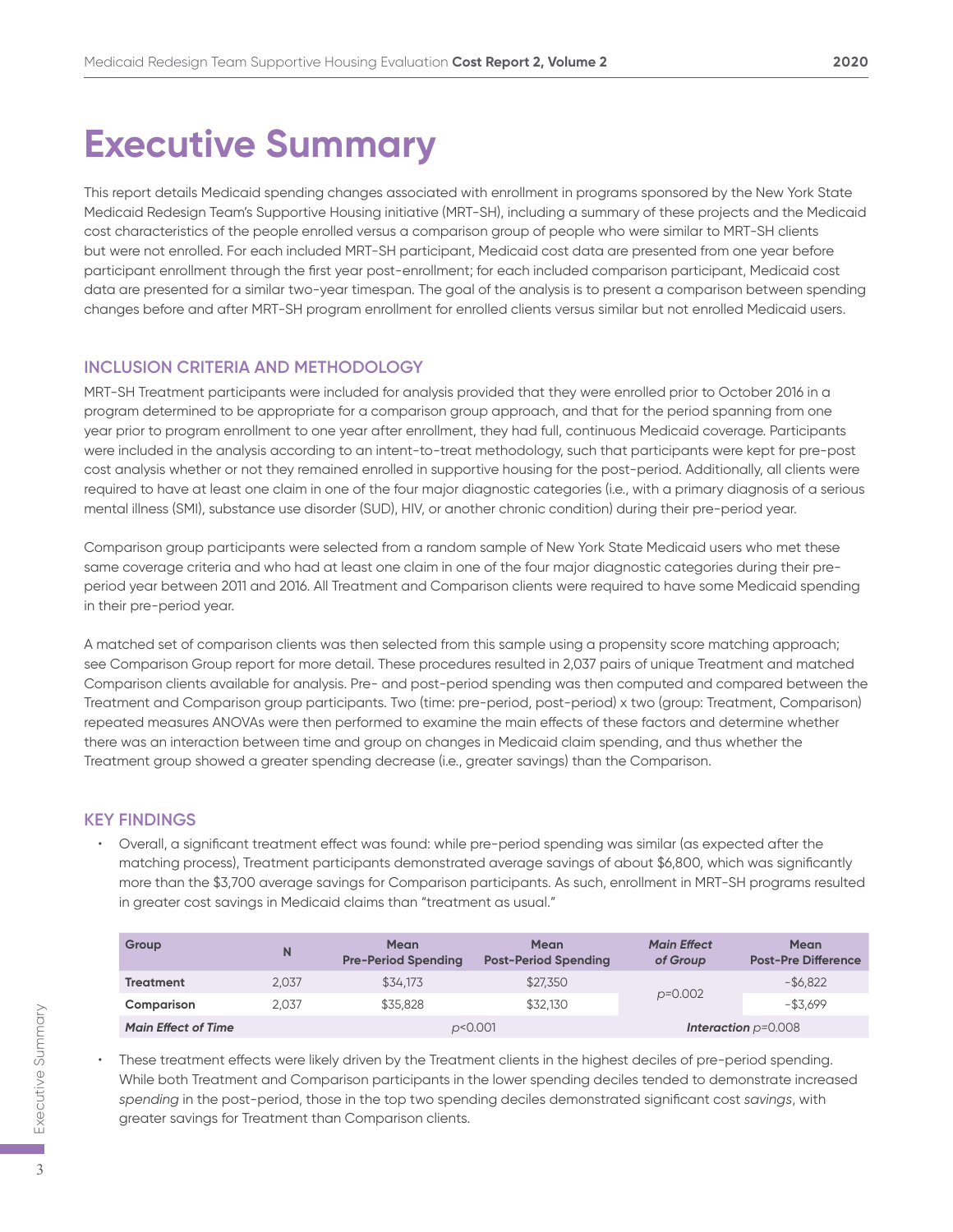- » Most MRT-SH programs used pre-period Medicaid spending as a targeting criterion, with the aim of enrolling particularly high-cost users. These results demonstrate that such a strategy is appropriate, as these initially highspending clients are the ones most likely to show significant cost savings after enrollment.
- Further, these savings likely stemmed from decreased spending in three service categories.
	- » Hospital inpatient spending showed significant decreases in the post-period, though these decreases were greater for Comparison than Treatment clients.
	- » Nursing home and "other" spending showed significant savings for Treatment clients, while Comparison clients tended to show increases.
	- » It should be noted, however, that the propensity score matching approach used was optimized for overall spending, not for any spending subcategory. As such, these comparisons can point to potential overall cost drivers, but conclusions must be limited.

#### **DIRECTIONS FOR FUTURE RESEARCH**

• Some comparisons were also made between Treatment and Comparison clients who met the same diagnostic criteria or had the same prior housing histories. These analyses are more limited, as the compared subgroups were not selected to necessarily match each other (and thus the results seen could be attributable to other demographic or clinical differences). Significant treatment effects, where cost savings were significantly greater for Treatment than Comparison clients, were seen for clients with an SMI, SUD, or other chronic condition, and for those with a history of nursing home or homeless shelter stays in the pre-period. Future work should examine these patterns more closely through propensity score models specifically optimized for these comparisons.

#### **CONCLUSIONS**

The overall treatment effects found represent a promising result of MRT-SH interventions: Treatment clients demonstrate greater cost savings in the first year after MRT-SH enrollment than do their matched Comparison counterparts. These decreases are likely driven by clients who were particularly high utilizers before enrollment, and likely stem from decreases in inpatient, nursing home, and "other" service category spending. Treatment clients with an SMI, SUD, or other chronic condition, or with a history of OMH residential facility or nursing home stays, may especially benefit from MRT-SH programs, but further work is needed to better establish these subgroup-based patterns. As such, participation in a supportive environment, combined with enrollment in Health Homes or Medicaid managed care, may lead to a more efficient use of health care resources.

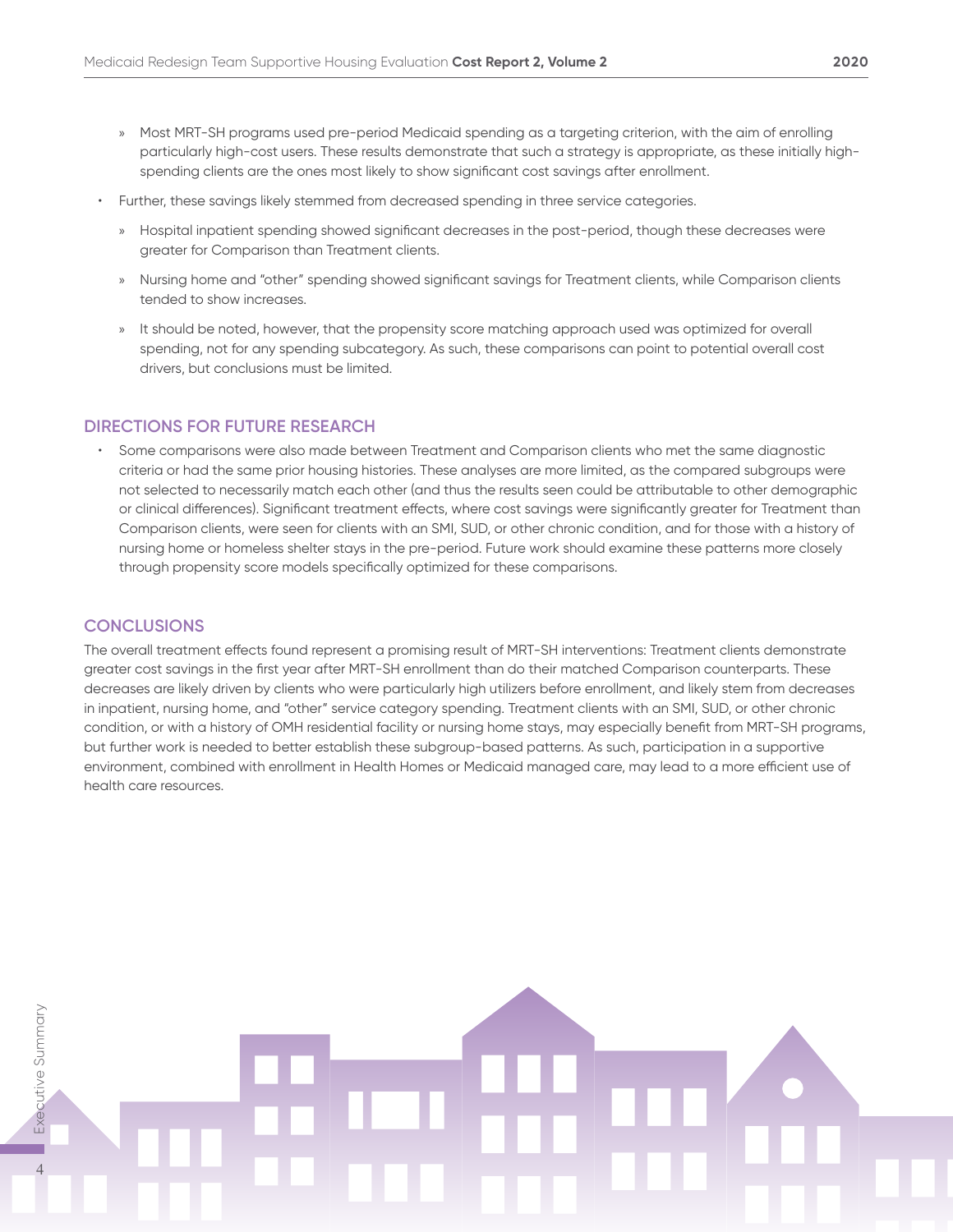### **Introduction**

This report details Medicaid cost changes associated with enrollment in programs sponsored by the New York State Medicaid Redesign Team's Supportive Housing initiative (MRT-SH), including a summary of these projects and the Medicaid cost characteristics of the people enrolled versus a comparison group of people who were similar to MRT-SH clients but were not enrolled. For each included MRT-SH participant, Medicaid cost data are presented from one year before participant enrollment through the first year post-enrollment; for each included Comparison participant, Medicaid cost data are presented for a similar two-year timespan. The goal of the analysis is to present a comparison between spending changes before and after MRT-SH program enrollment for enrolled clients versus similar but not enrolled Medicaid users.1

Additionally, this report is based on the clients who had enrolled in these programs through September 2017. Medicaid beneficiaries move in and out of eligibility regularly. Therefore, this analysis is accurate for the participants in the sample; changes in program targeting may shift the outcomes seen. These descriptive analyses are based on a small panel of enrollees, and future estimates will depend in part on the clinical characteristics of new enrollees in these programs.

#### **GOALS OF THE MEDICAID REDESIGN TEAM SUPPORTIVE HOUSING (MRT-SH) INITIATIVE**

To address unprecedented health care cost growth and improve health care quality in New York's Medicaid program, Governor Andrew M. Cuomo created the Medicaid Redesign Team to develop a multi-year reform plan. Medicaid Redesign is premised on the idea that the only way to successfully control costs is to improve the health of program participants.

Studies have shown the powerful effects of social determinants of health, such as safe housing, nutrition, and education. However, the public spending dedicated to these social determinants is small relative to national health care spending overall.2 Research also indicates that 5% of consumers are responsible for 50% of health care costs.3 In particular, the population targeted for the supportive housing program has high rates of emergency department utilization and inpatient hospitalizations, due in part to their greater likelihood of suffering from multiple chronic medical problems, behavioral health problems, and environmental risk factors associated with a lack of stable housing.

New York has recognized housing as a critical health intervention, with supportive housing identified as a promising model. Supportive housing is affordable housing paired with supportive services, such as on-site case management and referrals to community-based services, as well as scattered-site housing with tenancy support services.<sup>4</sup> As a result, New York has allocated substantial funding from the State's Medicaid Redesign dollars to provide supportive housing to homeless, unstably housed, and/or other individuals with complex needs, who are high-cost, high-need Medicaid users. It is anticipated that MRT-SH will reduce the more expensive forms of health care utilization (emergency department visits, inpatient hospitalizations, and nursing home stays), potentially reduce overall health care costs, and improve quality of life and health outcomes.

#### **INCLUDED MRT-SH PROJECTS**

While MRT-SH initiatives include over 50 capital projects and 20 rental subsidy and supportive services programs and pilots, not all programs were appropriate to include in this comparison group testing. **Table 1** below shows the programs that are included in the cost study in the body of this report versus those included in previous work. The previous Cost 2 Volume 1 report included pre- versus post-period Medicaid claim spending comparisons between eligible Treatment individuals only; Cost 2 Volume 2 includes these comparisons versus those for the Comparison group. Supportive housing enrollment data for each MRT supportive housing participant included in this analysis is based on program records.5

<sup>1</sup> Note that for participants who are dually eligible for Medicaid and Medicare, Medicare costs are not included in the analysis.

Paralley EH, Elkins BR, Herrin J, Elbel B. Health and social services expenditures: associations with health outcomes. BMJ Quality & Safety.<br>
2011;20(10):826-831.<br>
3 Stanton MW, Rutherford MK. The high concentration of U.S 2011;20(10):826-831.

<sup>3</sup> Stanton MW, Rutherford MK. The high concentration of U.S. health care expenditures. Rockville (MD): *Agency for Healthcare Research and Quality*; 2005. Research in Action Issue 19. AHRQ Pub. No. 06-0060.

<sup>4</sup> Doran KM, Misa EJ, Shah NR. Housing as Health Care – New York's Boundary-Crossing Experiment. *New England Journal of Medicine*. 2013;369:2374-2377.

 $^5$  Program record verification dates: HHAP capital projects for participants enrolled through 5/2017; AIDS Institute programs and Health Homes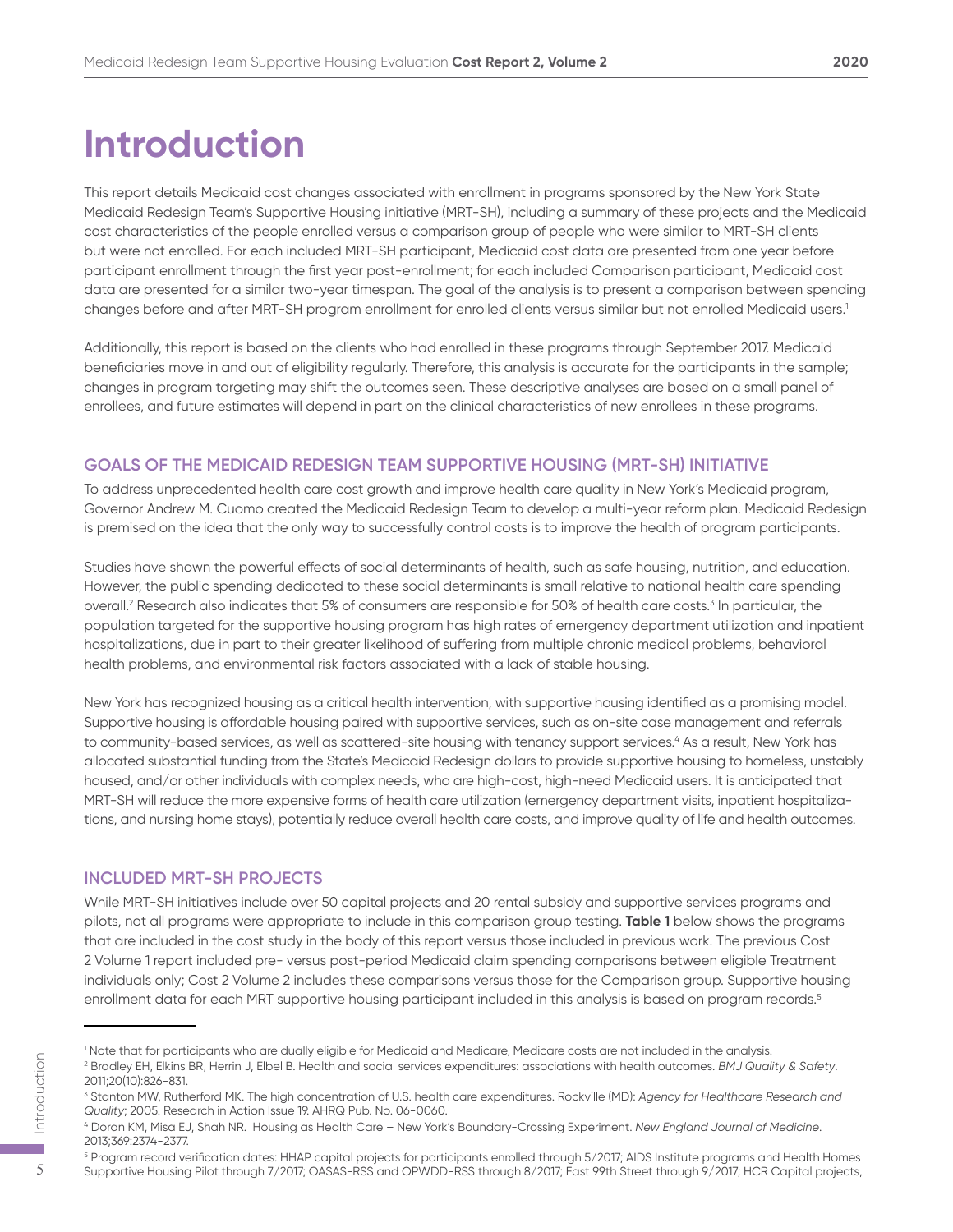Medicaid spending is based on Medicaid Data Warehouse (MDW) information for dates of service through 6/9/2019.6

#### **Table 1. Summary characteristics of MRT Supportive Housing projects included in Cost 2 Volume 2 analyses**

| Program                                                     | <b>Population Served</b>                                                                                                                                                                                                                                                                                                                                                                  | <b>Number of People</b><br>included in Cost 2<br><b>Volume 1 Report</b> | <b>Number of People</b><br>included in Cost 2<br><b>Volume 2 Report</b> |
|-------------------------------------------------------------|-------------------------------------------------------------------------------------------------------------------------------------------------------------------------------------------------------------------------------------------------------------------------------------------------------------------------------------------------------------------------------------------|-------------------------------------------------------------------------|-------------------------------------------------------------------------|
|                                                             | All Potential Clients at Included MRT-SH Programs                                                                                                                                                                                                                                                                                                                                         | 2,3487                                                                  | 2,037                                                                   |
| Department Of Health - AIDS Institute                       |                                                                                                                                                                                                                                                                                                                                                                                           |                                                                         |                                                                         |
| AIDS Institute Ser-<br>vices & Subsidies                    | HIV-positive adults living outside NYC, often referred by<br><b>Health Homes</b>                                                                                                                                                                                                                                                                                                          | 149                                                                     | 117                                                                     |
| <b>AIDS Institute Pilot</b>                                 | Homeless and unstably housed Health Home-eligible<br>individuals in New York City who were diagnosed with HIV but<br>did not qualify for other existing programs                                                                                                                                                                                                                          | 17                                                                      | 13                                                                      |
|                                                             | Homes and Community Renewal (HCR): Capital                                                                                                                                                                                                                                                                                                                                                |                                                                         |                                                                         |
| East 99th Street                                            | Physically disabled adults who did not qualify for existing New<br>York City SH programs                                                                                                                                                                                                                                                                                                  | 150                                                                     | 107                                                                     |
| 3361 Third Ave                                              |                                                                                                                                                                                                                                                                                                                                                                                           | 34                                                                      | 27                                                                      |
| <b>Boston Road</b>                                          | Chronically homeless single adults who suffer from a serious                                                                                                                                                                                                                                                                                                                              | 76                                                                      | 58                                                                      |
| Norwood Terrace                                             | and persistent mental illness or who are diagnosed as<br>mentally ill and chemically addicted                                                                                                                                                                                                                                                                                             | 29                                                                      | 28                                                                      |
| <b>VOA Creston Avenue</b>                                   |                                                                                                                                                                                                                                                                                                                                                                                           | 19                                                                      | 17                                                                      |
|                                                             | Office of Temporary and Disability Assistance (Homeless Housing and Assistance Program Capital)                                                                                                                                                                                                                                                                                           |                                                                         |                                                                         |
| Opportunities for<br><b>Broome</b>                          | Chronically homeless single adults who are recovering from<br>drug and/or alcohol abuse or have a mental illness or other<br>disability                                                                                                                                                                                                                                                   | 14                                                                      | 9                                                                       |
| Son House                                                   | Chronically homeless single adults who have a documented<br>disability                                                                                                                                                                                                                                                                                                                    | 26                                                                      | 23                                                                      |
| <b>Hope Gardens</b>                                         | Chronically homeless single women with special needs such<br>as mental illness, drug and alcohol abuse, or a history of<br>domestic violence or physical or sexual assault                                                                                                                                                                                                                | 17                                                                      | 13                                                                      |
| Evergreen Loft<br>Apartments                                | Homeless adults who are living with HIV/AIDS, have a<br>disabling health condition, and/or are physically disabled                                                                                                                                                                                                                                                                        | 22                                                                      | 12                                                                      |
|                                                             | Office of Temporary and Disability Assistance (Other)                                                                                                                                                                                                                                                                                                                                     |                                                                         |                                                                         |
| Homeless Senior and<br><b>Disabled Placement</b><br>Program | Health Home-eligible SSI recipients living in New York City<br>homeless shelters                                                                                                                                                                                                                                                                                                          | 199                                                                     | 146                                                                     |
| <b>Office of Mental Health</b>                              |                                                                                                                                                                                                                                                                                                                                                                                           |                                                                         |                                                                         |
| Rental Subsidies -<br>Brooklyn                              | Single, Health Home eligible adults with a serious mental<br>illness who either live in Brooklyn, are referred by a Brook-<br>lyn-based Health Home, reside an OMH-operated residential<br>program, or are discharged from an Article 28 or Article 31<br>hospital. Individuals must also be unstably housed or be indi-<br>viduals for whom housing would assist in a hospital diversion | 336                                                                     | 290                                                                     |
| <b>Rental Subsidies -</b><br><b>Statewide</b>               | Single, Health Home-eligible adults with a serious mental<br>illness who are either referred by a Health Home, reside in an<br>OMH Psychiatric Center or OMH-operated residential pro-<br>gram, or are discharged from an Article 28 or Article 31 hospi-<br>tal. Individuals must also be unstably housed or be individuals<br>for whom housing would assist in a hospital diversion     | 467                                                                     | 415                                                                     |

OMH RSS and RSB, and NHIL through 10/2017; Access to Home Expansion program through 11/2017.

<sup>6</sup> Data was extracted on 12/9/2019.

<sup>7</sup> Cost 2 Volume 1 report also included individuals at several programs excluded from comparison group analyses: AIDS Institute-Services Only; HCR Capital-Expand the Access to Homes program; HHAP Capital-Happiness House; OTDA-Eviction Prevention for Vulnerable Adults; OP-6 WDD-Rental Subsidies Statewide; and OHIP-Senior Supportive Housing Services; for a total of 3,649 clients.<br>
WDD-Rental Subsidies Statewide; and OHIP-Senior Supportive Housing Services; for a total of 3,649 clients.<br>
WDD-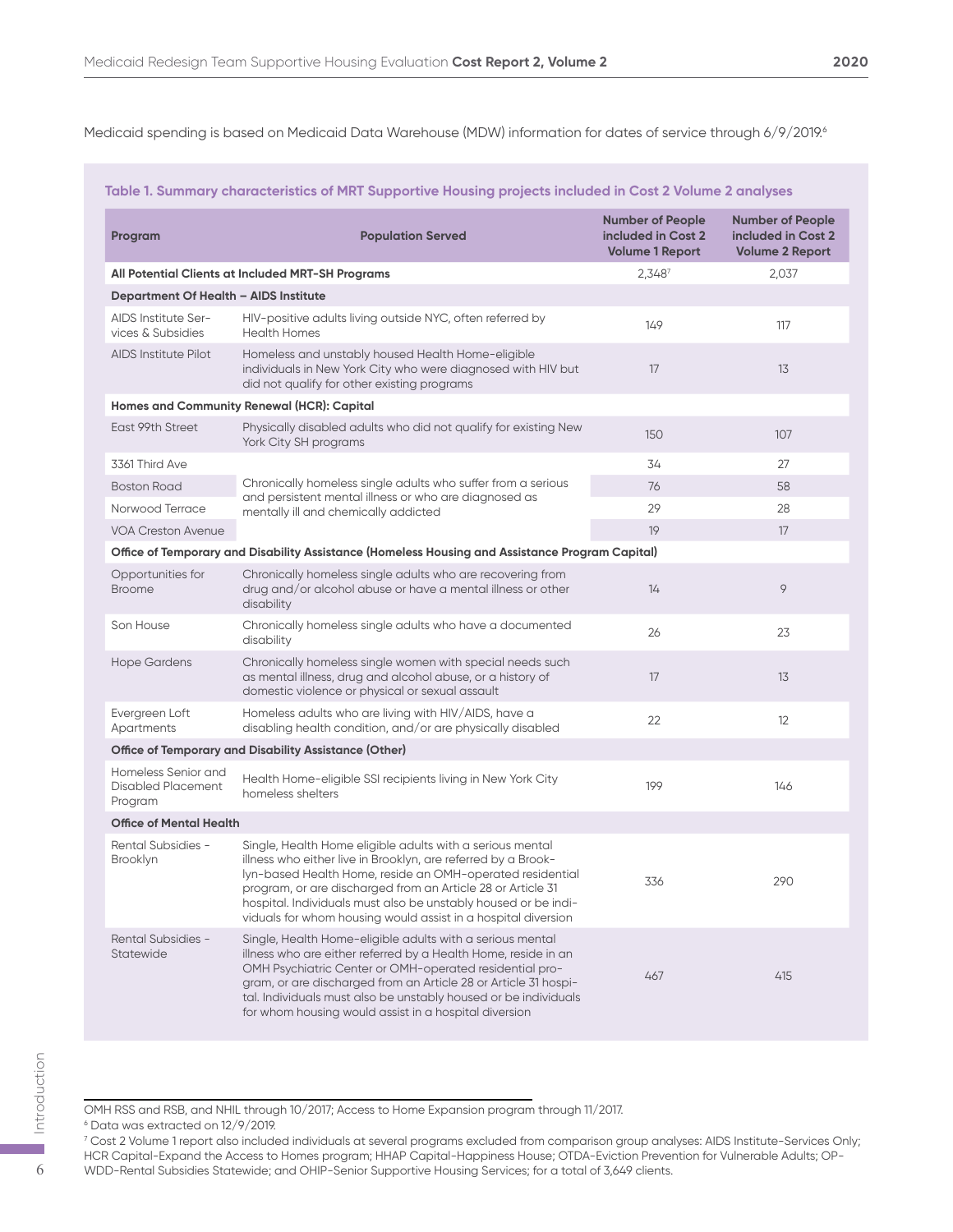| Program                                                     | <b>Population Served</b>                                                                                                                                                    | <b>Number of People</b><br>included in Cost 2<br><b>Volume 1 Report</b> | <b>Number of People</b><br>included in Cost 2<br><b>Volume 2 Report</b> |
|-------------------------------------------------------------|-----------------------------------------------------------------------------------------------------------------------------------------------------------------------------|-------------------------------------------------------------------------|-------------------------------------------------------------------------|
|                                                             | Office of Alcoholism and Substance Abuse Services                                                                                                                           |                                                                         |                                                                         |
| <b>OASAS Rental</b><br>Subsidies Statewide                  | Single adults with a substance use disorder who are homeless,<br>unstably housed, or at risk of homelessness; are Medicaid<br>eligible; and meet frequent utilizer criteria | 441                                                                     | 436                                                                     |
|                                                             | Department Of Health - Office of Health Insurance Programs                                                                                                                  |                                                                         |                                                                         |
| <b>Health Homes</b><br><b>Supportive Housing</b><br>Program | Homeless individuals that are enrolling or enrolled in Health<br><b>Homes</b>                                                                                               | 319                                                                     | 294                                                                     |
| Nursing Home to<br>Independent Living<br>(Transitions)      | Individuals who are elderly or physically disabled, homeless or<br>transitioning out of a skilled nursing facility with the programs<br>assistance                          | 33                                                                      | 32                                                                      |
|                                                             |                                                                                                                                                                             |                                                                         |                                                                         |
| <b>Comparison Clients</b>                                   |                                                                                                                                                                             |                                                                         |                                                                         |
| No MRT-SH<br><b>Enrollment</b>                              | See Comparison Group report for client selection<br>methodology, client characteristics.                                                                                    | $\Omega$                                                                | 2,037                                                                   |

#### **ANALYSIS INCLUSION CRITERIA**

All analyses presented below are for those programs that began enrolling participants prior to October 2016 and were determined to be appropriate for a comparison group approach. Participants were included for analysis provided that they were enrolled prior to October 2016, and provided that, for the period spanning from one year prior to program enrollment to one year after enrollment, they met both of the following full Medicaid coverage criteria:

- 1. No coverage under a Medicaid coverage type that was considered less than full coverage; and
- 2. No period of 60 days or longer without full Medicaid coverage.

Additionally, clients were required to have at least one claim for a primary diagnosis of a serious mental illness (SMI), substance use disorder (SUD), HIV, or another chronic condition during their pre-period year, and to have at least some Medicaid claim cost in that year (i.e., at least some spending was required). Total pre-period Medicaid spending was capped at one million dollars.

Medicaid spending for clients meeting these criteria was then analyzed over the twelve months prior to program enrollment (the pre-period) and twelve months after (post-period). Participants were included in the analysis according to an intent-to-treat methodology, such that participants were kept for pre-post cost analysis whether or not they remained enrolled in supportive housing for the post-period.

Comparison group participants were selected from a random sample of New York State Medicaid users who met these same coverage criteria and who had at least one claim for a primary diagnosis of a serious mental illness (SMI), substance use disorder (SUD), HIV, or another chronic condition during their pre-period year (i.e., their first year of coverage) between 2011 and 2016; as with the Treatment group, all clients were required to have some Medicaid spending in their preperiod year. A matched set of Comparison clients was then selected from this sample using a propensity score matching approach; see Comparison Group report for more details.

#### **CLIENT CHARACTERISTICS**

#### *Spending Deciles*

Clients were divided into ten spending deciles based on their pre-period spending. Decile ranges were determined by the distribution of total pre-period costs across the entire potential Treatment and Comparison (Random Sample) populations. Final matching of participants required total pre-period spending within the same decile. There were relatively few Treatment participants with lower pre-period spending, resulting in smaller lower-decile final groups (see **Table 2**).

 $\overline{7}$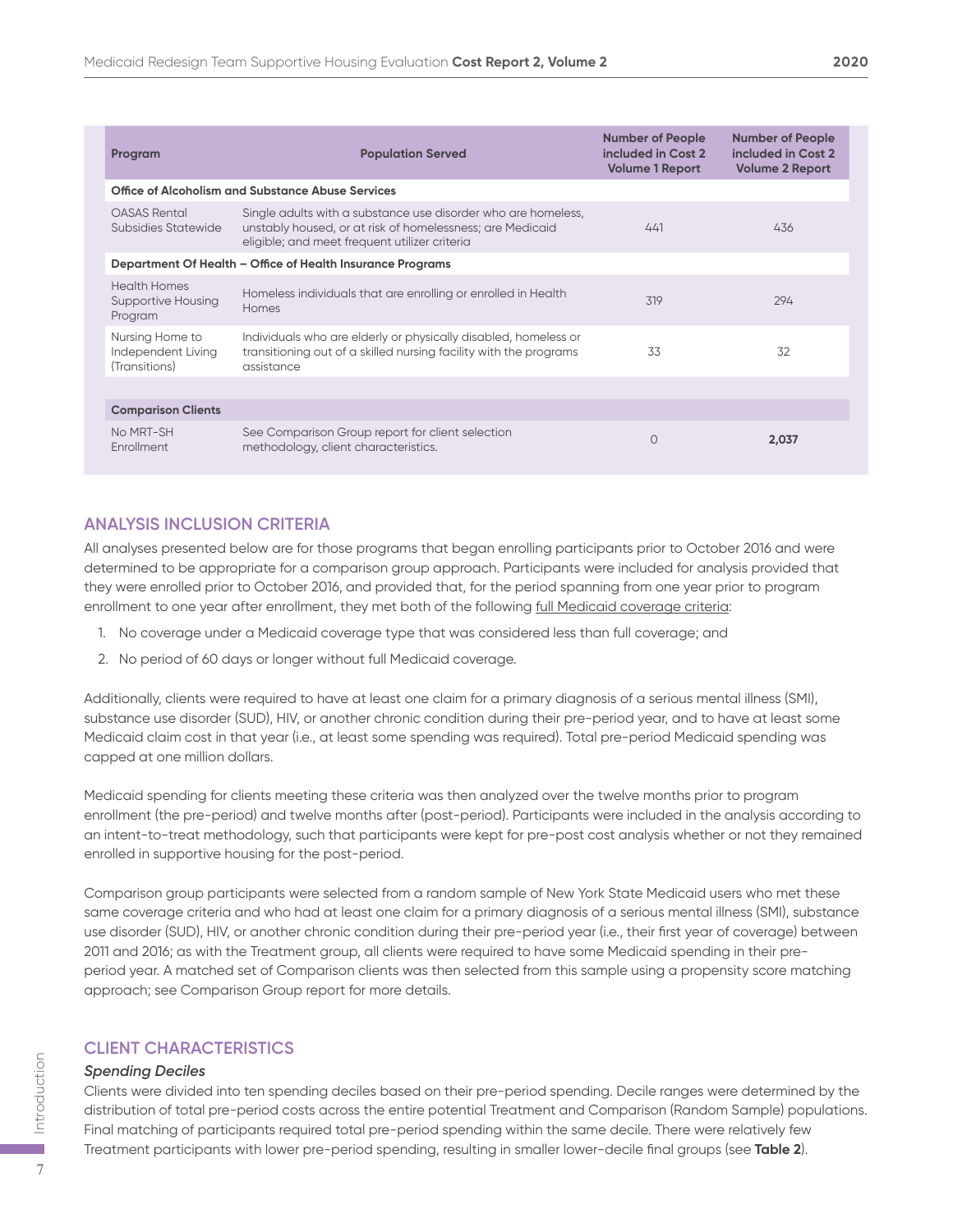|                 | Table 2. Number of Treatment and Comparison clients in each pre-period spending a |                                                            |
|-----------------|-----------------------------------------------------------------------------------|------------------------------------------------------------|
| <b>Decile</b>   | <b>Pre-Period Spending Range</b>                                                  | N final participants in decile<br>(Treatment + Comparison) |
|                 | Minimum (\$20) - \$1,300                                                          | 50                                                         |
| $\overline{2}$  | $$1,301 - $2,474$                                                                 | 86                                                         |
| 3               | $$2,475 - $3,915$                                                                 | 112                                                        |
| 4               | $$3,916 - $5,865$                                                                 | 232                                                        |
| 5               | $$5,866 - $8,600$                                                                 | 286                                                        |
| 6               | $$8,601 - $12,605$                                                                | 356                                                        |
| $\overline{7}$  | $$12,606 - $19,600$                                                               | 590                                                        |
| 8               | $$19,601 - $33,600$                                                               | 828                                                        |
| 9               | $$33,601 - $64,600$                                                               | 1024                                                       |
| 10 <sup>°</sup> | \$64,601 - Maximum (\$660,500)                                                    | 512                                                        |
|                 |                                                                                   |                                                            |

#### **Table 2. Number of Treatment and Comparison clients in each pre-period spending decile**

#### *Comorbidities*

Diagnoses were taken from the primary diagnosis of claims in the pre-period. As such, these rates likely underrepresent incidence, as clients with a chronic illness may not have had any claims for which their condition was the primary diagnosis in their pre-period year, but this gap was assumed to be small as most of these conditions result in regular claims. The "other chronic condition" category was comprised of twelve common chronic conditions other than serious mental illness, substance use disorder, and HIV, and included hypertension, asthma, diabetes, osteoarthritis, coronary heart disease, chronic kidney disease, chronic obstructive pulmonary disease, cerebrovascular disease, congestive heart failure, cancer, angina, and acute myocardial infarction.

The population served by the MRT-SH programs is a seriously ill population with high rates of comorbidities. Additionally, given the inclusion criteria of at least one pre-period claim with a diagnosis in one of our four major categories, all MRT-SH Treatment and Comparison clients had at least some diagnosis, thus increasing the rates of occurrence for all but HIV. This decrease for HIV was not unexpected, though, given the exclusion of the AIDS Institute: Services Only program from all analyses involving the Comparison group. Importantly, the rates of occurrence were highly similar between the final selected Treatment and Comparison groups (see **Table 3A**).

| <b>TUDIC ON: COMPUTERLY GRAMMATION NUMERICAL GRAMMATION COMPUTER</b> |                  |            |  |  |
|----------------------------------------------------------------------|------------------|------------|--|--|
| <b>Original MRT-SH</b>                                               | <b>Treatment</b> | Comparison |  |  |
| 62%                                                                  | 77%              | 78.5%      |  |  |
| 41%                                                                  | 51.5%            | 54%        |  |  |
| 33.5%                                                                | 49%              | 52%        |  |  |
| 23.5%                                                                | 5%               | 5%         |  |  |
| 24%                                                                  | 20%              | 21%        |  |  |
| 3%                                                                   | 1%               | 1.5%       |  |  |
|                                                                      |                  |            |  |  |

#### **Table 3A. Comorbidity distribution for Treatment and Comparison clients**

#### *Enrollment Duration*

As analyses followed an intent-to-treat methodology, not all Treatment participants in the study were retained in MRT-SH for a full year. Across all included MRT-SH Treatment clients, about one-quarter were enrolled for a maximum of one year, about one-third were enrolled for one to two years, and just over one-third for more than two years (see **Table 3B**). These rates were reasonably similar to those in the original MRT-SH sample. No comparison clients were enrolled at MRT-SH programs at any point.

8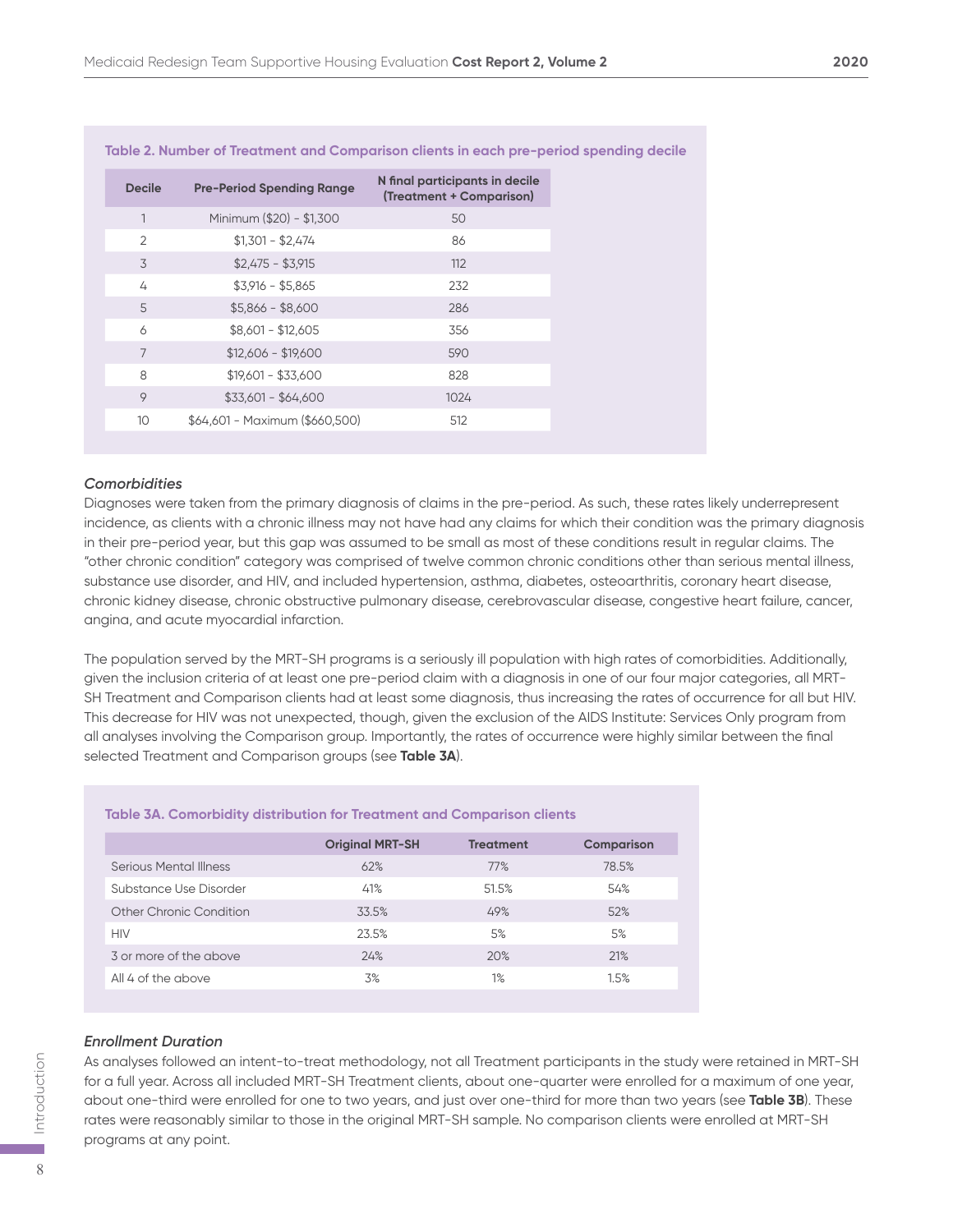| <b>Table 3B. Enrollment duration for enrollees analyzed</b> |                        |                  |  |  |  |
|-------------------------------------------------------------|------------------------|------------------|--|--|--|
|                                                             | <b>Original MRT-SH</b> | <b>Treatment</b> |  |  |  |
| Less than 6 months                                          | 13%                    | 11%              |  |  |  |
| Between 6 and 12 months                                     | 19%                    | 16%              |  |  |  |
| Between 13 and 18 months                                    | 19%                    | 14%              |  |  |  |
| Between 19 and 24 months                                    | 15%                    | 20%              |  |  |  |
| More than 24 months                                         | 33%                    | 39%              |  |  |  |

#### *Care Coordination*

Pre-period enrollment in care coordination services did differ between the original MRT-SH sample and the final selected group (likely as a result of \$0 claims being dropped), but was quite similar between the selected MRT-SH Treatment and Comparison participants. About two-fifths were enrolled in Medicaid Managed Care, about two-fifths were enrolled in Health Homes, and about one-tenth were dually eligible for Medicaid and Medicare (see **Table 3C**).

| Table 3C. Care coordination for enrollees analyzed |                        |                  |                   |  |  |
|----------------------------------------------------|------------------------|------------------|-------------------|--|--|
|                                                    | <b>Original MRT-SH</b> | <b>Treatment</b> | <b>Comparison</b> |  |  |
| <b>Medicaid Managed Care</b><br>Enrollment         | 70.5%                  | 41%              | 43%               |  |  |
| Health Homes Enrollment <sup>8</sup>               | 55%                    | 38.5%            | 38%               |  |  |
| Dual Eligibility                                   | 23%                    | 9%               | 11.5%             |  |  |

#### *Prior Housing Status*

Homeless shelter history was defined as any pre-period stay in an HMIS facility. OMH residential facility history was defined as any pre-period stay recorded in CAIRS or MHARS. Nursing home history was defined as having at least \$1,000 worth of nursing home-related claims in the pre-period.<sup>9</sup> The selected Treatment and Comparison groups had similar rates of preperiod HMIS and OMH use, but the Comparison group had a much greater incidence of pre-period nursing home use than did the Treatment (see **Table 3D**).

| Table 3D. Prior housing status for enrollees analyzed |                  |                   |  |  |  |
|-------------------------------------------------------|------------------|-------------------|--|--|--|
| <b>Prior Housing Status Distribution</b>              | <b>Treatment</b> | <b>Comparison</b> |  |  |  |
| Homeless/In Shelter (HMIS)                            | 26%              | 20%               |  |  |  |
| OMH (CAIRS or MHARS)                                  | 1.3%             | 7%                |  |  |  |
| Nursing Home (from claims)                            | 2.5%             | 15%               |  |  |  |

9 Three participants (2 Treatment, 1 Comparison) had nursing home-related claims of less than \$1000 in the pre-period; none had any nurs-9 include the Homes Enrollment was determined based on presence of Health Homes outreach or enrollm<br>
• Health Homes Enrollment was determined based on presence of Health Homes outreach or enrollm<br>
• Three participants (2 T

 $^8$  Health Homes Enrollment was determined based on presence of Health Homes outreach or enrollment claims.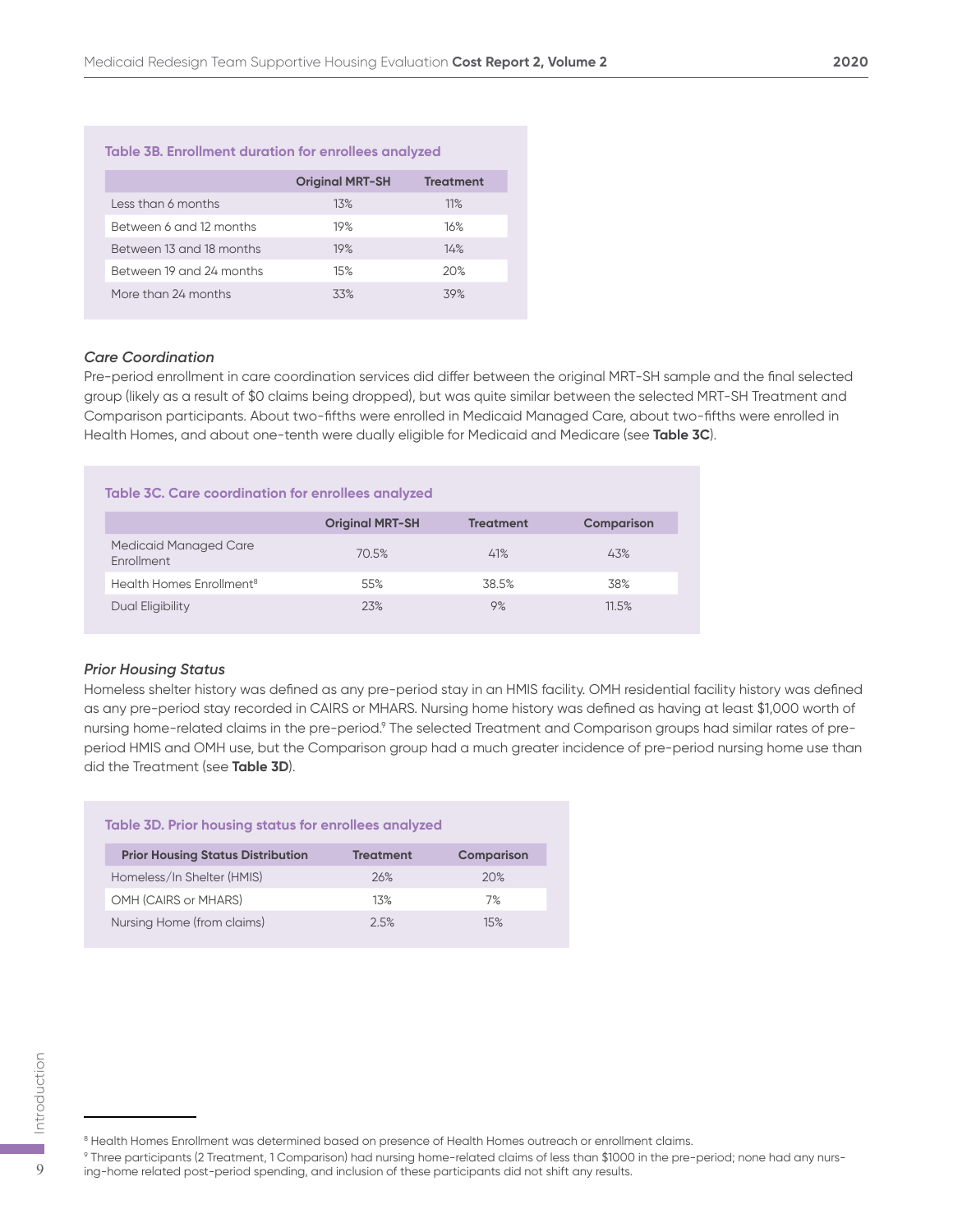### **Methodology**

MDW fee-for-service claims (excluding capitation payments) and managed care plan reported (encounter) data, pulled on 12/9/2019 (thus valid through 6/9/2019)<sup>10</sup>, were used to calculate pre- and post-period costs. For program participants who are dually eligible for Medicare and Medicaid, only Medicaid costs are included in the analysis. Additionally, the cost of the MRT-SH intervention is not included in any of the analyses that follow.

Pre- and post-period spending was then computed and compared between the Treatment and Comparison group participants. A two (time: pre-period, post-period) x two (group: Treatment, Comparison) repeated measures ANOVA was then performed to examine the main effects of these factors and determine whether there was an interaction between time and group on changes in Medicaid claim spending, and thus whether the Treatment group showed a greater mean spending decrease (i.e., greater savings) than the Comparison. Both time and group were treated as within-subjects factors in these main analyses, as Treatment and Comparison participants were matched on propensity scores and thus drawn from the same underlying distribution. Differences between groups within a time point, between the differences between time points, and within a group between time points, were compared using paired-samples t-tests. Given the assumptions of a propensity score matching approach, Standard Errors were adjusted using the Abadie-Imbens (2006) adjustment to account for the allowed replacement and non-randomness in the selected Comparison group.<sup>11</sup>

#### **CATEGORIES OF SERVICE**

Pre- and post-period costs within service categories were also compared using the same 2x2 repeated measures ANOVA approach to determine the drivers of cost changes. Notably, while selected Treatment and Comparison participants were matched on overall pre-period Medicaid claim spending, within-category spending was not included in the propensity score model, and thus the model was not optimized for these comparisons. As such, the two groups could be significantly different on spending within each category to start. MRT-SH treatment effects are thus best described through a difference-in-differences approach, where changes in spending patterns are compared between groups across the two time periods. Unadjusted standard errors were used in these analyses, since category of service spending was not included in the modeling process. Any results from these analyses should be taken as preliminary, but can be used to determine potential cost drivers that result in the overall spending effects seen.

Service categories were identified by Category of Service codes, rate codes, and claim transaction source codes (see Appendix A.1 for more information). Analyzed categories of service include:

- Clinic;
- Durable Medical Equipment (DME);
- Emergency Department;
- Health Home/Care Management;
- Hospital Inpatient;
- Hospital Outpatient;
- Lab;
- Non-Institutional Long-Term Care (e.g., home health agency professional services, health home medical supply, vendor personal care services, personal emergency response services, assisted living programs, home care programs, long term home health care);
- Nursing Home (e.g., skilled nursing facilities, day cares);
- Other;
- Pharmacy;
- Physician Services;
- Transportation Services (e.g., ambulances, taxis, livery services, day treatment transportation).

<sup>&</sup>lt;sup>10</sup> Client claims were assumed to be complete within six months. As such, a six-month claims lag was instituted, wherein data pulled on 10/17/2019 was assumed to be complete for services provided through 4/17/2019. <sup>11</sup> <sup>10</sup> Abadie A & Imbens I. Large Sample Properties of Matching Estimators for Average Treatment Effects. *Econometrica*. 2006;74: 235-267. Methodology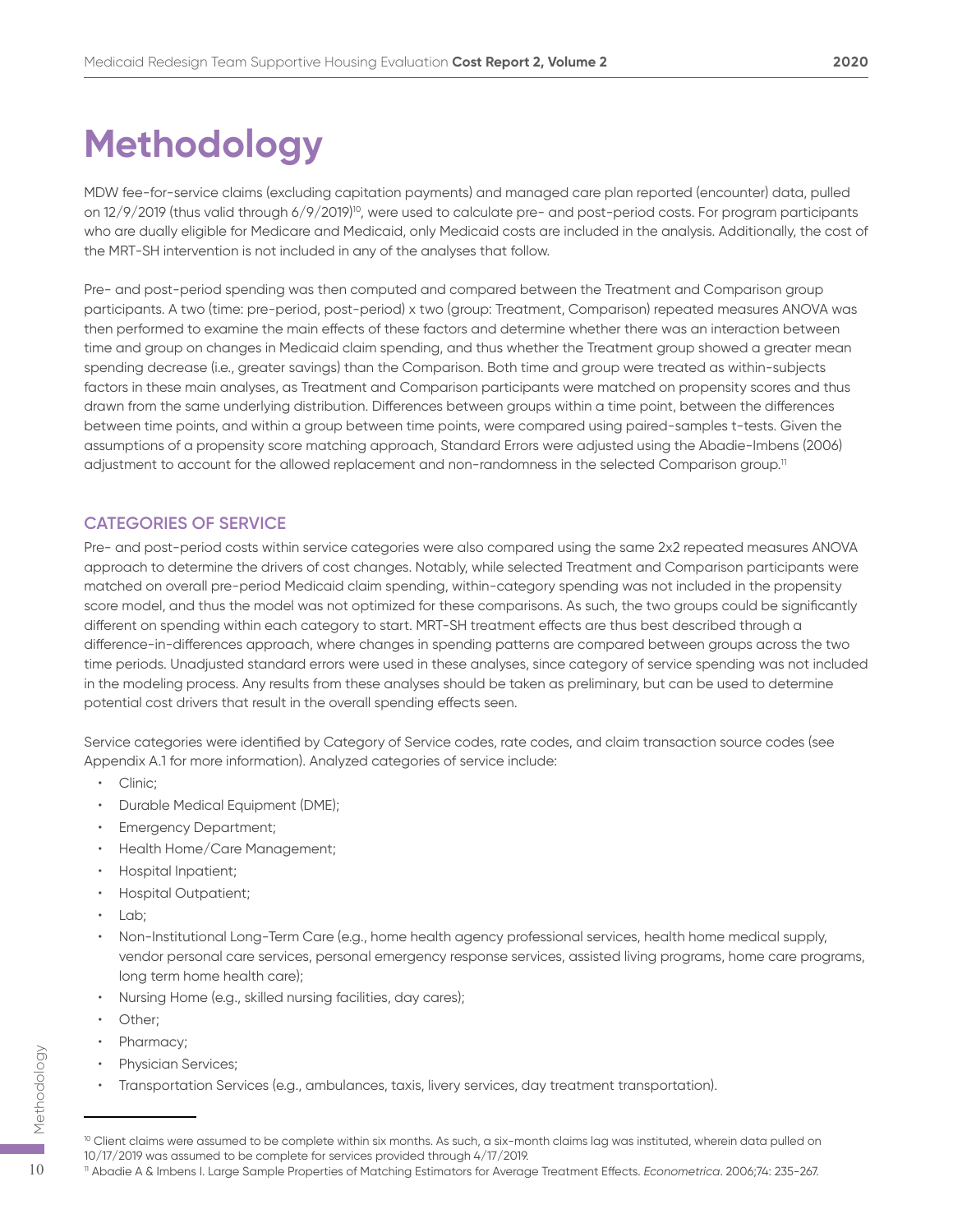The "Other" category includes all other costs not otherwise excluded. The most prominent "other" costs included OMH Community Residences and OASAS Personalized Recovery Oriented Services, though many other types of costs were also included (e.g., chiropractic services, dental services, eyeglasses, social worker or physical therapist services, and any Graduate Medical Education (GME)-associated costs in any other category).

#### **DIRECTIONS FOR FUTURE RESEARCH: DIAGNOSIS AND PRIOR HOUSING STATUS**

Spending for MRT-SH Treatment and Comparison clients with each diagnosis, and with three or more (or all four) diagnoses; and spending for clients with pre-period histories of stays in homeless shelters, OMH residential facilities, and nursing homes, was also compared. As these analyses did not rely on matched pairs of participants, but instead used subgroups of each group, group was treated as an independent factor in these analyses.

Again, though, while diagnosis and at least homeless shelter and OMH facility history were included as variables in the propensity score model, matching on these items was not required for pair selection. As such, while the subgroup of participants with each diagnosis or prior housing status can be identified, and spending compared under the same procedures, the subgroups are not necessarily well-matched on pre-period spending or on any other modeled factor (e.g., demographics, histories, etc.). Pre-period spending must thus be carefully examined, and interpretations and conclusions from any interactions found limited, as differences may be driven by some other unbalanced factor. Other covariates that differ between the Treatment and Comparison subgroups must also be examined and included in the analysis to partial out any variance due simply to these factors. Unadjusted standard errors were used in these analyses, as these breakout analyses draw from subgroups instead of the full modeled group. Future propensity score models should be optimized specifically for these each of these sub-group populations.

### **Expected Outcomes**

As overall pre-period spending was included as a fixed factor in the propensity score matching process, and selected matched participants were thus required to be within the same pre-period spending decile, Treatment and Comparison participants were not expected to significantly differ in spending in any full-group or decile-based pre-period comparison. However, differences in pre-period spending were anticipated when subtypes of spending, or participant subgroups, were considered.

The Cost 2 Volume 1 report demonstrated a significant overall decrease in spending for Treatment clients from the pre- to the post-periods tested. As such, Treatment clients included here were also expected to show such a decrease. Comparison group clients were not particularly expected to show significant spending changes from pre to post, as by definition they did not receive the intervention.

Most importantly, the decline in spending for the Treatment group across the period tested was expected to be significantly larger than any spending decline for Comparison clients. Treatment clients were thus expected to save more money after enrolling in MRT-SH programs than the Comparison clients who were not enrolled in any such program. Clients in higher spending deciles were expected to demonstrate greater cost savings than those in lower spending deciles, in part given their increased "room to decrease."

Several categories of service were expected to be major drivers of cost changes, as MRT-SH enrollment was expected to particularly impact spending in these domains. Notable decreases were expected for hospital inpatient, emergency department, and nursing home-related costs. MRT-SH programs were often focused on targeting clients with high spending in these areas, and aimed to reduce such spending after program participation. Inpatient and nursing homerelated costs were demonstrated to be major categories of pre-period spending, and post-period saving, in the Cost 2 Volume 1 report; these domains were thus expected to decrease more for Treatment participants, in response to MRT-SH enrollment, than Comparison.

11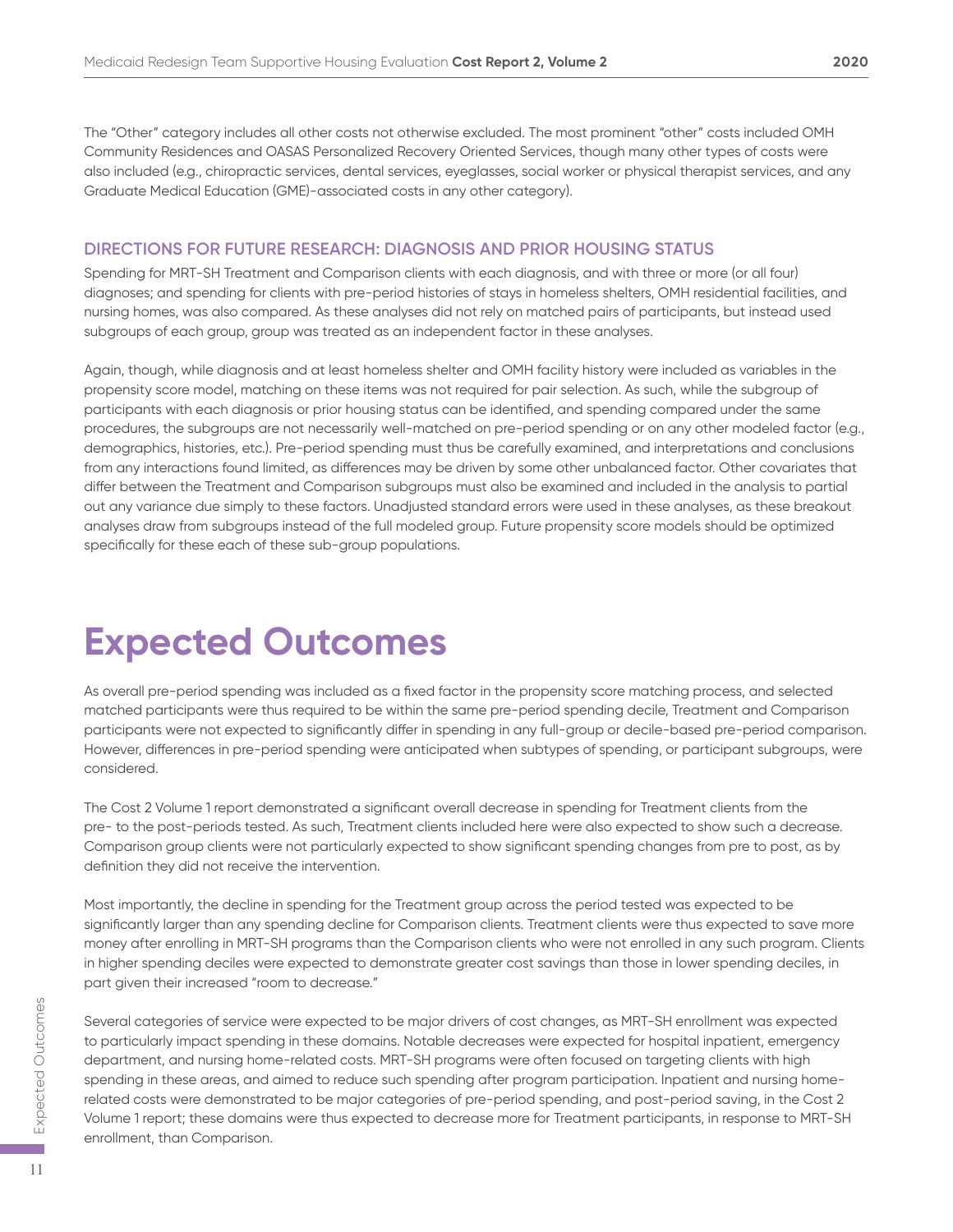### **Results**

#### **OVERALL SPENDING CHANGE COMPARISON**

All Treatment (N=2,037) and Comparison (N=2,037) participants were first compared to determine whether there were any significant differences on changes in Medicaid spending from the pre- to the post-period.

#### **Table 4A. Spending treatment effects for full group**

| Group                                       | N     | <b>Mean</b><br><b>Pre-Period Spending</b> | Mean<br><b>Post-Period Spending</b> | <b>Main Effect</b><br>of Group $^{12}$ | <b>Mean</b><br><b>Post-Pre Difference</b> |
|---------------------------------------------|-------|-------------------------------------------|-------------------------------------|----------------------------------------|-------------------------------------------|
| <b>Treatment</b>                            | 2.037 | \$34,172.61                               | \$27,350.25                         | $***$                                  | $-$ \$6,822.36                            |
| Comparison                                  | 2.037 | \$35,828.11                               | \$32,129.58                         |                                        | $-$ \$3,698.53                            |
| <b>Main Effect of</b><br>Time <sup>13</sup> |       | $***$                                     |                                     |                                        | Interaction <sup>14</sup><br>$* *$        |

#### **Table 4B. Pre-post spending difference percentiles**

| <b>Percentile</b> | <b>Treatment</b> | <b>Comparison</b> |
|-------------------|------------------|-------------------|
| 5                 | $-$ \$56,613.89  | $-$ \$52,093.21   |
| 10                | $-$ \$39,961.62  | $-$ \$33,484.09   |
| 25                | $-$16,571.59$    | $-$14,200.80$     |
| 50                | $-$2,996.46$     | $-$2,344.77$      |
| 75                | \$4,351.82       | \$7,266.39        |
| 90                | \$18,494.28      | \$25,638.26       |
| 95                | \$34,377.59      | \$44,034.89       |

A 2 (time: pre, post) x 2 (group: Treatment, Comparison) repeated measures ANOVA demonstrated significant main effects of time, *F*(1,4072)=80.326, *p*<0.001, and group, *F*(1,4072)=9.534, *p*=0.002, and a significant interaction between these factors, *F*(1,4072)=7.082, adjusted Standard Error = 996, *p*=0.008. Examination of the simple main effects demonstrated that Treatment and Comparison participants did not show any differences in pre-period spending (*p*>0.2). This similarity was expected, as participants were explicitly matched on pre-period spending during the propensity score matching process. However, Treatment and Comparison participants were significantly different on post-period spending, with Treatment about \$5,000 less than Comparison (*t*(1,2036)=4.764, *p*<0.001). And while both Treatment and Comparison participants showed significant decreases over the examined window, Treatment participants demonstrated a larger decrease than Comparison by about \$3,000. As such, there was a significant effect of MRT-SH enrollment on Medicaid claim spending.

<sup>12</sup> Repeated Measures ANOVA within-subjects effect; "t" - p<0.1; "\*" - p<0.05, "\*\*" - p<0.01, "\*\*" - p<0.001, "n.s." - not significant.  $^{\text{\tiny{13}}}$  Repeated Measures ANOVA within-subjects effect; "t" – p<0.1; "\*" – p<0.05, "\*\*" – p<0.01, "\*\*\*" – p<0.001, "n.s." – not significant. 14  $\frac{12}{90}$ <br>
14 Repeated Measures ANOVA within-subjects effect; "t" – p<0.1; "\*" – p<0.05, "\*\*" – p<0.01, "\*\*" – p<0.001, "n.s." – not<br>
14 Repeated Measures ANOVA within-subjects effect; "t" – p<0.1; "\*" – p<0.05, "\*\*"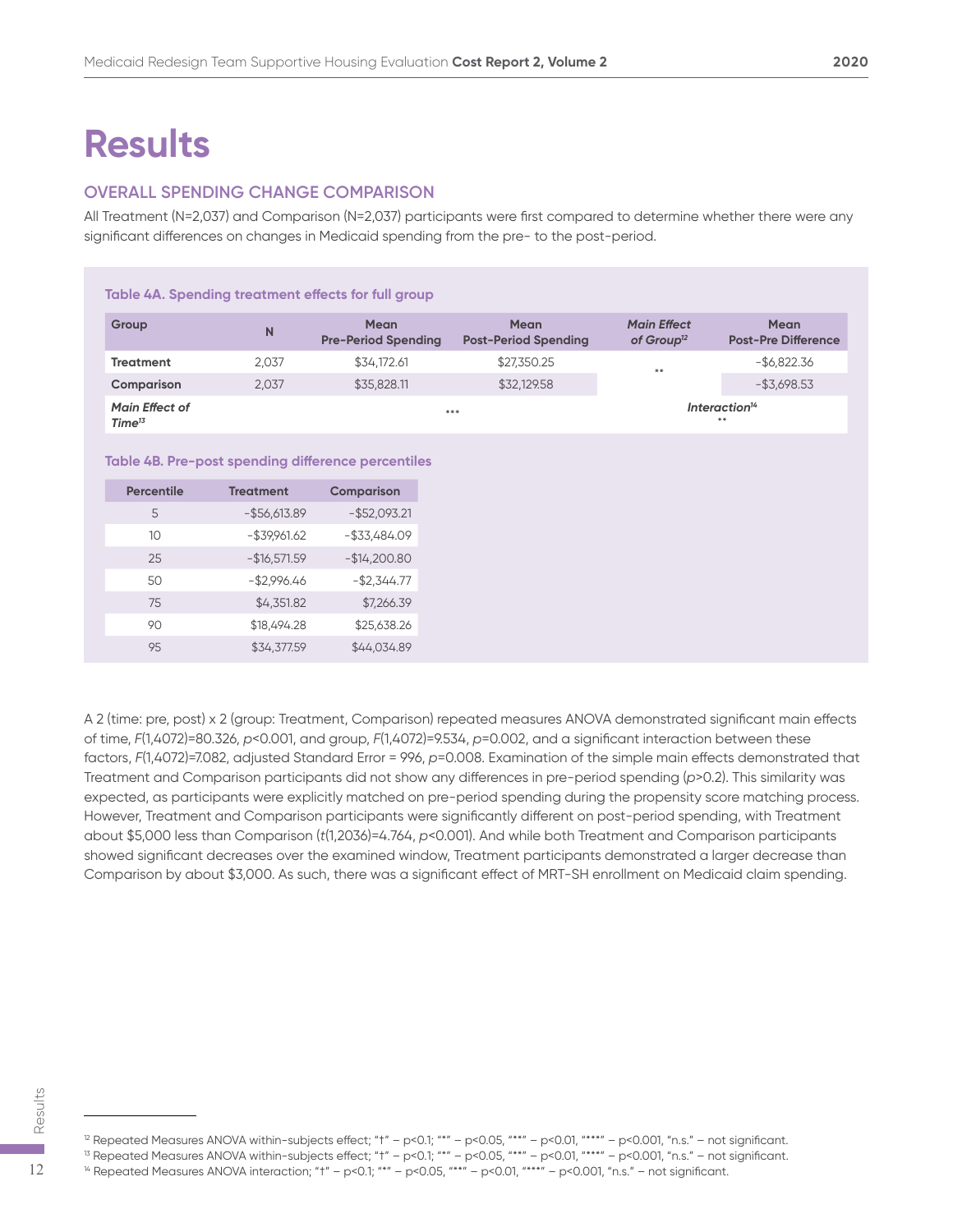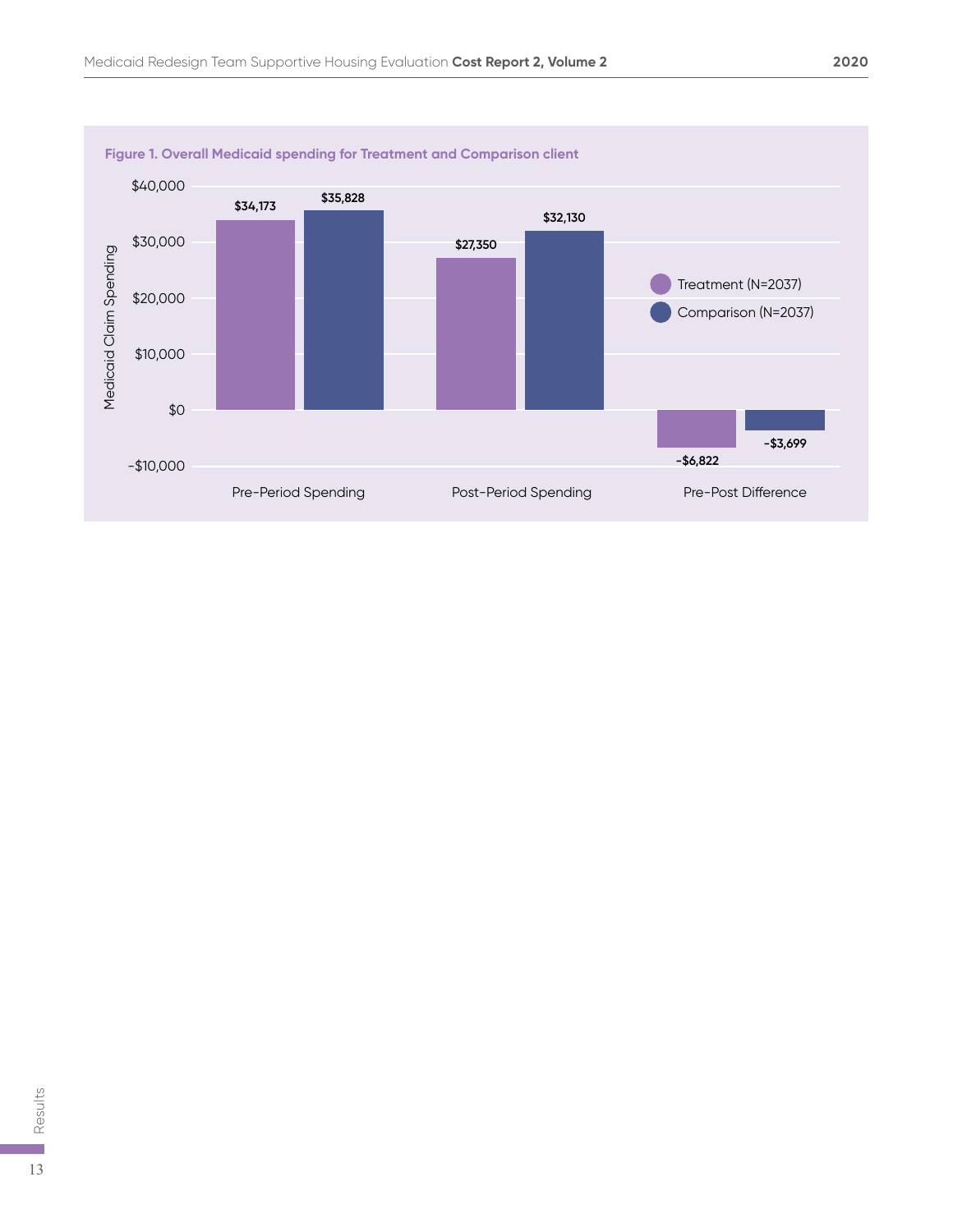#### **SPENDING CHANGE COMPARISON FOR PARTICIPANTS BY DECILE**

Pre- to post-period changes in spending were then examined within each cost decile. Results are shown within each spending decile, then summarized across deciles.

#### *Decile 1*

| Table 5A. Spending treatment effects for decile 1 |    |                                           |                                            |                                              |                                           |
|---------------------------------------------------|----|-------------------------------------------|--------------------------------------------|----------------------------------------------|-------------------------------------------|
| Group                                             | N  | <b>Mean</b><br><b>Pre-Period Spending</b> | <b>Mean</b><br><b>Post-Period Spending</b> | <b>Main Effect</b><br>of Group <sup>15</sup> | <b>Mean</b><br><b>Post-Pre Difference</b> |
| <b>Treatment</b>                                  | 25 | \$854.84                                  | \$8,813.23                                 | n.s.                                         | \$7,958.39                                |
| Comparison                                        | 25 | \$682.51                                  | \$4,906.33                                 |                                              | \$4,223.83                                |
| <b>Main Effect of</b><br>Time <sup>16</sup>       |    | $* *$                                     |                                            |                                              | Interaction <sup>17</sup><br>n.s.         |

#### **Table 5B. Pre-post spending difference percentiles for decile 1**

| <b>Percentile</b> | <b>Treatment</b> | Comparison   |
|-------------------|------------------|--------------|
| 5                 | $-$ \$869.48     | $-$1,173.67$ |
| 10                | $-$ \$482.89     | $-$ \$841.26 |
| 25                | \$203.13         | $-$425.50$   |
| 50                | \$2,112.06       | \$194.05     |
| 75                | \$13,537.94      | \$1,797.24   |
| 90                | \$27,080.86      | \$18,334.99  |
| 95                | \$45,284.22      | \$42,669.29  |
|                   |                  |              |

Clients in the first (lowest) spending decile demonstrated a significant main effect of time, *F*(1,48)=12.594, *p*=0.001, reflecting the overall increase in spending seen across the period, but no main effect of group and no interaction (*p* values>0.2); as such, spending increased similarly for Treatment and Comparison participants over this interval. Such an increase is not unexpected, as these clients were especially low-spending in the pre-period, and thus likely under-utilizing needed medical services; the increase seen for Treatment participants may reflect improved access to services after enrollment, and the increase for Comparison simple change in the only available direction over time.

<sup>15</sup> Repeated Measures ANOVA within-subjects effect; "t" - p<0.1; "\*" - p<0.05, "\*\*" - p<0.01, "\*\*\*" - p<0.001, "n.s." - not significant.  $16$  Repeated Measures ANOVA within-subjects effect; "t" – p<0.1; "\*" – p<0.05, "\*\*" – p<0.01, "\*\*" – p<0.001, "n.s." – not significant. 17 Is Repeated Measures ANOVA within-subjects effect; "t" – p<0.1; "\*" – p<0.05, "\*\*" – p<0.01, "\*\*" – p<0.001, "n.s." – not significant.<br>
14 If Repeated Measures ANOVA within-subjects effect; "t" – p<0.1; "\*" – p<0.05, "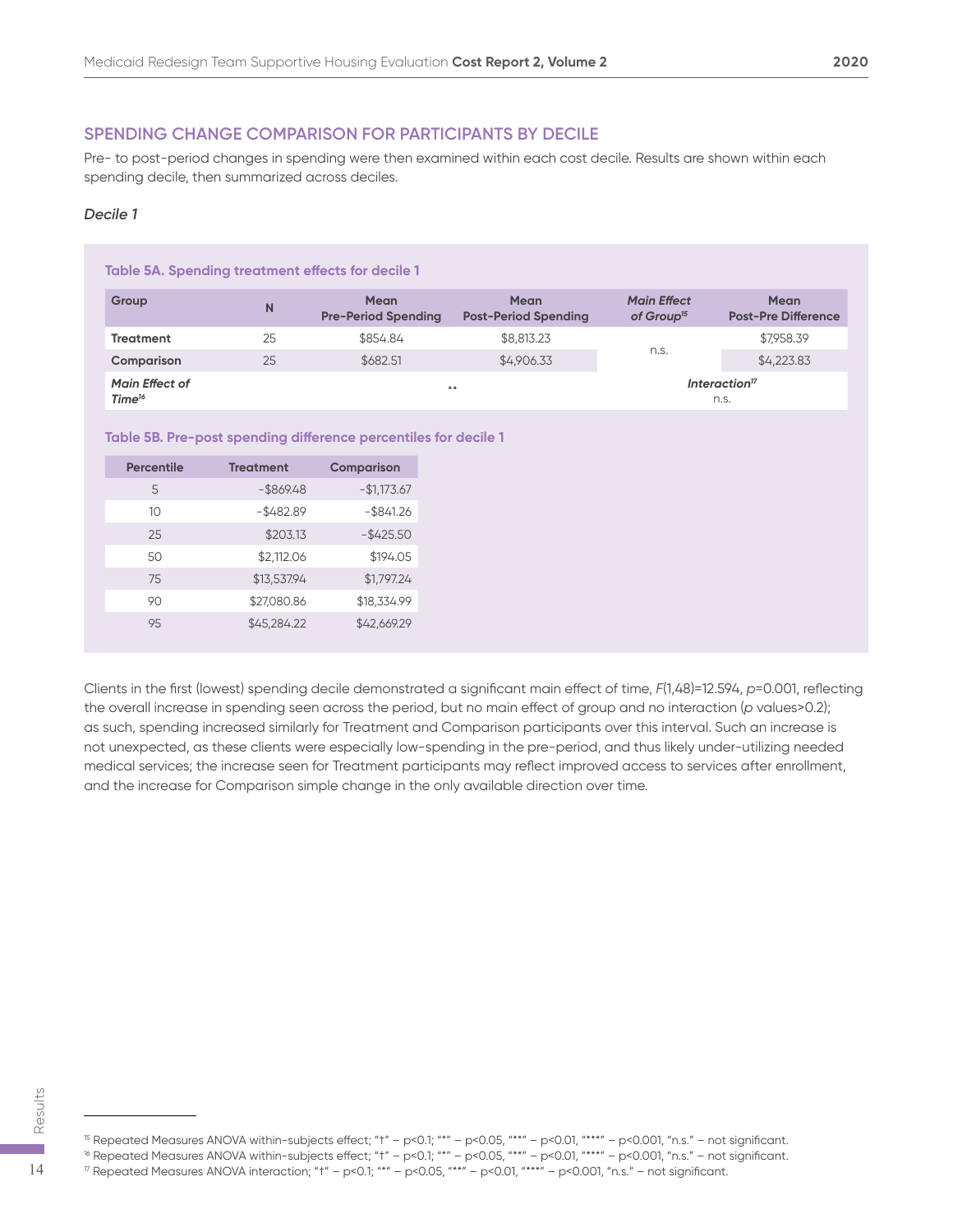| Table 6A. Spending treatment effects for decile 2 |    |                                            |                                            |                                              |                                           |  |  |
|---------------------------------------------------|----|--------------------------------------------|--------------------------------------------|----------------------------------------------|-------------------------------------------|--|--|
| Group                                             | N  | <b>Mean</b><br><b>Pre-Period Spending</b>  | <b>Mean</b><br><b>Post-Period Spending</b> | <b>Main Effect</b><br>of Group <sup>18</sup> | <b>Mean</b><br><b>Post-Pre Difference</b> |  |  |
| <b>Treatment</b>                                  | 43 | \$1,901.17                                 | \$9,880.33                                 |                                              | \$7,979.16                                |  |  |
| Comparison                                        | 43 | \$1,771,70                                 | \$4,922.54                                 | n.s.                                         | \$3,150.84                                |  |  |
| <b>Main Effect of</b><br>Time <sup>19</sup>       |    | Interaction <sup>20</sup><br>$* *$<br>n.s. |                                            |                                              |                                           |  |  |

#### **Table 6B. Pre-post spending difference percentiles for decile 2**

| <b>Percentile</b> | <b>Treatment</b> | <b>Comparison</b> |
|-------------------|------------------|-------------------|
| 5                 | $-$1,496.48$     | $-$1,950.80$      |
| 10                | $-$ \$915.07     | $-$1,479.03$      |
| 25                | \$81.32          | $-$ \$976.31      |
| 50                | \$1,054.34       | \$365.35          |
| 75                | \$5,570.66       | \$5,926.87        |
| 90                | \$16,177.32      | \$14,445.14       |
| 9.5               | \$41,140.68      | \$19,222.56       |

Participants in the second (second-to-lowest) spending decile demonstrated a significant main effect of time, *F*(1,84)=8.917, *p*=0.004, reflecting the overall increase in spending seen across the period, but no main effect of group and no interaction (*p* values>0.15); as such, spending increased similarly for Treatment and Comparison participants over this interval. But as with the first decile, such an increase is not unexpected given the relatively low pre-period spending and likely underutilization of needed medical services; the increase seen for Treatment participants may reflect improved access to services after enrollment, and the increase for Comparison simple change in the only available direction over time.

<sup>18</sup> Repeated Measures ANOVA within-subjects effect; "t" - p<0.1; "\*" - p<0.05, "\*\*" - p<0.01, "\*\*\*" - p<0.001, "n.s." - not significant. 19 Repeated Measures ANOVA within-subjects effect; "†" – p<0.1; "\*" – p<0.05, "\*\*" – p<0.01, "\*\*\*" – p<0.001, "n.s." – not significant. <sup>20</sup> 15<br>
<sup>20</sup> Repeated Measures ANOVA within-subjects effect; "†" – p<0.1; "\*" – p<0.05, "\*\*" – p<0.01, "\*\*" – p<0.001, "n.s." – not s<br>
<sup>16</sup> Repeated Measures ANOVA within-subjects effect; "†" – p<0.1; "\*" – p<0.05, "\*\*"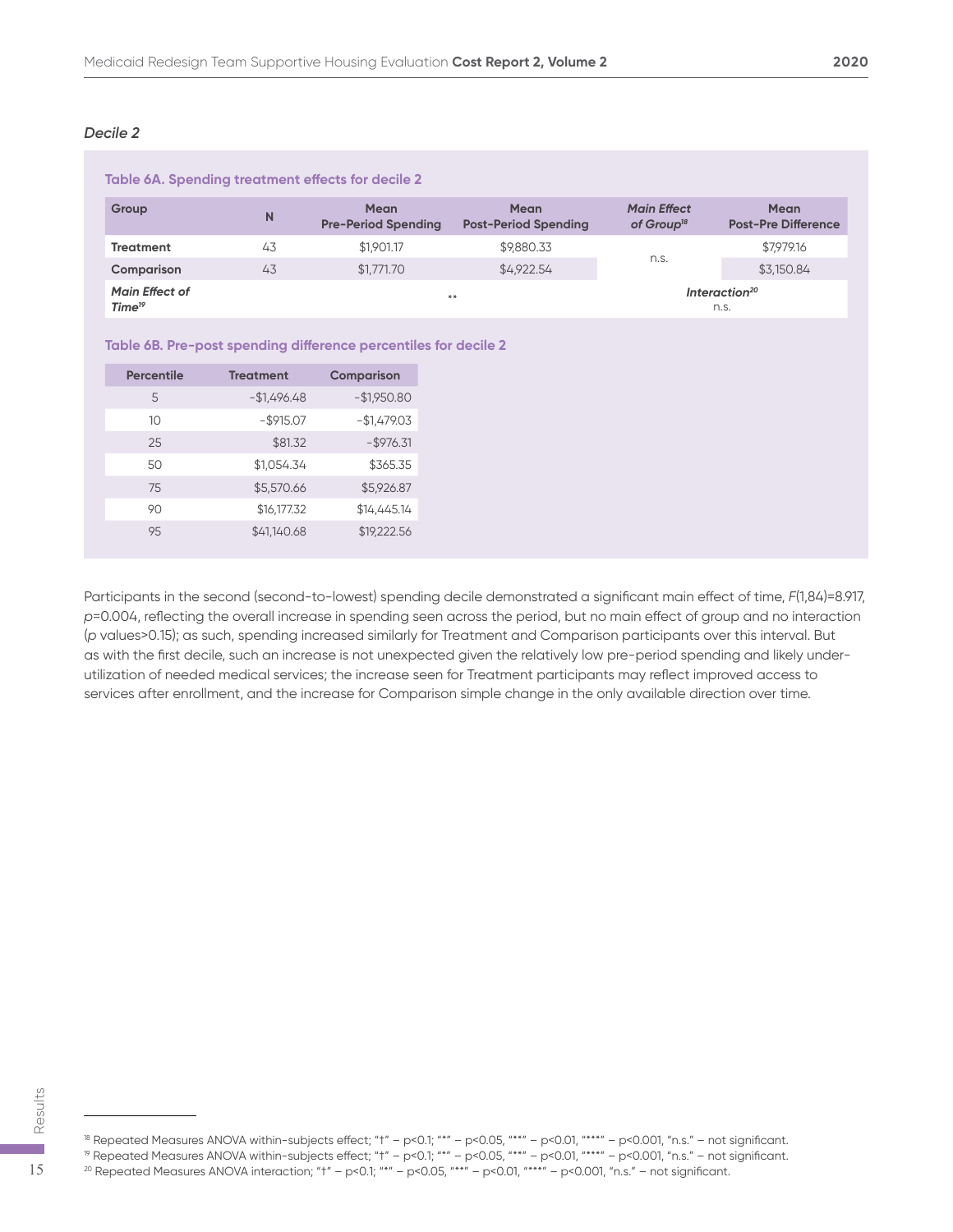| Table 7A. Spending treatment effects for decile 3 |                                            |                                           |                                            |                                              |                                    |  |  |
|---------------------------------------------------|--------------------------------------------|-------------------------------------------|--------------------------------------------|----------------------------------------------|------------------------------------|--|--|
| Group                                             | N                                          | <b>Mean</b><br><b>Pre-Period Spending</b> | <b>Mean</b><br><b>Post-Period Spending</b> | <b>Main Effect</b><br>of Group <sup>21</sup> | Mean<br><b>Post-Pre Difference</b> |  |  |
| <b>Treatment</b>                                  | 56                                         | \$3,315.57                                | \$7,369.82                                 | $\frac{1}{2}$                                | \$4.054.25                         |  |  |
| Comparison                                        | 56                                         | \$3,004.85                                | \$4,764.25                                 |                                              | \$1,759.40                         |  |  |
| <b>Main Effect of</b><br>Time <sup>22</sup>       | Interaction <sup>23</sup><br>$***$<br>n.s. |                                           |                                            |                                              |                                    |  |  |

#### **Table 7B. Pre-post spending difference percentiles for decile 3**

| <b>Percentile</b> | <b>Treatment</b> | Comparison     |
|-------------------|------------------|----------------|
| 5                 | $-$ \$2,220.95   | $-$ \$2,776.01 |
| 10                | $-$2,084.85$     | $-$ \$2,546.53 |
| 25                | $-$1,439.68$     | $-$1,217.62$   |
| 50                | \$880.71         | \$332.47       |
| 75                | \$6,623.96       | \$2,334.73     |
| 90                | \$15,801.65      | \$6,914.26     |
| 9.5               | \$28,888.32      | \$9,837.46     |

Treatment and Comparison participants in the third spending decile demonstrated a significant increase in spending over time, *F*(1,110)=16.576, *p*<0.001. There was a significant main effect of group (*F*(1,110)=4.113, *p*=0.045), where Treatment spending was higher than Comparison, but no significant interaction between the two factors (*p*=0.3). Again, the increases seen for Treatment participants may reflect improved access to services after enrollment in MRT-SH.

<sup>21</sup> Repeated Measures ANOVA within-subjects effect; "t" - p<0.1; "\*" - p<0.05, "\*\*" - p<0.01, "\*\*\*" - p<0.001, "n.s." - not significant.  $^{22}$  Repeated Measures ANOVA within-subjects effect; "t" – p<0.1; "\*" – p<0.05, "\*\*" – p<0.01, "\*\*" – p<0.001, "n.s." – not significant. 23<br>
22 Repeated Measures ANOVA within-subjects effect; "†" – p<0.1; "\*" – p<0.05, "\*\*" – p<0.01, "\*\*" – p<0.001, "n.s." – not s<br>
22 Repeated Measures ANOVA within-subjects effect; "†" – p<0.1; "\*" – p<0.05, "\*\*" – p<0.01,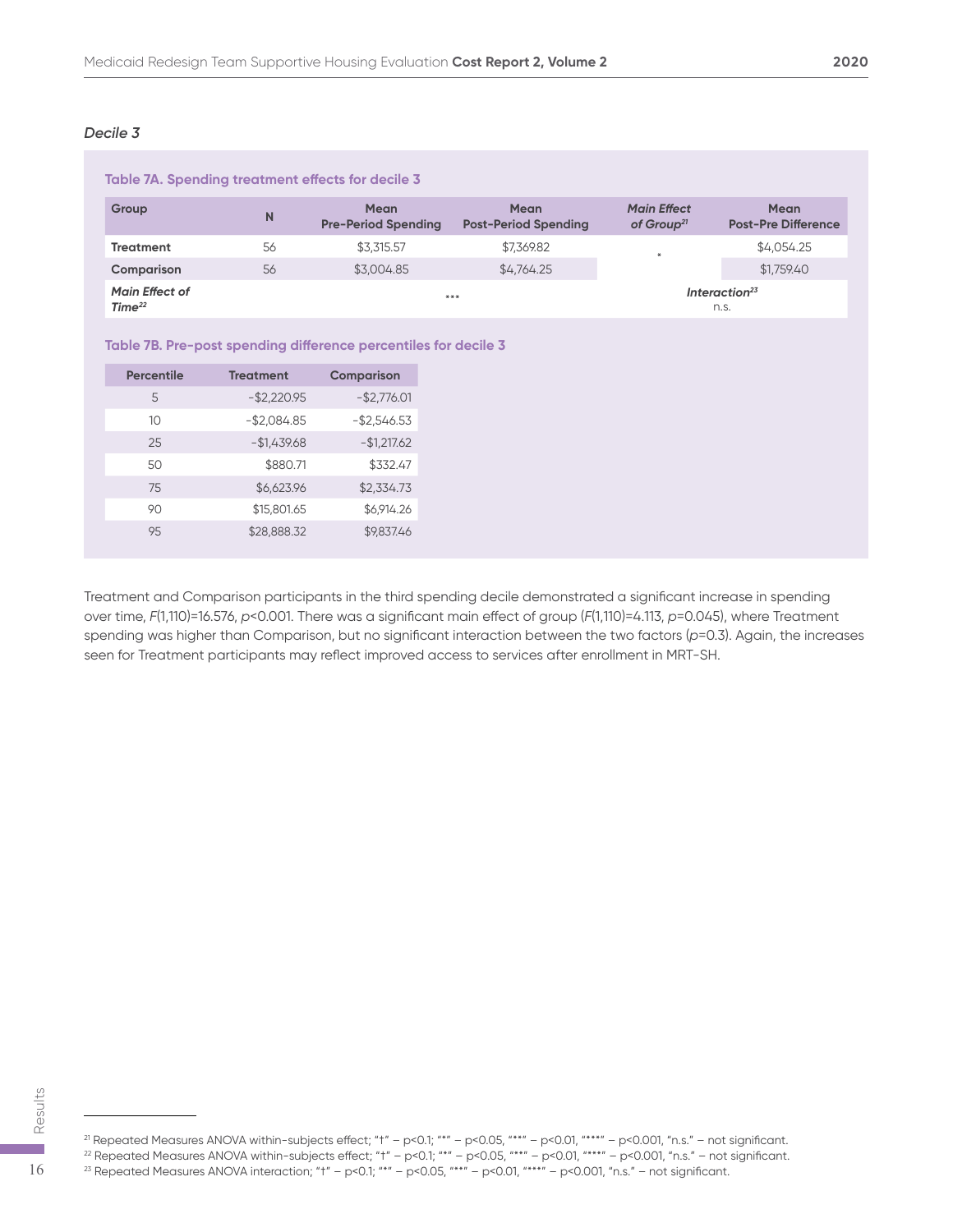| Table 8A. Spending treatment effects for decile 4 |     |                                            |                                            |                                              |                                           |  |  |
|---------------------------------------------------|-----|--------------------------------------------|--------------------------------------------|----------------------------------------------|-------------------------------------------|--|--|
| Group                                             | N   | <b>Mean</b><br><b>Pre-Period Spending</b>  | <b>Mean</b><br><b>Post-Period Spending</b> | <b>Main Effect</b><br>of Group <sup>24</sup> | <b>Mean</b><br><b>Post-Pre Difference</b> |  |  |
| <b>Treatment</b>                                  | 116 | \$4,904.02                                 | \$12,595.44                                |                                              | \$7.691.41                                |  |  |
| Comparison                                        | 116 | \$4,802.60                                 | \$10,801.53                                | n.s.                                         | \$5,998.92                                |  |  |
| <b>Main Effect of</b><br>Time <sup>25</sup>       |     | Interaction <sup>26</sup><br>$***$<br>n.s. |                                            |                                              |                                           |  |  |

#### **Table 8B. Pre-post spending difference percentiles for decile 4**

| <b>Percentile</b> | <b>Treatment</b> | <b>Comparison</b> |
|-------------------|------------------|-------------------|
| 5                 | $-$4,219.61$     | $-$4,609.66$      |
| 10                | $-$3,500.35$     | $-$3,970.93$      |
| 25                | $-$1,422.86$     | $-$ \$3,255.63    |
| 50                | \$785.68         | \$1,638.98        |
| 75                | \$8,548.45       | \$7.191.52        |
| 90                | \$25,097.16      | \$24,994.76       |
| 95                | \$41,096.83      | \$34,469.28       |

While there was a significant main effect of time, *F*(1,230)=28.697, *p*<0.001, where participants in the fourth spending decile demonstrated increased spending from the pre- to the post-periods, there were no significant effects by group and no significant interaction (*F*'s<1, *p*'s>0.2). As such, the spending increases seen are not related to MRT-SH participation.

<sup>24</sup> Repeated Measures ANOVA within-subjects effect; "†" – p<0.1; "\*" – p<0.05, "\*\*" – p<0.01, "\*\*\*" – p<0.001, "n.s." – not significant. 24 Repeated Measures ANOVA within-subjects effect; "t" – p<0.1; "\*" – p<0.05, "\*\*" – p<0.01, "\*\*" – p<0.001, "n.s." – not stars and the property of the subjects of fect; "t" – p<0.1; "\*" – p<0.05, "\*\*" – p<0.01, "\*\*" – p<

 $^{25}$  Repeated Measures ANOVA within-subjects effect; "t" – p<0.1; "\*" – p<0.05, "\*\*" – p<0.01, "\*\*\*" – p<0.001, "n.s." – not significant.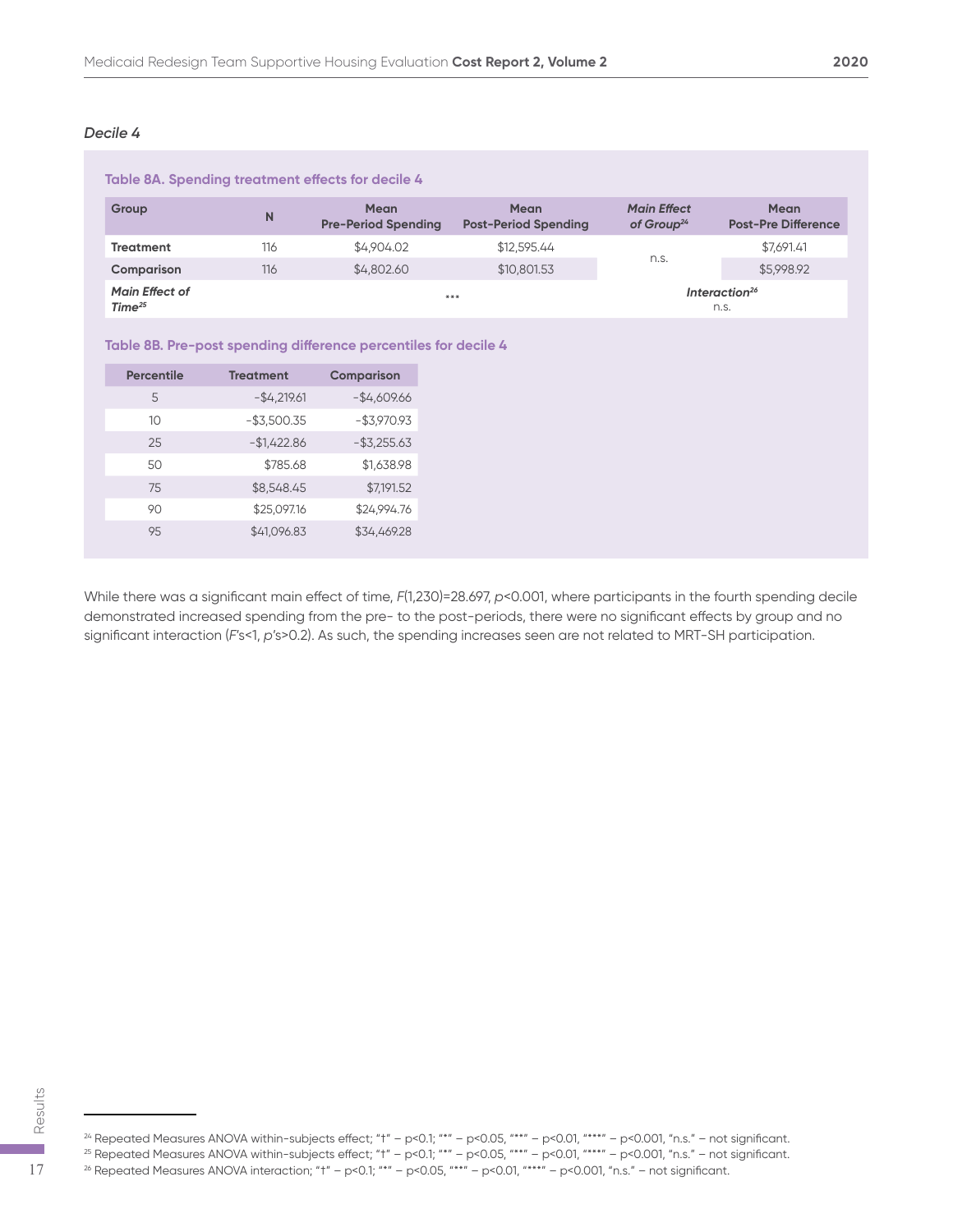| Table 9A. Spending treatment effects for decile 5 |              |                                              |                                            |                                              |                                           |  |  |
|---------------------------------------------------|--------------|----------------------------------------------|--------------------------------------------|----------------------------------------------|-------------------------------------------|--|--|
| Group                                             | $\mathsf{N}$ | <b>Mean</b><br><b>Pre-Period Spending</b>    | <b>Mean</b><br><b>Post-Period Spending</b> | <b>Main Effect</b><br>of Group <sup>27</sup> | <b>Mean</b><br><b>Post-Pre Difference</b> |  |  |
| Treatment                                         | 143          | \$7.239.43                                   | \$10,411.62                                |                                              | \$3,172.20                                |  |  |
| Comparison                                        | 143          | \$7,148.84                                   | \$12,395.88                                | n.s.                                         | \$5,247.04                                |  |  |
| <b>Main Effect of</b><br>Time <sup>28</sup>       |              | Interaction <sup>29</sup><br>$* * *$<br>n.s. |                                            |                                              |                                           |  |  |

#### **Table 9B. Pre-post spending difference percentiles for decile 5**

| <b>Percentile</b> | <b>Treatment</b> | Comparison   |
|-------------------|------------------|--------------|
| 5                 | $-$ \$6,255.07   | $-$7,191.34$ |
| 10                | $-$ \$5,027.88   | $-$5,965.33$ |
| 25                | $-$2,392.87$     | $-$4,135.84$ |
| 50                | \$322.21         | \$607.35     |
| 75                | \$4,628.73       | \$8,531.62   |
| 90                | \$14,199.32      | \$20,907.56  |
| 9.5               | \$22,448.81      | \$29.458.18  |

While there was a significant main effect of time, F(1,284)=20.631, p<0.001, where participants from the fifth spending decile demonstrated increased spending from the pre- to the post-periods, there were no significant effects by group and no significant interaction (p values>0.2). As such, the spending increases seen are not related to MRT-SH participation.

<sup>27</sup> Repeated Measures ANOVA within-subjects effect; "t" - p<0.1; "\*" - p<0.05, "\*\*" - p<0.01, "\*\*\*" - p<0.001, "n.s." - not significant.  $\frac{29}{28}$ <br>
<sup>27</sup> Repeated Measures ANOVA within-subjects effect; "t" – p<0.1; "\*" – p<0.05, "\*\*" – p<0.01, "\*\*" – p<0.001, "n.s." – not s<sup>28</sup> Repeated Measures ANOVA within-subjects effect; "t" – p<0.1; "\*" – p<0.05, "\*\*

 $^{28}$  Repeated Measures ANOVA within-subjects effect; "t" – p<0.1; "\*" – p<0.05, "\*\*" – p<0.01, "\*\*" – p<0.001, "n.s." – not significant.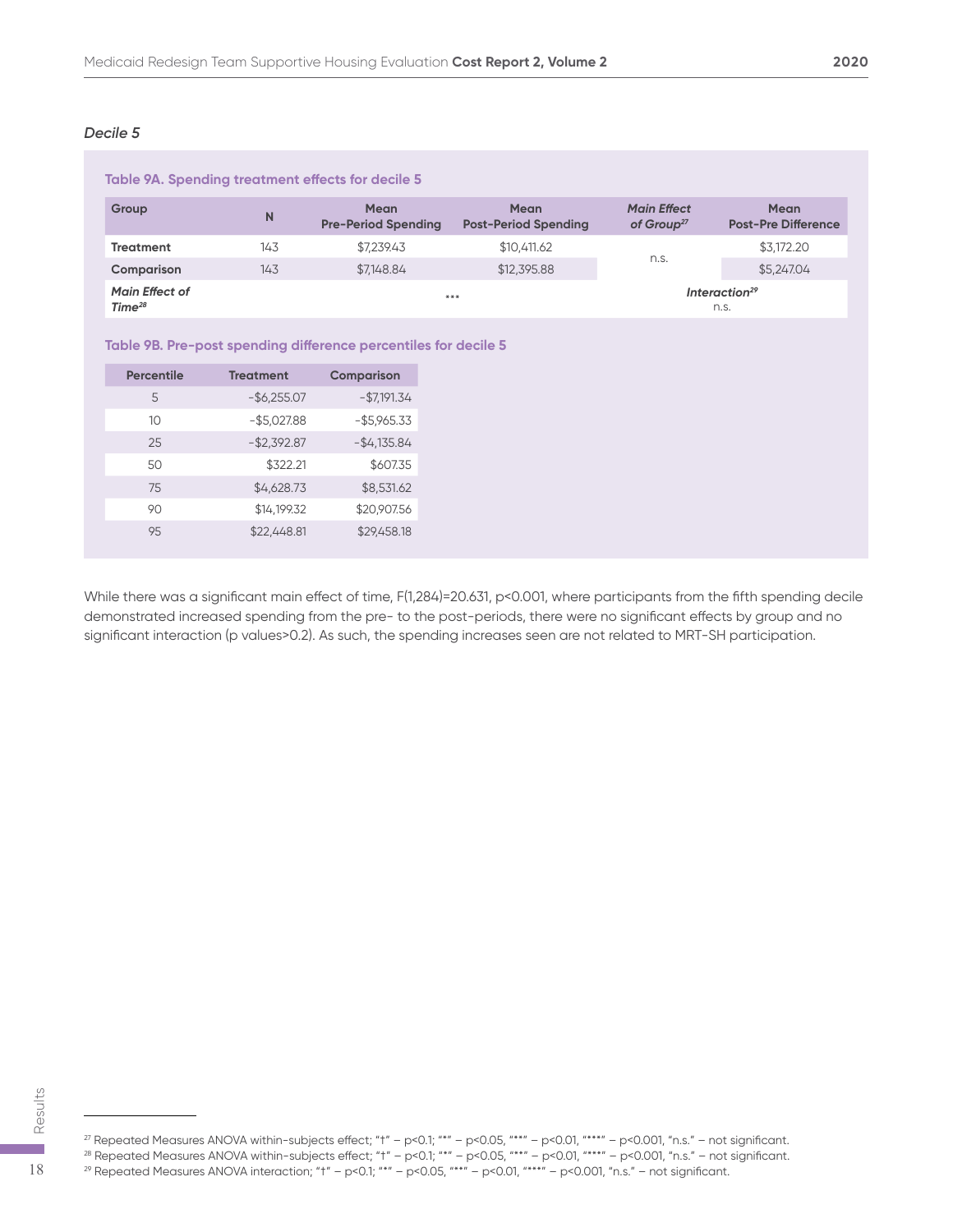| Table 10A. Spending treatment effects for decile 6 |     |                                            |                                            |                                              |                                           |  |  |
|----------------------------------------------------|-----|--------------------------------------------|--------------------------------------------|----------------------------------------------|-------------------------------------------|--|--|
| Group                                              | N   | <b>Mean</b><br><b>Pre-Period Spending</b>  | <b>Mean</b><br><b>Post-Period Spending</b> | <b>Main Effect</b><br>of Group <sup>30</sup> | <b>Mean</b><br><b>Post-Pre Difference</b> |  |  |
| <b>Treatment</b>                                   | 178 | \$10,597.94                                | \$16,440.52                                |                                              | \$5,842.58                                |  |  |
| Comparison                                         | 178 | \$10,383.09                                | \$13,690.81                                | n.s.                                         | \$3,307.72                                |  |  |
| <b>Main Effect of</b><br>Time <sup>31</sup>        |     | Interaction <sup>32</sup><br>$***$<br>n.s. |                                            |                                              |                                           |  |  |

#### **Table 10B. Pre-post spending difference percentiles for decile 6**

| <b>Percentile</b> | <b>Treatment</b> | <b>Comparison</b> |
|-------------------|------------------|-------------------|
| 5                 | $-$7,228.60$     | $-$ \$9,677.29    |
| 10                | $-$ \$6,512.42   | $-$ \$8,521.73    |
| 25                | $-$ \$3,684.63   | $-$ \$6,075.47    |
| 50                | \$576.49         | $-$ \$835.73      |
| 75                | \$7,221.10       | \$6,532.09        |
| 90                | \$16,500.01      | \$22,676.89       |
| 95                | \$25,463.70      | \$41,262.88       |

Treatment and Comparison participants in the sixth spending decile demonstrated a small but significant main effect of time, *F*(1,354)=16.444, *p*<0.001, with some increase in spending from the pre- to the post-periods. However, there were no significant effects by group and no significant interaction (*p* values>0.2). As such, the spending increases seen are not related to MRT-SH participation.

 $^{30}$  Repeated Measures ANOVA within-subjects effect; "t" – p<0.1; "\*" – p<0.05, "\*\*" – p<0.01, "\*\*" – p<0.001, "n.s." – not significant. 33 Repeated Measures ANOVA within-subjects effect; "t" – p<0.1; "\*" – p<0.05, "\*\*" – p<0.01, "\*\*" – p<0.001, "n.s." – not significant.<br>31 Repeated Measures ANOVA within-subjects effect; "t" – p<0.1; "\*" – p<0.05, "\*\*" – p

 $^{31}$  Repeated Measures ANOVA within-subjects effect; "t" – p<0.1; "\*" – p<0.05, "\*\*" – p<0.01, "\*\*\*" – p<0.001, "n.s." – not significant.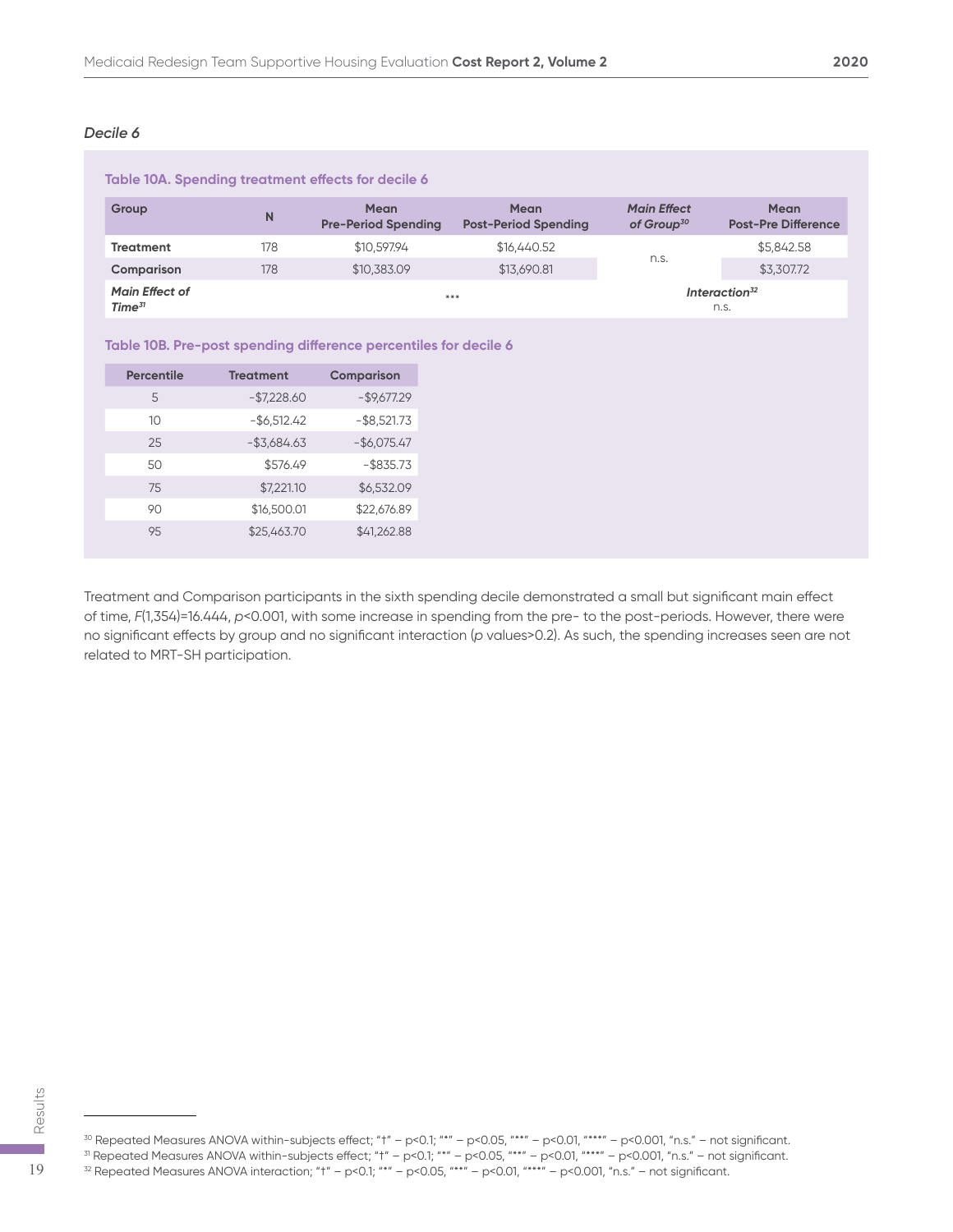| Table 11A. Spending treatment effects for decile 7 |     |                                           |                                            |                                     |                                           |  |  |
|----------------------------------------------------|-----|-------------------------------------------|--------------------------------------------|-------------------------------------|-------------------------------------------|--|--|
| Group                                              | N   | <b>Mean</b><br><b>Pre-Period Spending</b> | <b>Mean</b><br><b>Post-Period Spending</b> | <b>Main Effect</b><br>of Group $33$ | <b>Mean</b><br><b>Post-Pre Difference</b> |  |  |
| <b>Treatment</b>                                   | 295 | \$15,871.85                               | \$18,147.84                                |                                     | \$2,276.00                                |  |  |
| Comparison                                         | 295 | \$16,202.35                               | \$18,011.68                                | n.s.                                | \$1,809.33                                |  |  |
| <b>Main Effect of</b><br>Time <sup>34</sup>        |     | $\ast$                                    |                                            | Interaction <sup>35</sup><br>n.s.   |                                           |  |  |

| Table 11B. Pre-post spending difference percentiles for decile 7 |  |  |  |  |
|------------------------------------------------------------------|--|--|--|--|
|------------------------------------------------------------------|--|--|--|--|

| <b>Percentile</b> | <b>Treatment</b> | <b>Comparison</b> |
|-------------------|------------------|-------------------|
| 5                 | $-$12,562.56$    | $-$15,808.91$     |
| 10                | $-$11,542.51$    | $-$14,404.73$     |
| 25                | $-$ \$6,923.10   | $-$11,323.09$     |
| 50                | $-$1,639.53$     | $-$4,098.15$      |
| 75                | \$5,063.87       | \$6,443.79        |
| 90                | \$16,699.21      | \$23,907.92       |
| 95                | \$31,403.58      | \$39,367.54       |

Treatment and Comparison participants in the seventh spending decile demonstrated a small but significant main effect of time, *F*(1,588)=5.982, *p*=0.015, with some slight increase in spending from the pre- to the post-periods. However, there were no significant effects by group and no significant interaction (*p* values>0.2). As such, the spending increases seen are not related to MRT-SH participation.

 $\frac{33}{2}$  Repeated Measures ANOVA within-subjects effect; "t" – p<0.1; "\*" – p<0.05, "\*\*" – p<0.01, "\*\*\*" – p<0.001, "n.s." – not significant. 33 Repeated Measures ANOVA within-subjects effect; "†" – p<0.1; "\*" – p<0.05, "\*\*" – p<0.01, "\*\*" – p<0.001, "n.s." – not stars and the subjects of the stars in the subject of the stars in the subjects of fect; "†" – p<0.

<sup>34</sup> Repeated Measures ANOVA within-subjects effect; "†" – p<0.1; "\*" – p<0.05, "\*\*" – p<0.01, "\*\*\*" – p<0.001, "n.s." – not significant.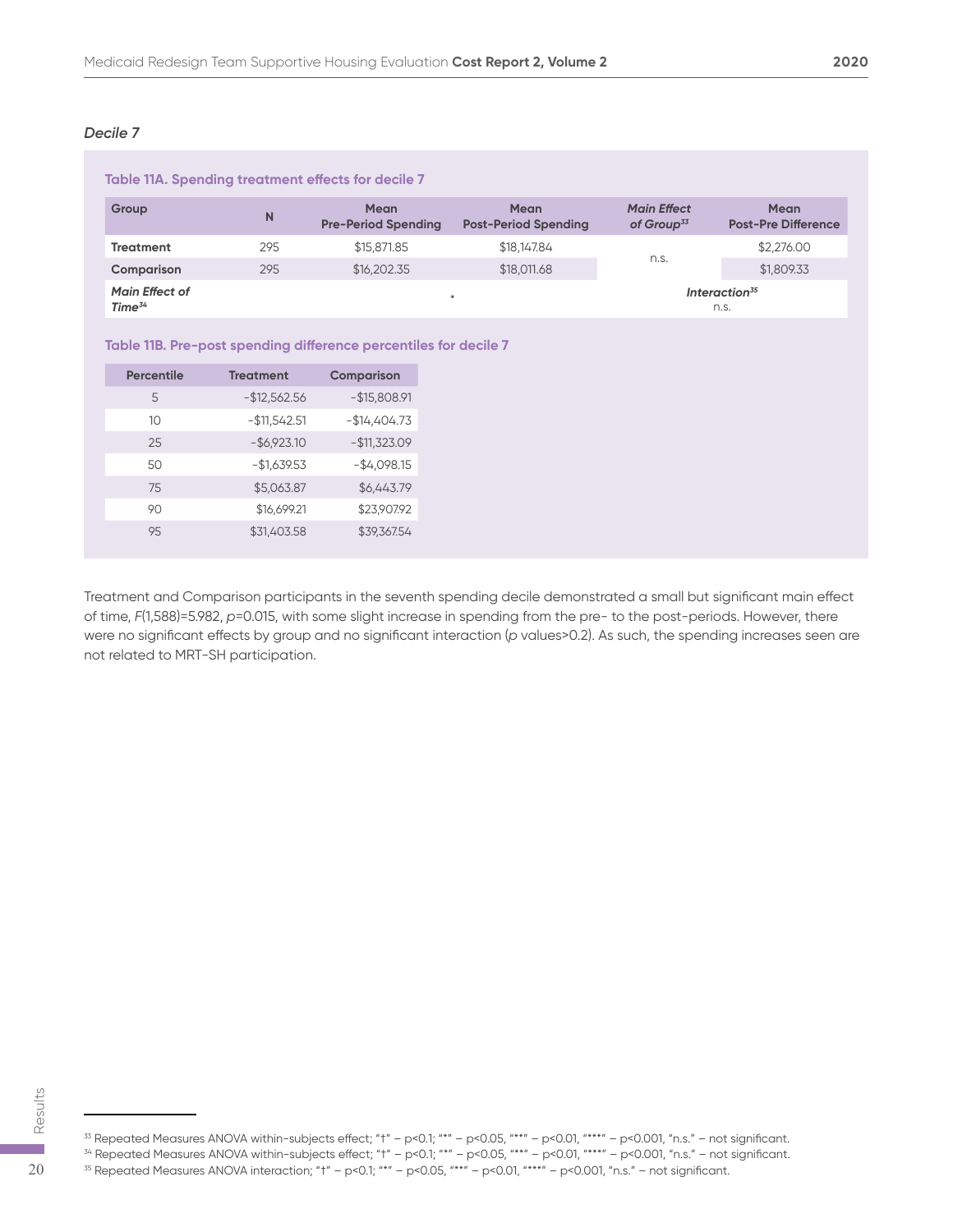| Table 12A. Spending treatment effects for decile 8 |     |                                           |                                            |                                              |                                           |  |
|----------------------------------------------------|-----|-------------------------------------------|--------------------------------------------|----------------------------------------------|-------------------------------------------|--|
| Group                                              | N   | <b>Mean</b><br><b>Pre-Period Spending</b> | <b>Mean</b><br><b>Post-Period Spending</b> | <b>Main Effect</b><br>of Group <sup>36</sup> | <b>Mean</b><br><b>Post-Pre Difference</b> |  |
| <b>Treatment</b>                                   | 414 | \$26,012.17                               | \$25,186.13                                |                                              | $-$ \$826.04                              |  |
| Comparison                                         | 414 | \$25,645.58                               | \$25,806.62                                | n.s.                                         | \$161.04                                  |  |
| <b>Main Effect of</b><br>Time <sup>37</sup>        |     |                                           | n.s.                                       |                                              | Interaction <sup>38</sup><br>n.s.         |  |

#### **Table 12B. Pre-post spending difference percentiles for decile 8**

| <b>Percentile</b> | <b>Treatment</b> | <b>Comparison</b> |
|-------------------|------------------|-------------------|
| 5                 | $-$ \$23,535.06  | $-$24,090.71$     |
| 10                | $-$19,361.41$    | $-$ \$22,077.16   |
| 25                | $-$14,293.98$    | $-$15,978.77$     |
| 50                | $-$ \$6,173.52   | $-$6,310.86$      |
| 75                | \$5,684.24       | \$8,524.70        |
| 90                | \$24,534.58      | \$27,428.12       |
| 95                | \$36,819.74      | \$49,085.63       |

For clients in the eight spending decile, there were no significant main effects of time or group, and no significant interaction (all F's<1).

 $^{37}$  Repeated Measures ANOVA within-subjects effect; "t" – p<0.1; "\*" – p<0.05, "\*\*" – p<0.01, "\*\*\*" – p<0.001, "n.s." – not significant.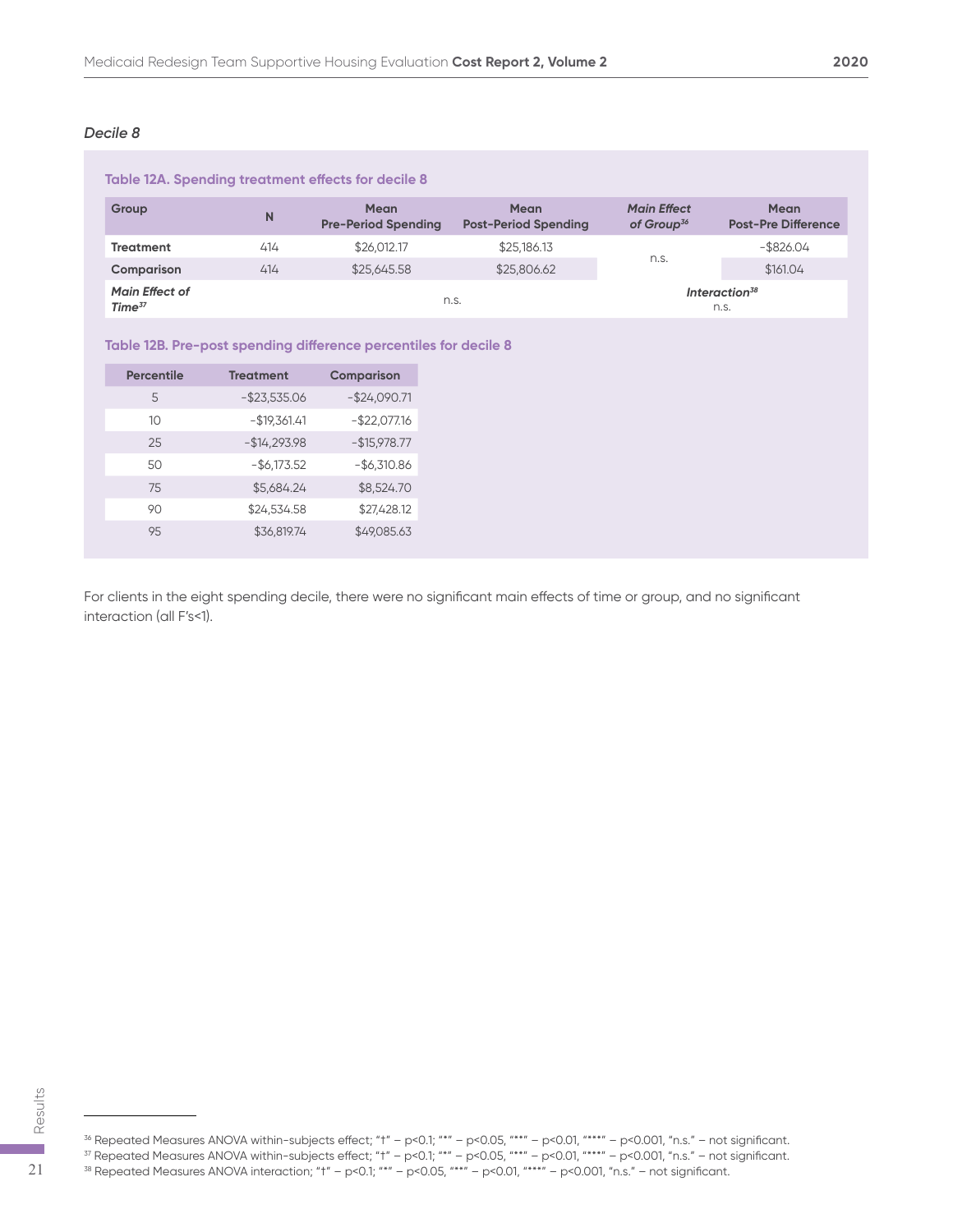| Table 13A. Spending treatment effects for decile 9 |     |                                           |                                            |                                              |                                           |  |
|----------------------------------------------------|-----|-------------------------------------------|--------------------------------------------|----------------------------------------------|-------------------------------------------|--|
| Group                                              | N   | <b>Mean</b><br><b>Pre-Period Spending</b> | <b>Mean</b><br><b>Post-Period Spending</b> | <b>Main Effect</b><br>of Group <sup>39</sup> | <b>Mean</b><br><b>Post-Pre Difference</b> |  |
| <b>Treatment</b>                                   | 512 | \$46,029.80                               | \$34,911.42                                | $***$                                        | $-$ \$11,118.37                           |  |
| Comparison                                         | 512 | \$46,154.76                               | \$42,944.58                                |                                              | $-$ \$3,210.19                            |  |
| <b>Main Effect of</b><br>Time <sup>40</sup>        |     | $* * *$                                   |                                            |                                              | Interaction <sup>41</sup><br>***          |  |

|  |  |  |  | Table 13B. Pre-post spending difference percentiles for decile 9 |  |
|--|--|--|--|------------------------------------------------------------------|--|
|--|--|--|--|------------------------------------------------------------------|--|

| <b>Percentile</b> | <b>Treatment</b> | Comparison      |
|-------------------|------------------|-----------------|
| 5                 | $-$ \$45,026.10  | $-$46,984.27$   |
| 10                | $-$40,938.62$    | $-$ \$39,418.70 |
| 25                | $-$ \$32,654.48  | $-$ \$28,231.26 |
| 50                | $-$16,109.52$    | $-$7,735.02$    |
| 75                | $-$ \$273.02     | \$12,048.16     |
| 90                | \$24,835.72      | \$31,776.55     |
| 95                | \$39,932.09      | \$62,901.86     |

Clients in the ninth (second-to-highest) spending decile demonstrated significant shifts in spending from the pre- to post-periods. There were significant main effects of time (*F*(1,1022)=43.084, *p*<0.001), where spending tended to decrease over the examined interval, and group (*F*(1,1022)=12.662, *p*<0.001), where Treatment clients spending was lower than for Comparison, and a significant interaction between the two factors (*F*(1,1022)=13.124, adjusted Standard Error=2076, *p*<0.001). As such, while both Treatment and Comparison participants showed significant decreases over the examined window, Treatment participants demonstrated a larger decrease than Comparison, indicating a significant effect of MRT-SH enrollment on Medicaid claim spending for these high-spending clients.

<sup>40</sup> Repeated Measures ANOVA within-subjects effect; "†" – p<0.1; "\*" – p<0.05, "\*\*" – p<0.01, "\*\*\*" – p<0.001, "n.s." – not significant.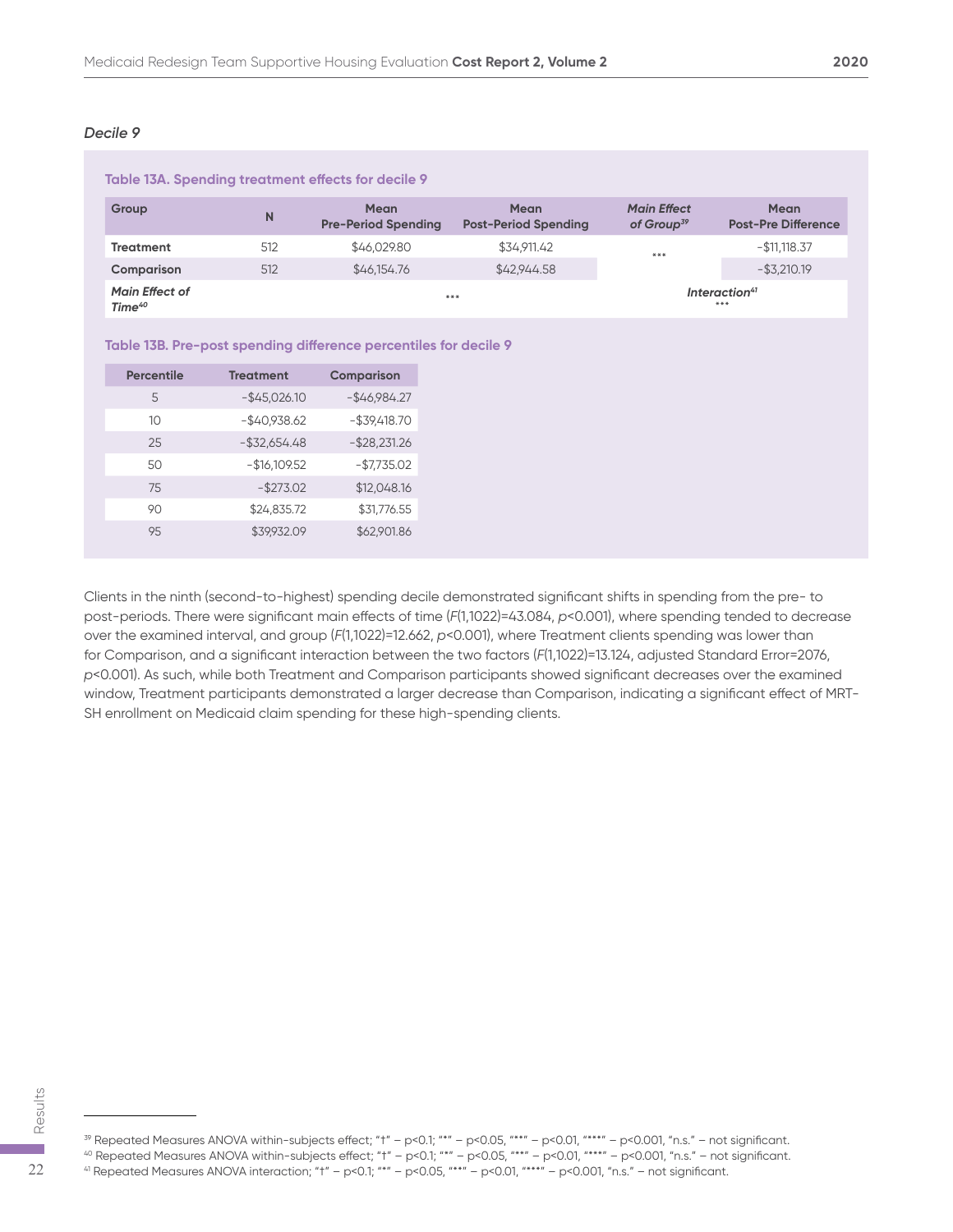| Table 14A. Spending treatment effects for decile 10 |     |                                           |                                            |                                              |                                           |  |
|-----------------------------------------------------|-----|-------------------------------------------|--------------------------------------------|----------------------------------------------|-------------------------------------------|--|
| Group                                               | N   | <b>Mean</b><br><b>Pre-Period Spending</b> | <b>Mean</b><br><b>Post-Period Spending</b> | <b>Main Effect</b><br>of Group <sup>42</sup> | <b>Mean</b><br><b>Post-Pre Difference</b> |  |
| <b>Treatment</b>                                    | 256 | \$104,843.73                              | \$59,159.65                                | $***$                                        | $-$ \$45.684.08                           |  |
| Comparison                                          | 256 | \$118,306.07                              | \$83,637.58                                |                                              | $-$ \$34,668.49                           |  |
| <b>Main Effect of</b><br>Time <sup>43</sup>         |     | $***$                                     |                                            |                                              | Interaction <sup>44</sup><br>$\ast$       |  |

#### **Table 14B. Pre-post spending difference percentiles for decile 10**

| <b>Percentile</b> | <b>Treatment</b> | <b>Comparison</b> |
|-------------------|------------------|-------------------|
| 5                 | $-$154,972.57$   | $-$149,731.81$    |
| 10                | $-$110,545.05$   | $-$103,288.58$    |
| 25                | $-$74,553.82$    | $-$ \$64,025.94   |
| 50                | $-$44,503.63$    | $-$ \$23,047.89   |
| 75                | $-$ \$9,122.61   | \$7,550.51        |
| 90                | \$18,678.57      | \$28,786.41       |
| 9.5               | \$49.961.00      | \$45,302.02       |

Clients in the tenth (highest) spending decile demonstrated significant main effects of time (*F*(1,510)=166.727, *p*<0.001), where spending tended to decrease over the examined interval, and group (*F*(1,510)=20.692, *p*<0.001), where Treatment clients spending was lower than for Comparison, as well as a significant interaction between these two factors (*F*(1,510)=3.133, adjusted Standard Error=5572, *p*=0.02). As such, while both Treatment and Comparison participants showed significant decreases over the examined window, Treatment participants demonstrated a larger decrease than Comparison, indicating a significant effect of MRT-SH enrollment on Medicaid claim spending for these high-spending clients.

#### *Decile Summary*

Not all of the ten spending deciles demonstrated significant cost savings. Both Treatment and Comparison participants in the lower deciles tended to show statistically significant increases in spending from the pre- to the post-periods that were similar between groups (i.e., a main effect of time). These increases may reflect a simple "nowhere to go but up" regression to the mean, but given the slightly greater increases seen for Treatment, may also demonstrate improved access to needed services after program enrollment. In most cases, these increases were typically a few hundred to a few thousand dollars.

However, participants whose pre-period spending ranked them in the top two deciles demonstrated significant decreases in spending across the interval; and importantly, in both cases, these decreases were greater for Treatment than Comparison clients. The decreases seen for Comparison clients may reflect the fact that with pre-period spending so high, there was more "room" to show improvement over the post-period; however, the fact that savings were significantly greater for Treatment clients indicates that the decreases found can be attributed to the program itself and not simply to regression to the mean.

 $^{42}$  Repeated Measures ANOVA within-subjects effect; "t" – p<0.1; "\*" – p<0.05, "\*\*" – p<0.01, "\*\*\*" – p<0.001, "n.s." – not significant. 44 Repeated Measures ANOVA within-subjects effect; "t" – p<0.1; "\*" – p<0.05, "\*\*" – p<0.01, "\*\*" – p<0.001, "n.s." – not say Repeated Measures ANOVA within-subjects effect; "t" – p<0.1; "\*" – p<0.05, "\*\*" – p<0.01, "\*\*"

<sup>43</sup> Repeated Measures ANOVA within-subjects effect; "†" – p<0.1; "\*" – p<0.05, "\*\*" – p<0.01, "\*\*\*" – p<0.001, "n.s." – not significant.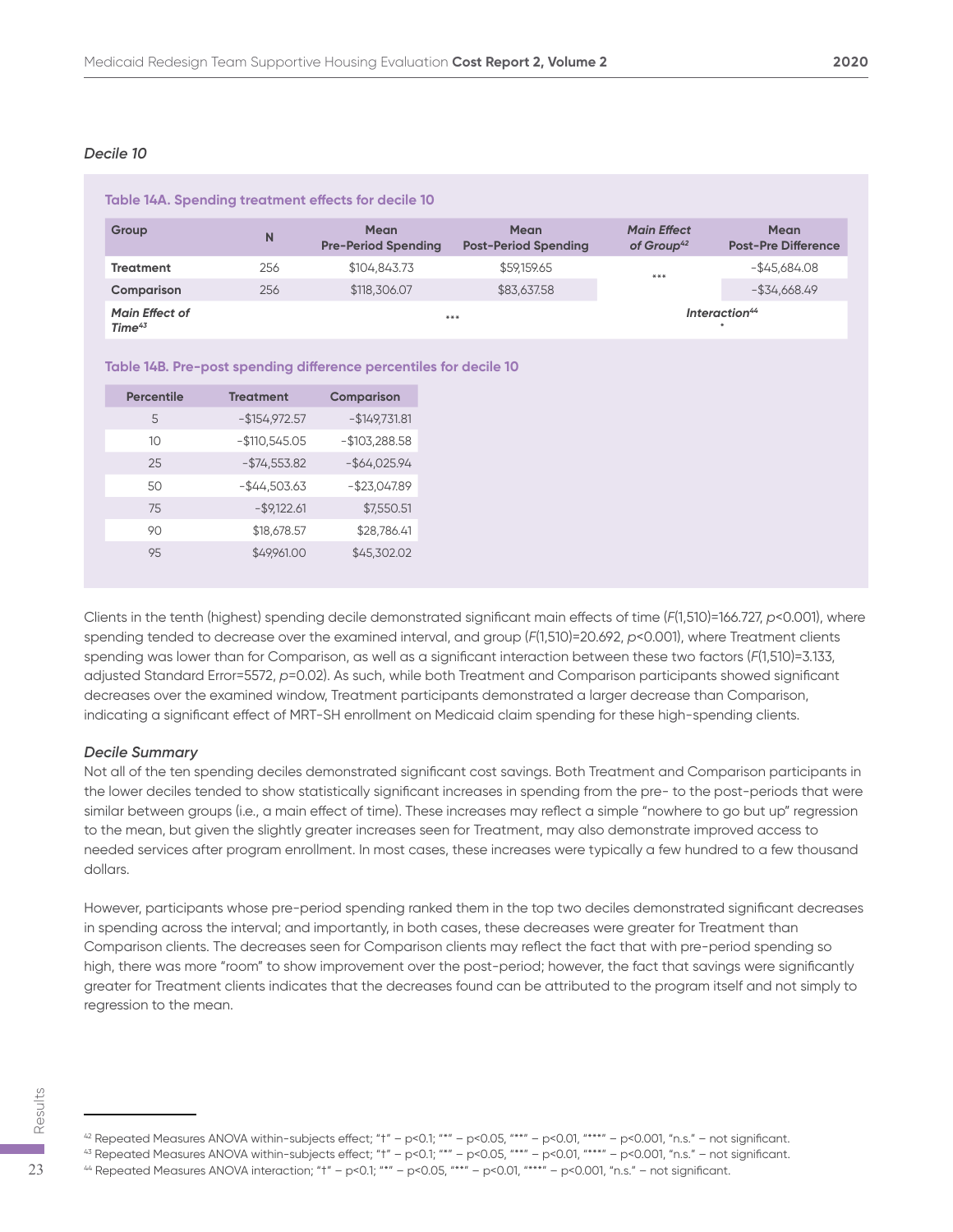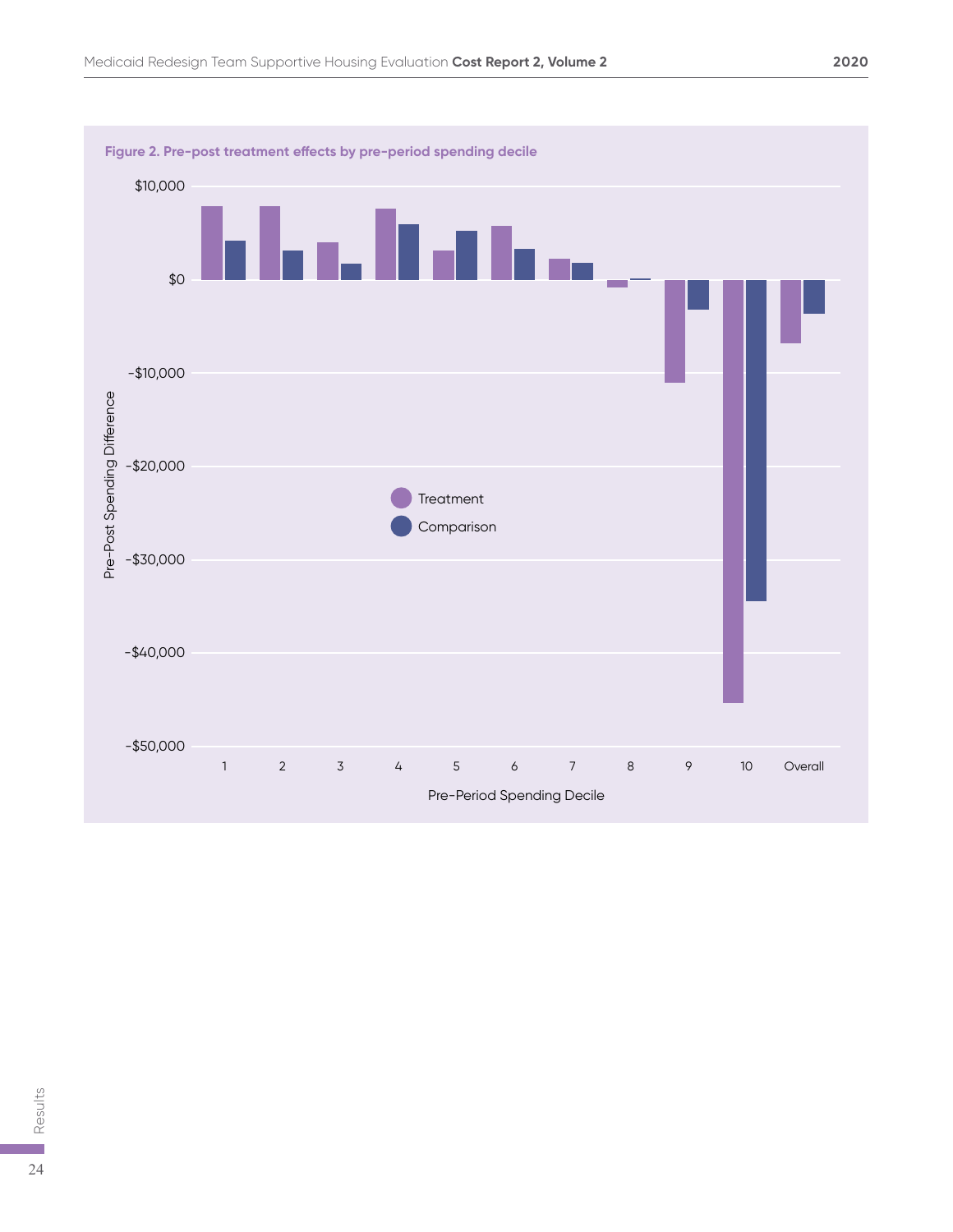#### **SPENDING CHANGE COMPARISON FOR PARTICIPANTS BY CATEGORY OF SERVICE**

Pre- to post-period changes in spending were then examined across all participants but within each category of service. Again, it is important to note that while Treatment and Comparison participants were matched on overall pre-period Medicaid claim spending, within-category spending was not included in the propensity score model, and thus the model was not optimized for these comparisons. As such, the two groups could be significantly different on spending within each category to start. Treatment effects are thus best described through a difference-in-differences approach, where changes in spending patterns are compared between groups across the two time periods. Any results from these analyses should be taken as preliminary, but can be used to determine potential cost drivers that result in the overall spending effects seen. Results are shown within each category, then summarized across categories.

#### *Clinic*

| Table 15A. Spending treatment effects for Clinic |       |                                           |                                            |                                              |                                           |  |
|--------------------------------------------------|-------|-------------------------------------------|--------------------------------------------|----------------------------------------------|-------------------------------------------|--|
| Group                                            | N     | <b>Mean</b><br><b>Pre-Period Spending</b> | <b>Mean</b><br><b>Post-Period Spending</b> | <b>Main Effect</b><br>of Group <sup>45</sup> | <b>Mean</b><br><b>Post-Pre Difference</b> |  |
| Treatment                                        | 2.037 | \$2.684.93                                | \$2,062.07                                 | $***$                                        | $-$ \$622.86                              |  |
| Comparison                                       | 2,037 | \$2,100.08                                | \$1,761.12                                 |                                              | $-$ \$338.96                              |  |
| <b>Main Effect of</b><br>Time <sup>46</sup>      |       |                                           | $***$                                      |                                              | Interaction <sup>47</sup><br>$\ast$       |  |

#### **Table 15B. Pre-post spending difference percentiles for Clinic**

| <b>Percentile</b> | <b>Treatment</b> | <b>Comparison</b> |
|-------------------|------------------|-------------------|
| 5                 | $-$6,738.15$     | $-$ \$6,358.05    |
| 10                | $-$4,020.65$     | $-$ \$3,715.38    |
| 25                | $-$1,218.42$     | $-$ \$762.27      |
| 50                | \$0.00           | \$0.00            |
| 75                | \$188.69         | \$75.31           |
| 90                | \$2,100.33       | \$2,052.89        |
| 9.5               | \$3,990.91       | \$4,954.03        |

Treatment and Comparison group clients demonstrated several significant differences on Clinic-related costs over the window. There were significant main effects of time (*F*(1,4072)=69.867, *p*<0.001), where spending tended to decrease over the period, and group (*F*(1,4072)=16.879, *p*<0.001), where Treatment group spending was greater than Comparison. There was also a significant interaction between these two factors (*F*(1,4072)=6.087, *p*=0.014), where Treatment clients showed a greater decrease than Comparison. However, the total spending in this category of service was relatively low, and the preto-post change small.

45 Repeated Measures ANOVA within-subjects effect; "t" - p<0.1; "\*" - p<0.05, "\*\*" - p<0.01, "\*\*\*" - p<0.001, "n.s." - not significant. 45 Repeated Measures ANOVA within-subjects effect; "t" – p<0.1; "\*" – p<0.05, "\*\*" – p<0.01, "\*\*" – p<0.001, "n.s." – not started Measures ANOVA within-subjects effect; "t" – p<0.1; "\*" – p<0.05, "\*\*" – p<0.01, "\*\*" – p<0

 $^{46}$  Repeated Measures ANOVA within-subjects effect; "t" – p<0.1; "\*" – p<0.05, "\*\*" – p<0.01, "\*\*" – p<0.001, "n.s." – not significant.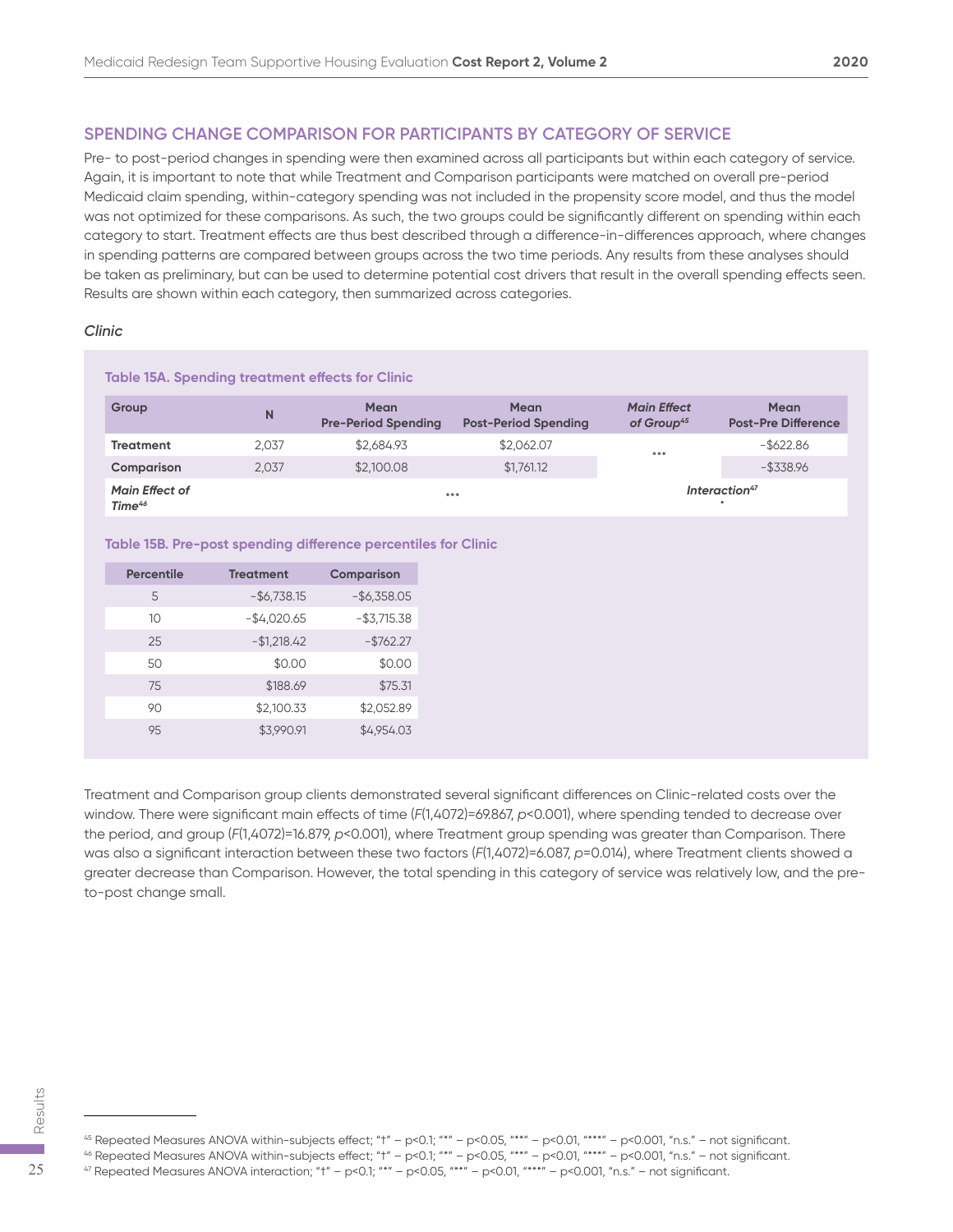#### *Durable Medical Equipment*

| Table 16A. Spending treatment effects for DME |       |                                           |                                            |                                              |                                    |  |
|-----------------------------------------------|-------|-------------------------------------------|--------------------------------------------|----------------------------------------------|------------------------------------|--|
| Group                                         | N     | <b>Mean</b><br><b>Pre-Period Spending</b> | <b>Mean</b><br><b>Post-Period Spending</b> | <b>Main Effect</b><br>of Group <sup>48</sup> | Mean<br><b>Post-Pre Difference</b> |  |
| <b>Treatment</b>                              | 2.037 | \$145.47                                  | \$117.52                                   |                                              | $-$ \$27.95                        |  |
| Comparison                                    | 2.037 | \$94.30                                   | \$101.15                                   | n.s.                                         | \$6.85                             |  |
| <b>Main Effect of</b><br>Time <sup>49</sup>   |       | n.s.                                      |                                            |                                              | Interaction <sup>50</sup><br>n.s.  |  |

#### **Table 16B. Pre-post spending difference percentiles for DME**

| Percentile | <b>Treatment</b> | <b>Comparison</b> |
|------------|------------------|-------------------|
| 5          | $-$ \$342.58     | $-$268.53$        |
| 10         | $-$124.72$       | $-$ \$38.04       |
| 25         | \$0.00           | \$0.00            |
| 50         | \$0.00           | \$0.00            |
| 75         | \$0.00           | \$0.00            |
| 90         | \$0.00           | \$0.00            |
| 95         | \$115.15         | \$193.99          |

There were no significant main effects or changes in DME-related spending for the periods and groups examined. However, mean DME-related spending was quite low both pre- and post-, as most participants did not have any DME-related costs, so this nonsignificance is not surprising.

 $^{48}$  Repeated Measures ANOVA within-subjects effect; "t" – p<0.1; "\*" – p<0.05, "\*\*" – p<0.01, "\*\*" – p<0.001, "n.s." – not significant.  $\frac{25}{50}$ <br>  $\frac{48}{50}$ <br>  $\frac{48}{50}$  Repeated Measures ANOVA within-subjects effect; "t" – p<0.1; "\*" – p<0.05, "\*\*" – p<0.01, "\*\*" – p<0.001, "n.s." – not significant.<br>  $\frac{48}{50}$  Repeated Measures ANOVA within-subject

 $^{49}$  Repeated Measures ANOVA within-subjects effect; "t" – p<0.1; "\*" – p<0.05, "\*\*" – p<0.01, "\*\*" – p<0.001, "n.s." – not significant.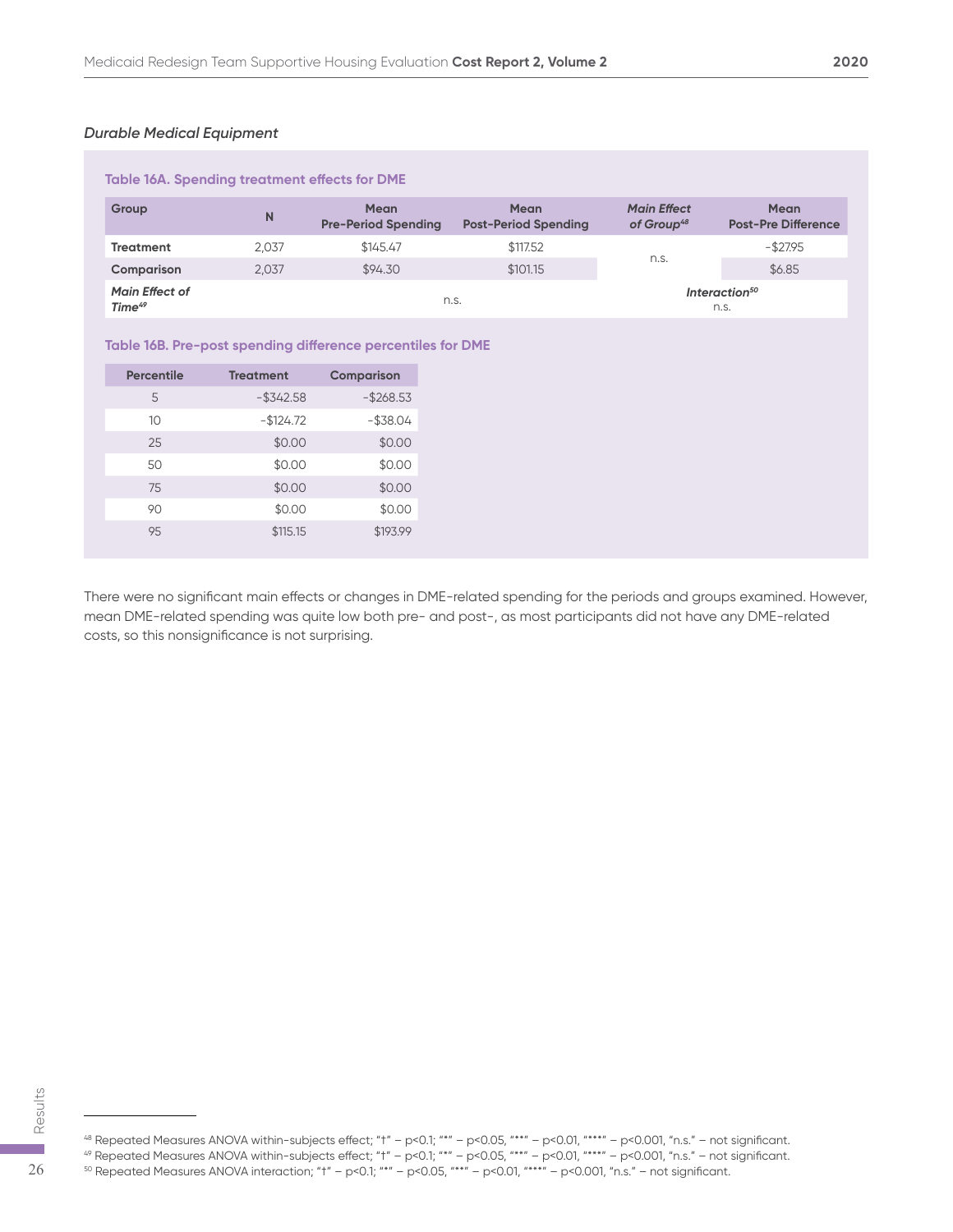#### *Emergency Department*

| Table 17A. Spending treatment effects for Emergency Department |       |                                           |                                            |                                              |                                           |  |
|----------------------------------------------------------------|-------|-------------------------------------------|--------------------------------------------|----------------------------------------------|-------------------------------------------|--|
| Group                                                          | N     | <b>Mean</b><br><b>Pre-Period Spending</b> | <b>Mean</b><br><b>Post-Period Spending</b> | <b>Main Effect</b><br>of Group <sup>51</sup> | <b>Mean</b><br><b>Post-Pre Difference</b> |  |
| <b>Treatment</b>                                               | 2.037 | \$691.26                                  | \$438.71                                   |                                              | $-$ \$252.56                              |  |
| Comparison                                                     | 2.037 | \$641.64                                  | \$492.89                                   | n.s.                                         | $-1148.74$                                |  |
| <b>Main Effect of</b><br>Time <sup>52</sup>                    |       |                                           | $* * *$                                    |                                              | Interaction <sup>53</sup>                 |  |

| Table 17B. Pre-post spending difference percentiles for Emergency Department |  |  |  |
|------------------------------------------------------------------------------|--|--|--|
|------------------------------------------------------------------------------|--|--|--|

| <b>Percentile</b> | <b>Treatment</b> | Comparison   |
|-------------------|------------------|--------------|
| 5                 | $-$1,805.76$     | $-$1,436.82$ |
| 10                | $-$1,057.74$     | $-$ \$924.30 |
| 25                | $-$ \$383.15     | $-$ \$383.86 |
| 50                | \$0.00           | \$0.00       |
| 75                | \$55.99          | \$43.59      |
| 90                | \$470.86         | \$500.47     |
| 95                | \$857.92         | \$987.57     |

Treatment and Comparison group clients demonstrated several significant differences in Emergency Department-related costs over the window. There was a significant main effect of time (*F*(1,4072)=88.417, *p*<0.001), where spending tended to decrease over the period, but not of group (*p*>0.2). However, there was also a significant interaction between these two factors (*F*(1,4072)=5.917, *p*=0.016), where Treatment clients showed a greater decrease than Comparison.

Emergency department spending was expected to decrease particularly after enrollment in MRT-SH programs. These results support this hypothesis. Notably, as characterized in Cost Report 2 Volume 1, emergency department visits do not tend to be especially costly, and are not especially frequent. But they still may represent a domain of medical spending particularly impacted by MRT-SH programming.

51 Repeated Measures ANOVA within-subjects effect; "t" - p<0.1; "\*" - p<0.05, "\*\*" - p<0.01, "\*\*\*" - p<0.001, "n.s." - not significant.  $^{52}$  Repeated Measures ANOVA within-subjects effect; "t" – p<0.1; "\*" – p<0.05, "\*\*" – p<0.01, "\*\*" – p<0.001, "n.s." – not significant.  $\frac{25}{50}$ <br>
Si Repeated Measures ANOVA within-subjects effect; "t" – p<0.1; "\*" – p<0.05, "\*\*" – p<0.01, "\*\*" – p<0.001, "n.s." – not significant.<br>
Si Repeated Measures ANOVA within-subjects effect; "t" – p<0.1; "\*" – p<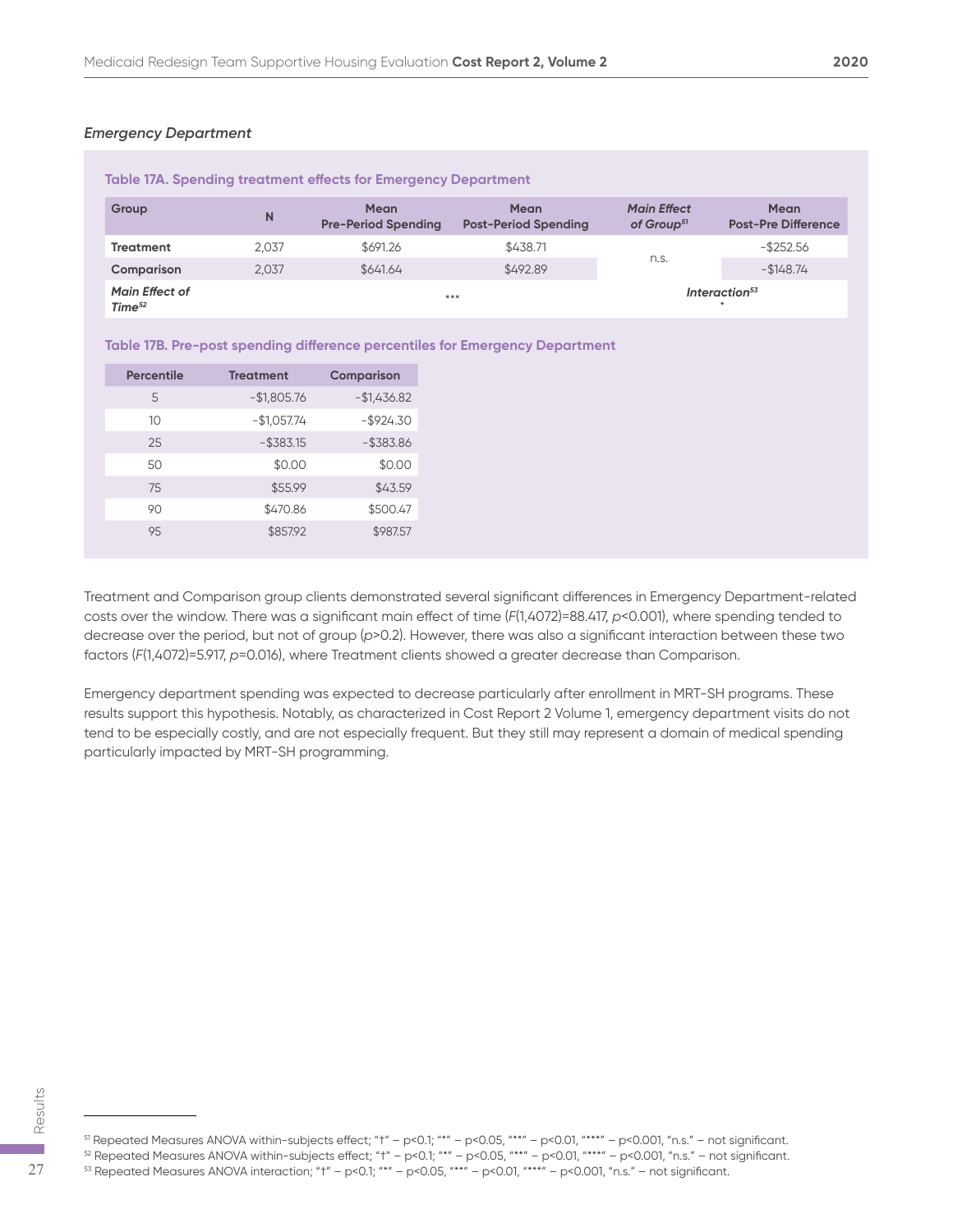| Table 18A. Spending treatment effects for Health Home/Care Management |       |                                           |                                            |                                              |                                           |  |
|-----------------------------------------------------------------------|-------|-------------------------------------------|--------------------------------------------|----------------------------------------------|-------------------------------------------|--|
| Group                                                                 | N     | <b>Mean</b><br><b>Pre-Period Spending</b> | <b>Mean</b><br><b>Post-Period Spending</b> | <b>Main Effect</b><br>of Group <sup>54</sup> | <b>Mean</b><br><b>Post-Pre Difference</b> |  |
| Treatment                                                             | 2.037 | \$1,828.65                                | \$2,502.95                                 | $***$                                        | \$674.30                                  |  |
| Comparison                                                            | 2.037 | \$590.52                                  | \$933.55                                   |                                              | \$343.03                                  |  |
| <b>Main Effect of</b><br>Time <sup>55</sup>                           |       | $***$                                     |                                            |                                              | Interaction <sup>56</sup><br>$* * * *$    |  |

#### **Table 18B. Pre-post spending difference percentiles for Health Home/Care Management**

| <b>Percentile</b> | <b>Treatment</b> | <b>Comparison</b> |
|-------------------|------------------|-------------------|
| 5                 | $-$ \$2,113.66   | $-$ \$885.00      |
| 10                | $-$1,196.56$     | $-$ \$376.33      |
| 25                | $-$140.15$       | \$0.00            |
| 50                | \$406.16         | \$0.00            |
| 75                | \$1,554.35       | \$399.23          |
| 90                | \$2,889.66       | \$1,771.43        |
| 95                | \$3,956.09       | \$2,813.25        |

Treatment and Comparison group clients demonstrated several significant differences on Health Home and care management-related costs over the window. There were significant main effects of time (*F*(1,4072)=329.483, *p*<0.001), where spending tended to increase over the period, and group,  $(F(1,4072)=497.056, p<0.001)$ , where Treatment participants had greater spending than Comparison. There was also a significant interaction between these two factors (*F*(1,4072)=34.936, *p*<0.001), where Treatment clients showed a greater spending increase than Comparison.

Health home enrollment was an important component of eligibility for MRT-SH programs. Further, programs often aimed to enroll new clients into health homes upon their entry into MRT-SH. As such, it is not surprising that Treatment client's health home/care management spending increased over this window, as it likely reflects receipt of needed services.

 $54$  Repeated Measures ANOVA within-subjects effect; "t" - p<0.1; "\*" - p<0.05, "\*\*" - p<0.01, "\*\*\*" - p<0.001, "n.s." - not significant.  $\frac{25}{56}$ <br>  $\frac{25}{100}$ <br>  $\frac{25}{100}$ <br>  $\frac{25}{100}$ <br>  $\frac{25}{100}$  Repeated Measures ANOVA within-subjects effect; "†" – p<0.1; "\*" – p<0.05, "\*\*" – p<0.01, "\*\*" – p<0.001, "n.s." – not significant.<br>  $\frac{28}{100}$  Repeate

 $^{55}$  Repeated Measures ANOVA within-subjects effect; "t" – p<0.1; "\*" – p<0.05, "\*\*" – p<0.01, "\*\*" – p<0.001, "n.s." – not significant.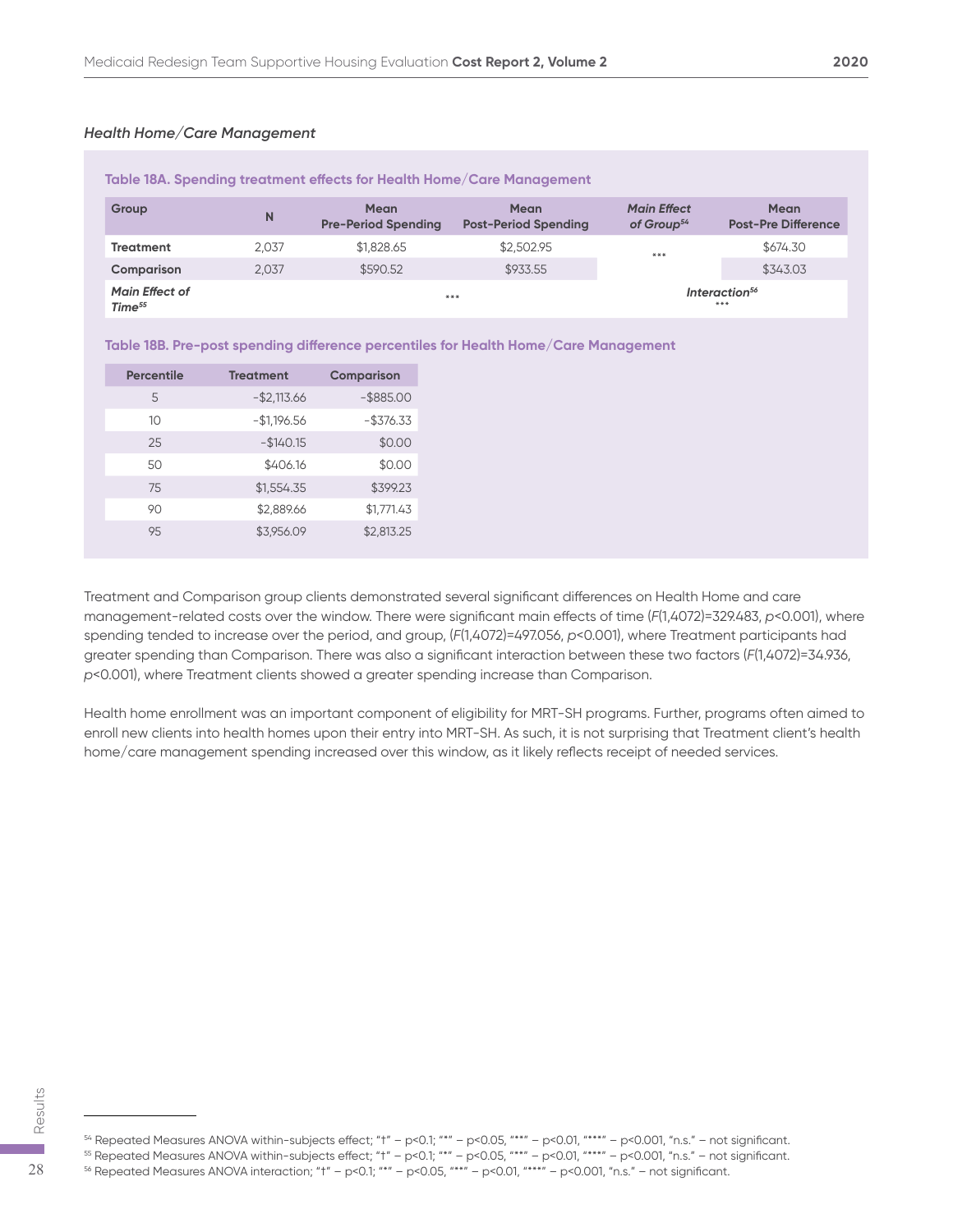#### *Hospital Inpatient*

| Table 19A. Spending treatment effects for Hospital Inpatient |       |                                           |                                            |                                              |                                           |  |
|--------------------------------------------------------------|-------|-------------------------------------------|--------------------------------------------|----------------------------------------------|-------------------------------------------|--|
| Group                                                        | N     | <b>Mean</b><br><b>Pre-Period Spending</b> | <b>Mean</b><br><b>Post-Period Spending</b> | <b>Main Effect</b><br>of Group <sup>57</sup> | <b>Mean</b><br><b>Post-Pre Difference</b> |  |
| <b>Treatment</b>                                             | 2.037 | \$10.931.20                               | \$7.724.25                                 | $***$                                        | $-$ \$3.206.95                            |  |
| Comparison                                                   | 2.037 | \$14,763.71                               | \$8,238.52                                 |                                              | $-$ \$6,525.18                            |  |
| <b>Main Effect of</b><br>Time <sup>58</sup>                  |       |                                           | $***$                                      |                                              | Interaction <sup>59</sup><br>$* * * *$    |  |

| Table 19B. Pre-post spending difference percentiles for Hospital Inpatient |  |  |  |  |  |  |
|----------------------------------------------------------------------------|--|--|--|--|--|--|
|----------------------------------------------------------------------------|--|--|--|--|--|--|

| <b>Percentile</b> | <b>Treatment</b> | <b>Comparison</b> |
|-------------------|------------------|-------------------|
| 5                 | $-$ \$34,578.12  | $-$43,693.27$     |
| 10                | $-$20,289.94$    | $-$27,753.43$     |
| 25                | $-$ \$6,289.79   | $-$10,721.83$     |
| 50                | \$0.00           | \$0.00            |
| 75                | \$0.00           | \$0.00            |
| 90                | \$10,457.44      | \$8,940.11        |
| 95                | \$20,598.38      | \$18,634.71       |

Treatment and Comparison group clients demonstrated several significant differences on hospital inpatient-related costs over the window. There were significant main effects of time (*F*(1,4072)=106.605, *p*<0.001), where spending tended to decrease over the period, and group, (*F*(1,4072)=9.825, *p*=0.002), where Treatment participants had lower spending than Comparison. There was also a significant interaction between these two factors (*F*(1,4072)=12.393, *p*=0.001), where Treatment clients showed a smaller spending decrease than Comparison.

As such, hospital inpatient-related spending was potentially impacted by MRT-SH enrollment, as demonstrated by the within-group decrease seen for Treatment clients, but this decrease was still smaller than that found for Comparison clients. However, Comparison clients also showed significantly greater pre-period spending in this category (*t*(1,2036)=-4.733, *p*<0.001), thus allowing more "room" to decrease down to a similar level over the examined window.

<sup>57</sup> Repeated Measures ANOVA within-subjects effect; "t" - p<0.1; "\*" - p<0.05, "\*\*" - p<0.01, "\*\*\*" - p<0.001, "n.s." - not significant.  $\frac{25}{59}$ <br>  $\frac{1}{20}$ <br>  $\frac{1}{20}$ <br>  $\frac{1}{20}$ <br>  $\frac{1}{20}$ <br>  $\frac{1}{20}$ <br>  $\frac{1}{20}$ <br>  $\frac{1}{20}$ <br>  $\frac{1}{20}$ <br>  $\frac{1}{20}$ <br>  $\frac{1}{20}$ <br>  $\frac{1}{20}$ <br>  $\frac{1}{20}$ <br>  $\frac{1}{20}$ <br>  $\frac{1}{20}$ <br>  $\frac{1}{20}$ <br>  $\frac{1}{20}$ <br>  $\frac{1}{20}$ <br>  $\frac{$ 

 $^{58}$  Repeated Measures ANOVA within-subjects effect; "t" – p<0.1; "\*" – p<0.05, "\*\*" – p<0.01, "\*\*" – p<0.001, "n.s." – not significant.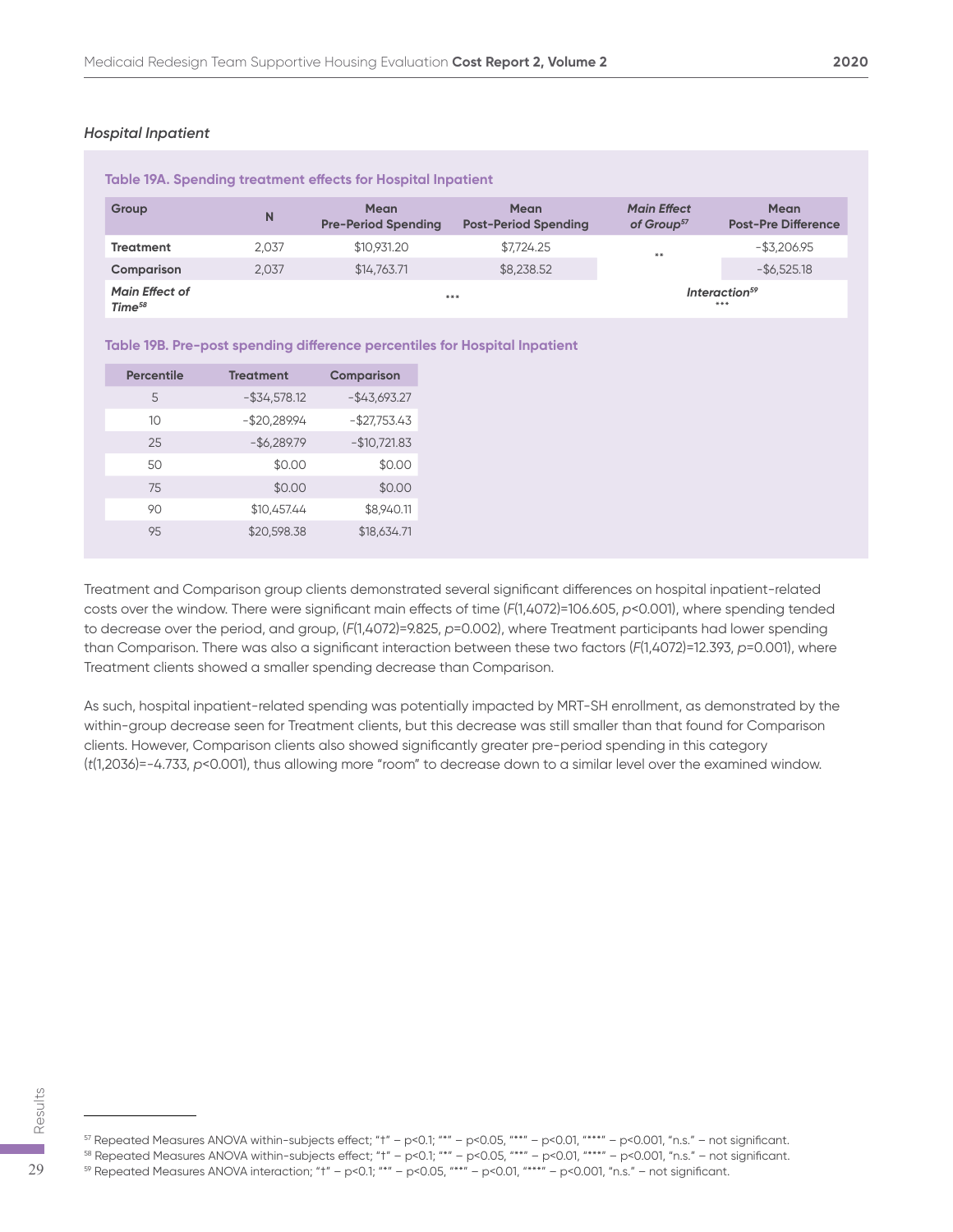#### *Hospital Outpatient*

| Table 20A. Spending treatment effects for Hospital Outpatient |       |                                    |                                     |                                              |                                           |  |
|---------------------------------------------------------------|-------|------------------------------------|-------------------------------------|----------------------------------------------|-------------------------------------------|--|
| Group                                                         | N     | Mean<br><b>Pre-Period Spending</b> | Mean<br><b>Post-Period Spending</b> | <b>Main Effect</b><br>of Group <sup>60</sup> | <b>Mean</b><br><b>Post-Pre Difference</b> |  |
| <b>Treatment</b>                                              | 2.037 | \$3,084.29                         | \$2,628.28                          | $***$                                        | $-$ \$456.01                              |  |
| Comparison                                                    | 2.037 | \$2,022,07                         | \$2,092.70                          |                                              | \$70.62                                   |  |
| <b>Main Effect of</b><br>Time <sup>61</sup>                   |       |                                    | $* *$                               |                                              | Interaction <sup>62</sup><br>$* * * *$    |  |

|  |  | Table 20B. Pre-post spending difference percentiles for Hospital Outpatient |  |
|--|--|-----------------------------------------------------------------------------|--|
|--|--|-----------------------------------------------------------------------------|--|

| <b>Percentile</b> | <b>Treatment</b> | <b>Comparison</b> |
|-------------------|------------------|-------------------|
| 5                 | $-$ \$6,847.85   | $-$ \$5,017.00    |
| 10                | $-$4,037.26$     | $-$ \$2,825.97    |
| 25                | $-$1,416.94$     | $- $738.18$       |
| 50                | $-$ \$54.77      | \$0.00            |
| 75                | \$576.55         | \$648.25          |
| 90                | \$2,776.92       | \$2,858.78        |
| 95                | \$5,067.28       | \$5,384.21        |

Treatment and Comparison group clients demonstrated several significant differences on hospital outpatient-related costs over the window. There were significant main effects of time (*F*(1,4072)=8.516, *p*=0.004), where spending tended to decrease over the period, and group, (*F*(1,4072)=44.517, *p*<0.001), where Treatment participants had greater spending than Comparison. There was also a significant interaction between these two factors (*F*(1,4072)=15.902, *p*<0.001), where Treatment clients showed a greater spending decrease than Comparison.

As such, hospital outpatient-related spending was impacted by MRT-SH enrollment: while Treatment clients started at a higher level of spending (*t*(1,2036)=7.959, *p*<0.001), they also tended to show a decrease in spending, while Comparison clients' outpatient spending did not show any significant changes over this window.

<sup>60</sup> Repeated Measures ANOVA within-subjects effect; "t" - p<0.1; "\*" - p<0.05, "\*\*\*" - p<0.01, "\*\*\*" - p<0.001, "n.s." - not significant.  $^{61}$  Repeated Measures ANOVA within-subjects effect; "t" – p<0.1; "\*" – p<0.05, "\*\*" – p<0.01, "\*\*\*" – p<0.001, "n.s." – not significant.  $\frac{25}{60}$ <br>  $\frac{1}{60}$ <br>  $\frac{1}{60}$ <br>  $\frac{1}{60}$ <br>  $\frac{1}{60}$ <br>  $\frac{1}{60}$ <br>  $\frac{1}{60}$ <br>  $\frac{1}{60}$ <br>  $\frac{1}{60}$ <br>  $\frac{1}{60}$ <br>  $\frac{1}{60}$ <br>  $\frac{1}{60}$ <br>  $\frac{1}{60}$ <br>  $\frac{1}{60}$ <br>  $\frac{1}{60}$ <br>  $\frac{1}{60}$ <br>  $\frac{1}{60}$ <br>  $\frac{1}{60}$ <br>  $\frac{$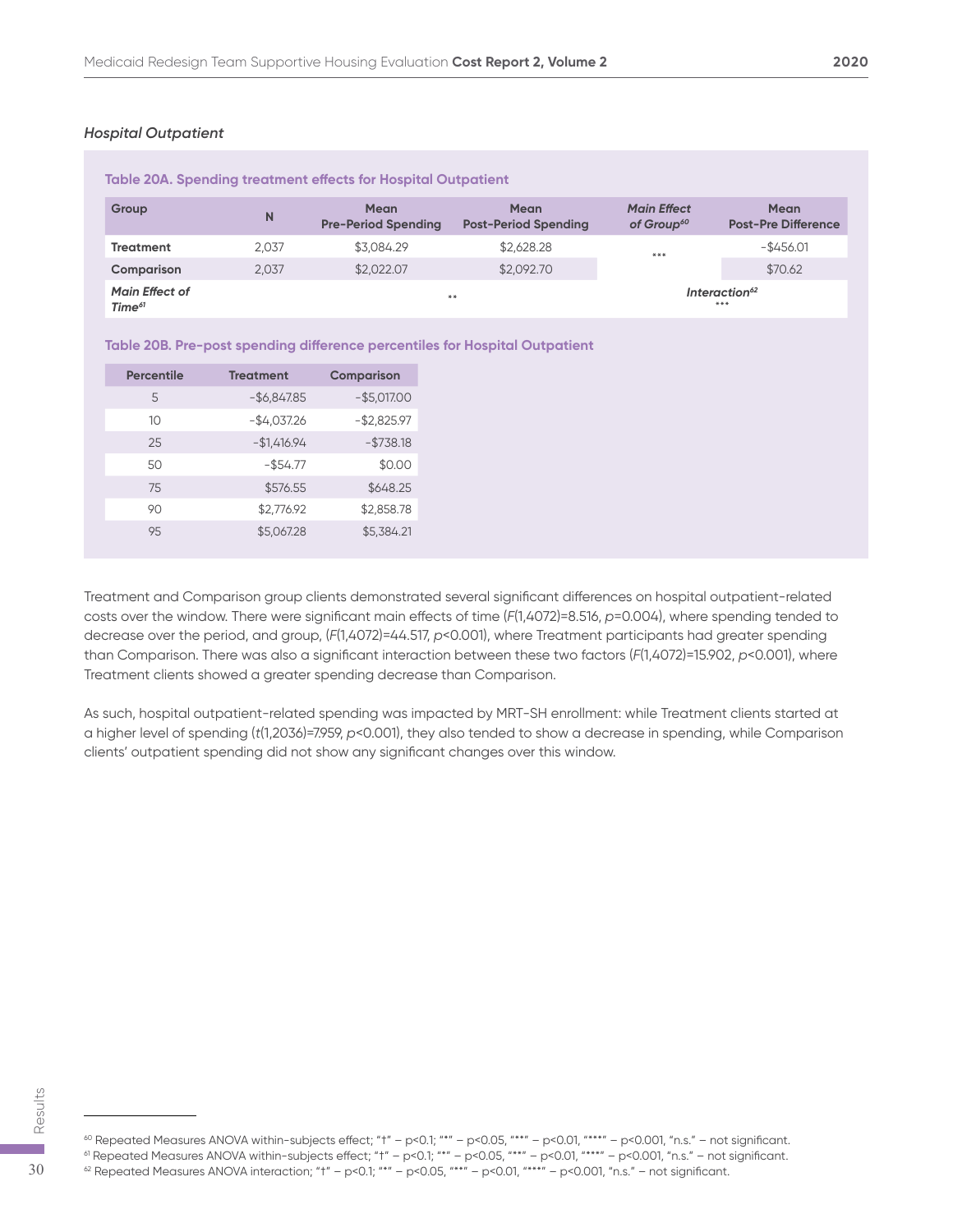#### *Lab*

| Table 21A. Spending treatment effects for Lab |       |                                    |                                            |                                              |                                           |  |
|-----------------------------------------------|-------|------------------------------------|--------------------------------------------|----------------------------------------------|-------------------------------------------|--|
| Group                                         | N     | Mean<br><b>Pre-Period Spending</b> | <b>Mean</b><br><b>Post-Period Spending</b> | <b>Main Effect</b><br>of Group <sup>63</sup> | <b>Mean</b><br><b>Post-Pre Difference</b> |  |
| <b>Treatment</b>                              | 2.037 | \$247.92                           | \$186.31                                   | ₩                                            | $-$ \$61.61                               |  |
| Comparison                                    | 2,037 | \$180.52                           | \$140.86                                   |                                              | $-$ \$39.66                               |  |
| <b>Main Effect of</b><br>Time <sup>64</sup>   |       | $* *$                              |                                            |                                              | Interaction <sup>65</sup><br>n.s.         |  |

#### **Table 21B. Pre-post spending difference percentiles for Lab**

| <b>Percentile</b> | <b>Treatment</b> | Comparison   |
|-------------------|------------------|--------------|
| 5                 | $-$ \$761.05     | $-$ \$549.17 |
| 10                | $-$ \$364.41     | $-$ \$279.98 |
| 25                | $-$ \$69.17      | $-$ \$58.03  |
| 50                | \$0.00           | \$0.00       |
| 75                | \$0.00           | \$0.00       |
| 90                | \$98.93          | \$125.73     |
| 95                | \$325.38         | \$361.09     |

Treatment and Comparison group clients demonstrated several significant differences on lab-related costs over the window. There were significant main effects of time (*F*(1,4072)=7.272, p=0.007), where spending tended to decrease over the period, and group, (*F*(1,4072)=4.728, *p*=0.030), where Treatment participants had greater spending than Comparison. But there was no significant interaction between these two factors (*p*>0.2); as such, both Treatment and Comparison participants tended to show similar decreases. However, the total spending in this category of service was relatively low, and the pre-to-post change particularly small, making this category a minor cost driver.

 $63$  Repeated Measures ANOVA within-subjects effect; "t" - p<0.1; "\*" - p<0.05, "\*\*" - p<0.01, "\*\*\*" - p<0.001, "n.s." - not significant.  $\frac{65}{60}$ <br>  $\frac{1}{60}$ <br>  $\frac{1}{60}$ <br>  $\frac{1}{60}$ <br>  $\frac{1}{60}$ <br>  $\frac{1}{60}$ <br>  $\frac{1}{60}$ <br>  $\frac{1}{60}$ <br>  $\frac{1}{60}$ <br>  $\frac{1}{60}$ <br>  $\frac{1}{60}$ <br>  $\frac{1}{60}$ <br>  $\frac{1}{60}$ <br>  $\frac{1}{60}$ <br>  $\frac{1}{60}$ <br>  $\frac{1}{60}$ <br>  $\frac{1}{60}$ <br>  $\frac{1}{60}$ <br>  $\frac{$ 

<sup>64</sup> Repeated Measures ANOVA within-subjects effect; "†" – p<0.1; "\*" – p<0.05, "\*\*" – p<0.01, "\*\*\*" – p<0.001, "n.s." – not significant.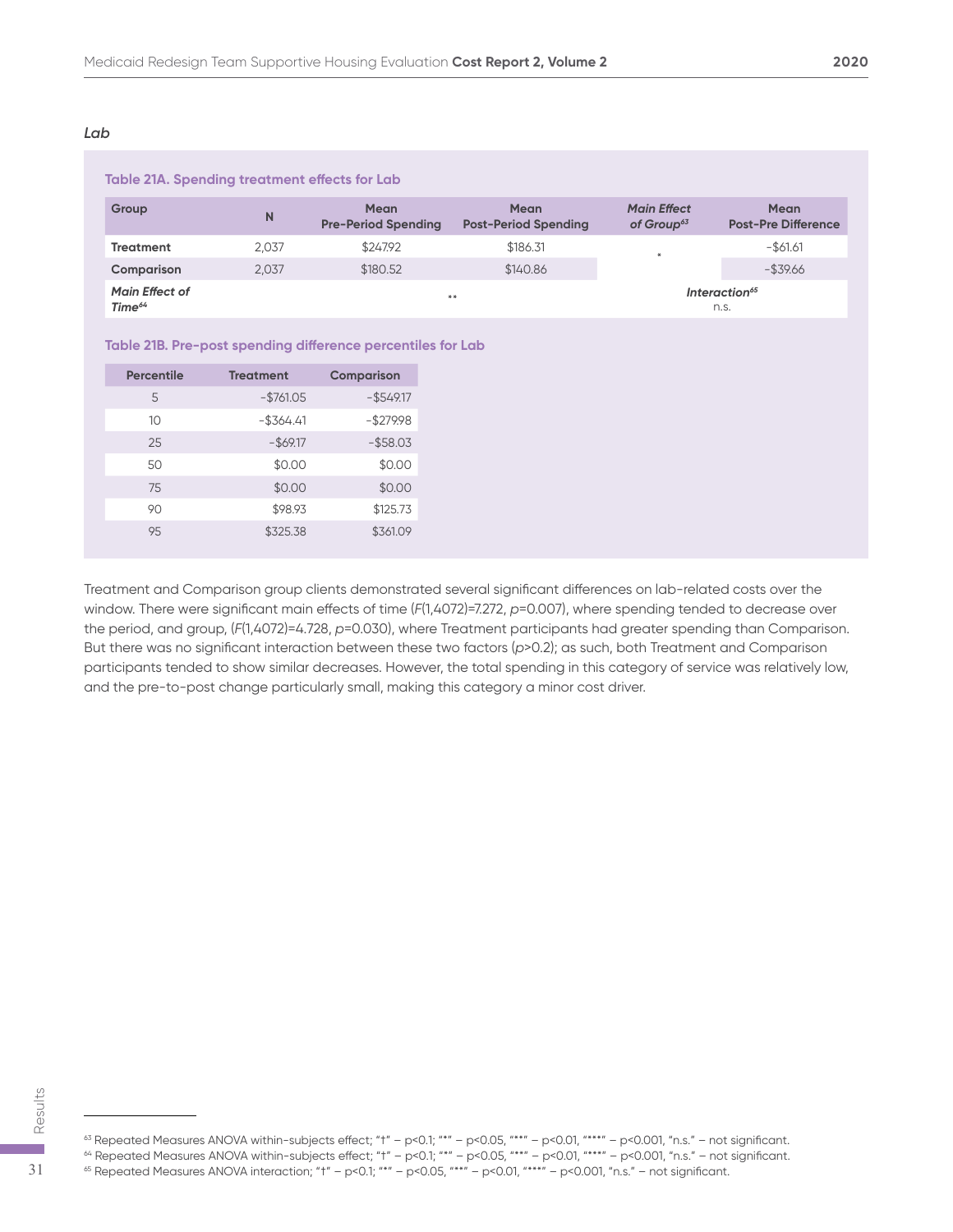#### *Non-Institutional Long-Term Care*

| Table 22A. Spending treatment effects for Non-Institutional Long-Term Care |       |                                           |                                            |                                              |                                           |  |
|----------------------------------------------------------------------------|-------|-------------------------------------------|--------------------------------------------|----------------------------------------------|-------------------------------------------|--|
| Group                                                                      | N     | <b>Mean</b><br><b>Pre-Period Spending</b> | <b>Mean</b><br><b>Post-Period Spending</b> | <b>Main Effect</b><br>of Group <sup>66</sup> | <b>Mean</b><br><b>Post-Pre Difference</b> |  |
| <b>Treatment</b>                                                           | 2.037 | \$1,032.42                                | \$1,455.59                                 |                                              | \$423.17                                  |  |
| Comparison                                                                 | 2.037 | \$972.77                                  | \$2,006.07                                 | n.s.                                         | \$1,033.30                                |  |
| <b>Main Effect of</b><br>Time <sup>67</sup>                                |       | $* * *$                                   |                                            |                                              | Interaction <sup>68</sup><br>$46 - 36$    |  |

#### **Table 22B. Pre-post spending difference percentiles for Non-Institutional Long-Term Care**

| Percentile | <b>Treatment</b> | Comparison |
|------------|------------------|------------|
| 5          | \$0.00           | \$0.00     |
| 10         | \$0.00           | \$0.00     |
| 25         | \$0.00           | \$0.00     |
| 50         | \$0.00           | \$0.00     |
| 75         | \$0.00           | \$0.00     |
| 90         | \$159.39         | \$0.00     |
| 95         | \$3,950.33       | \$3,167.68 |

Treatment and Comparison group clients demonstrated several significant differences on NILTC-related costs over the window. There was a significant main effect of time (*F*(1,4072)=44.388, *p*<0.001), where spending tended to increase over the period, but no main effect of group (*p*>0.2). However, there was a significant interaction between these two factors (*F*(1,4072)=7.789, *p*=0.005), where Treatment clients tended to show a smaller increase in spending than Comparison clients. Interestingly, no participants demonstrated decreases in NILTC costs; only spending increases were seen. This pattern implies that participants did not stop receiving NILTC services over this period, but some, and particularly Comparison group clients, may have started to receive them, or receive more.

However, as demonstrated by the pre-post spending difference percentiles, few clients had any spending in this category to begin with, and fewer had any major changes (those being increases); as such, these shifts are likely driven by only a few individuals and may not be generalizable across the full population.

 $66$  Repeated Measures ANOVA within-subjects effect; "t" - p<0.1; "\*" - p<0.05, "\*\*" - p<0.01, "\*\*"" - p<0.001, "n.s." - not significant.  $\frac{68}{68}$ <br>  $\frac{68}{68}$ <br>  $\frac{68}{68}$ <br>  $\frac{68}{68}$ <br>  $\frac{68}{68}$ <br>  $\frac{68}{68}$ <br>  $\frac{68}{68}$ <br>  $\frac{68}{68}$ <br>  $\frac{68}{68}$ <br>  $\frac{68}{68}$ <br>  $\frac{68}{68}$ <br>  $\frac{68}{68}$ <br>  $\frac{68}{68}$ <br>  $\frac{68}{68}$ <br>  $\frac{68}{68}$ <br>  $\frac{68}{68}$ <br>  $\frac{68}{68}$ <br>

 $^{67}$  Repeated Measures ANOVA within-subjects effect; "t" – p<0.1; "\*" – p<0.05, "\*\*" – p<0.01, "\*\*" – p<0.001, "n.s." – not significant.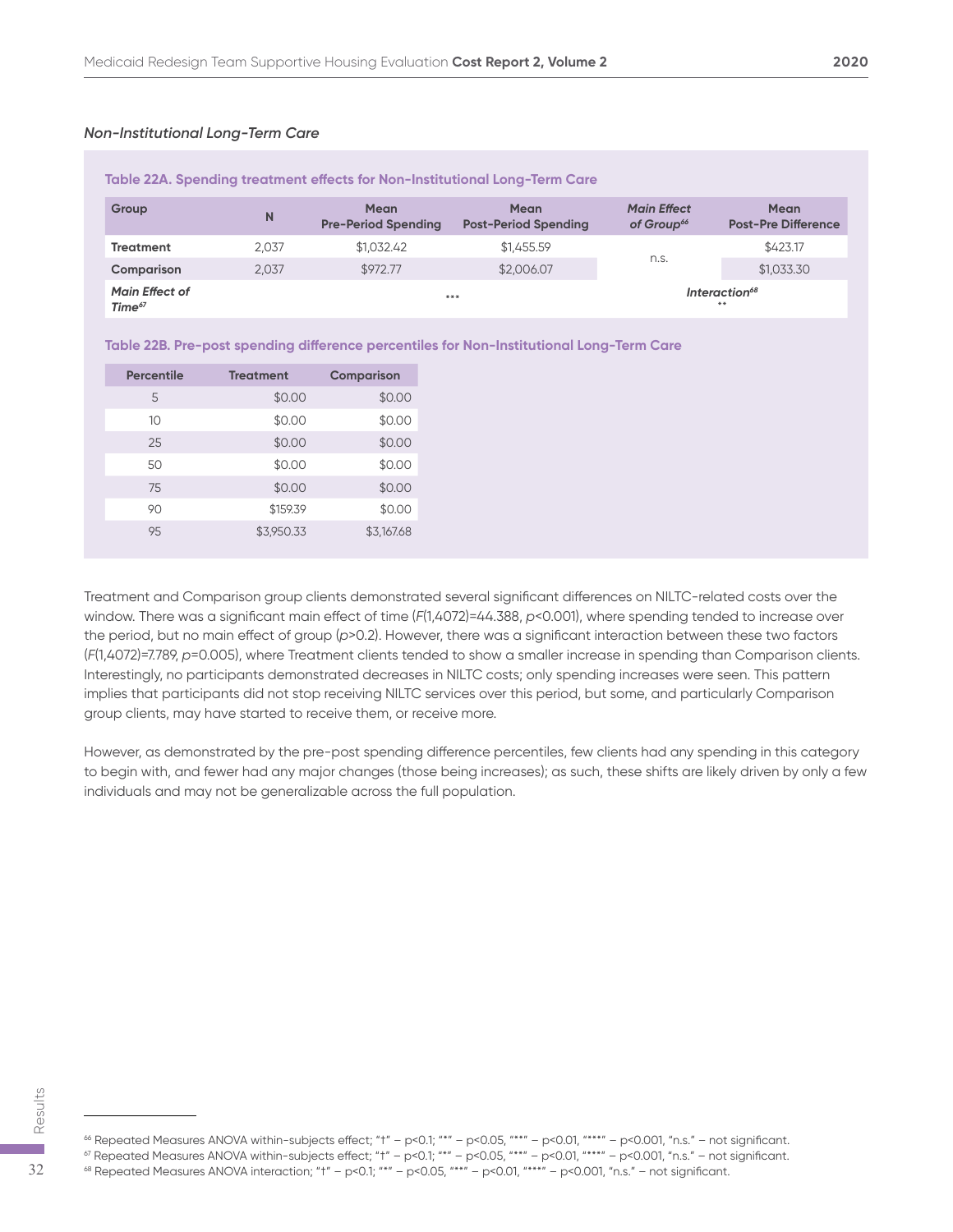#### *Nursing Home*

| Table 23A. Spending treatment effects for Nursing Home |       |                                           |                                            |                                              |                                           |  |
|--------------------------------------------------------|-------|-------------------------------------------|--------------------------------------------|----------------------------------------------|-------------------------------------------|--|
| Group                                                  | N     | <b>Mean</b><br><b>Pre-Period Spending</b> | <b>Mean</b><br><b>Post-Period Spending</b> | <b>Main Effect</b><br>of Group <sup>69</sup> | <b>Mean</b><br><b>Post-Pre Difference</b> |  |
| <b>Treatment</b>                                       | 2.037 | \$1,309.32                                | \$178.83                                   | $***$                                        | $-$1.130.49$                              |  |
| Comparison                                             | 2.037 | \$8,371,20                                | \$9,492.55                                 |                                              | \$1,121.35                                |  |
| <b>Main Effect of</b><br>Time <sup>70</sup>            |       |                                           | n.s.                                       |                                              | Interaction <sup>71</sup><br>***          |  |

#### **Table 23B. Pre-post spending difference percentiles for Nursing Home**

| <b>Percentile</b> | <b>Treatment</b> | <b>Comparison</b> |
|-------------------|------------------|-------------------|
| 5                 | \$0.00           | $-$ \$2,378.24    |
| 10                | \$0.00           | \$0.00            |
| 25                | \$0.00           | \$0.00            |
| 50                | \$0.00           | \$0.00            |
| 75                | \$0.00           | \$0.00            |
| 90                | \$0.00           | \$1,857.67        |
| 95                | \$0.00           | \$17,397.40       |

Treatment and Comparison group clients demonstrated several significant differences on nursing home-related costs over the window. There was not a significant main effect of time (*p*>0.2), but there was a significant main effect of group (*F*(1,4072)=226.024, *p*<0.001), where Treatment clients consistently demonstrated lower spending than Comparison. A significant interaction (*F*(1,4072)=33.977, *p*<0.001) shows that spending for Treatment clients tended to decrease over the period, while spending for Comparison clients tended to increase. Nursing home spending was limited to a small proportion of Treatment clients, and so did not change for 96% of this group; as such, the pre-post spending difference percentiles are unable to accurately reflect the changes in spending for the remaining 4% of clients.

Notably, pre-period nursing home-related spending was significantly greater for Comparison than Treatment clients (*t*(1,2036)=-13.567, *p*<0.001). In this case, the fact that Comparison spending actually showed an upward trend while Treatment spending decreased demonstrates a direct impact of MRT-SH enrollment on nursing home-related costs: enrollment may decrease spending, or prevent increases.

 $\%$  Repeated Measures ANOVA within-subjects effect; "t" - p<0.1; "\*" - p<0.05, "\*\*" - p<0.01, "\*\*"" - p<0.001, "n.s." - not significant.  $\frac{25}{50}$ <br>  $\frac{25}{25}$ <br>  $\frac{25}{25}$ <br>  $\frac{25}{25}$ <br>  $\frac{25}{25}$ <br>  $\frac{25}{25}$ <br>  $\frac{25}{25}$ <br>  $\frac{25}{25}$ <br>  $\frac{25}{25}$ <br>  $\frac{25}{25}$ <br>  $\frac{25}{25}$ <br>  $\frac{25}{25}$ <br>  $\frac{25}{25}$ <br>  $\frac{25}{25}$ <br>  $\frac{25}{25}$ <br>  $\frac{25}{25}$ <br>  $\frac{25}{25}$ <br>

 $^{70}$  Repeated Measures ANOVA within-subjects effect; "t" – p<0.1; "\*" – p<0.05, "\*\*" – p<0.01, "\*\*" – p<0.001, "n.s." – not significant.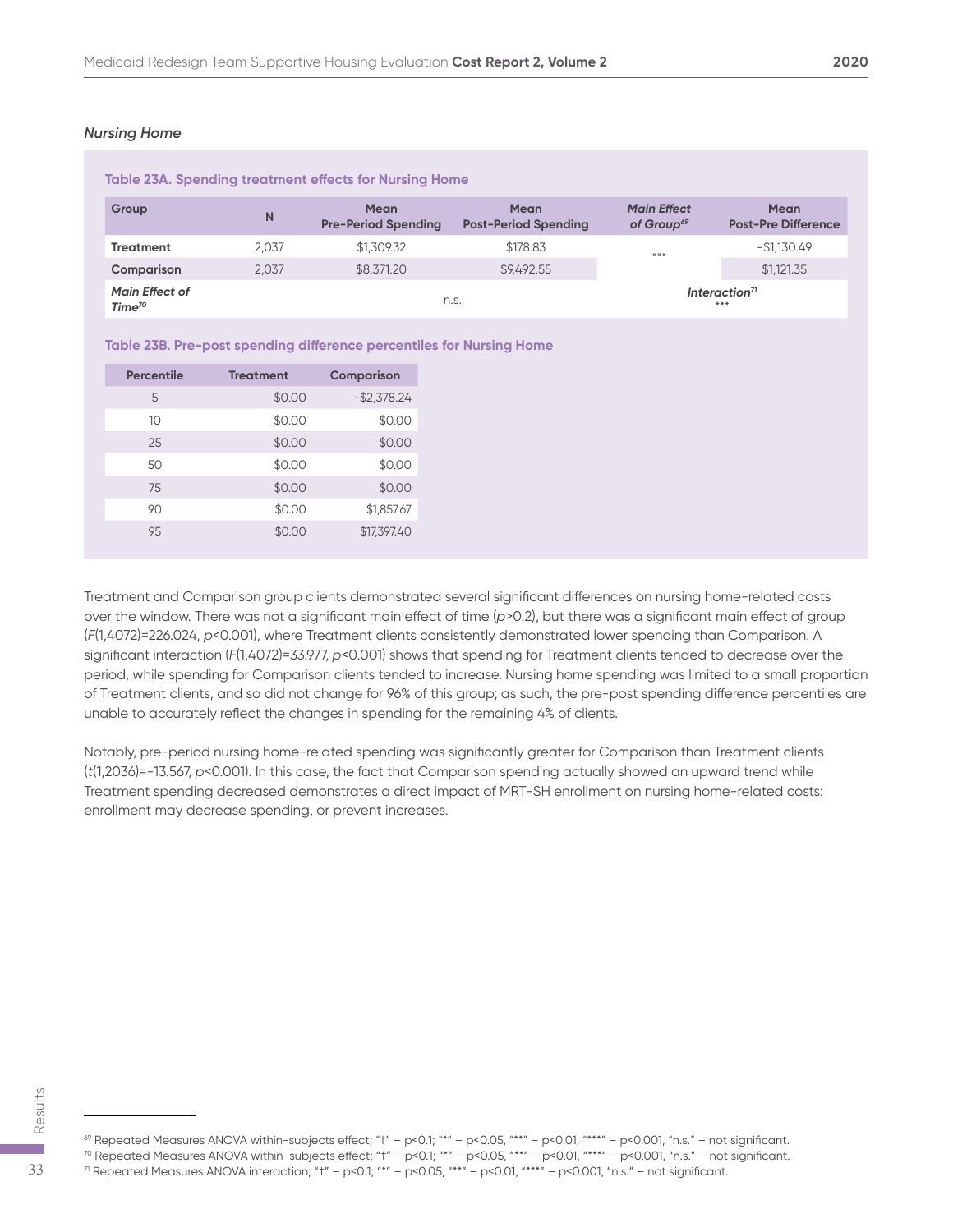#### *Other*

| Table 24A. Spending treatment effects for Other |       |                                           |                                            |                                              |                                           |  |
|-------------------------------------------------|-------|-------------------------------------------|--------------------------------------------|----------------------------------------------|-------------------------------------------|--|
| Group                                           | N     | <b>Mean</b><br><b>Pre-Period Spending</b> | <b>Mean</b><br><b>Post-Period Spending</b> | <b>Main Effect</b><br>of Group <sup>72</sup> | <b>Mean</b><br><b>Post-Pre Difference</b> |  |
| Treatment                                       | 2.037 | \$4,131.88                                | \$1,991.22                                 | $***$                                        | $-$ \$2,140.66                            |  |
| Comparison                                      | 2.037 | \$2,040.14                                | \$2,662.18                                 |                                              | \$622.04                                  |  |
| <b>Main Effect of</b><br>Time <sup>73</sup>     |       | $***$                                     |                                            |                                              | Interaction <sup>74</sup><br>***          |  |

#### **Table 24B. Pre-post spending difference percentiles for Other**

| <b>Percentile</b> | <b>Treatment</b> | <b>Comparison</b> |
|-------------------|------------------|-------------------|
| 5                 | $-$26,554.73$    | $-$4,643.87$      |
| 10                | $-$7,175.34$     | $-$ \$2,169.19    |
| 25                | $-$1,059.08$     | $-$ \$415.88      |
| 50                | $-$ \$51.61      | \$0.00            |
| 75                | \$136.65         | \$196.49          |
| 90                | \$2,601.44       | \$3,430.91        |
| 9.5               | \$6,014.87       | \$7,506.46        |

Treatment and Comparison group clients demonstrated several significant differences on "other" costs over the window. There were significant main effects of time (*F*(1,4072)=31.386, *p*<0.001), where spending tended to decrease from the preto the post-period, and group (*F*(1,4072)=11.688, *p*=0.001), where Treatment clients demonstrated greater spending than Comparison. However, a significant interaction (*F*(1,4072)=103.873, *p*<0.001) showed that spending for Treatment clients tended to decrease over the period, while spending for Comparison clients tended to increase: while Treatment clients started with greater spending (*t*(1,2036)=8.352, *p*<0.001), their post-period spending was actually slightly lower than that for Comparison clients. As such, MRT-SH enrollment may have a direct impact on "other" costs.

<sup>72</sup> Repeated Measures ANOVA within-subjects effect; "t" - p<0.1; "\*" - p<0.05, "\*\*" - p<0.01, "\*\*\*" - p<0.001, "n.s." - not significant.  $\frac{22}{100}$ <br>  $\frac{22}{100}$ <br>  $\frac{22}{100}$ <br>  $\frac{22}{100}$ <br>  $\frac{22}{100}$ <br>  $\frac{22}{100}$ <br>  $\frac{22}{100}$ <br>  $\frac{22}{100}$ <br>  $\frac{22}{100}$ <br>  $\frac{22}{100}$ <br>  $\frac{22}{100}$ <br>  $\frac{22}{100}$ <br>  $\frac{22}{100}$ <br>  $\frac{22}{100}$ <br>  $\frac{22}{100}$ <br>  $\frac{22}{100}$ 

 $^{73}$  Repeated Measures ANOVA within-subjects effect; "t" – p<0.1; "\*" – p<0.05, "\*\*" – p<0.01, "\*\*" – p<0.001, "n.s." – not significant.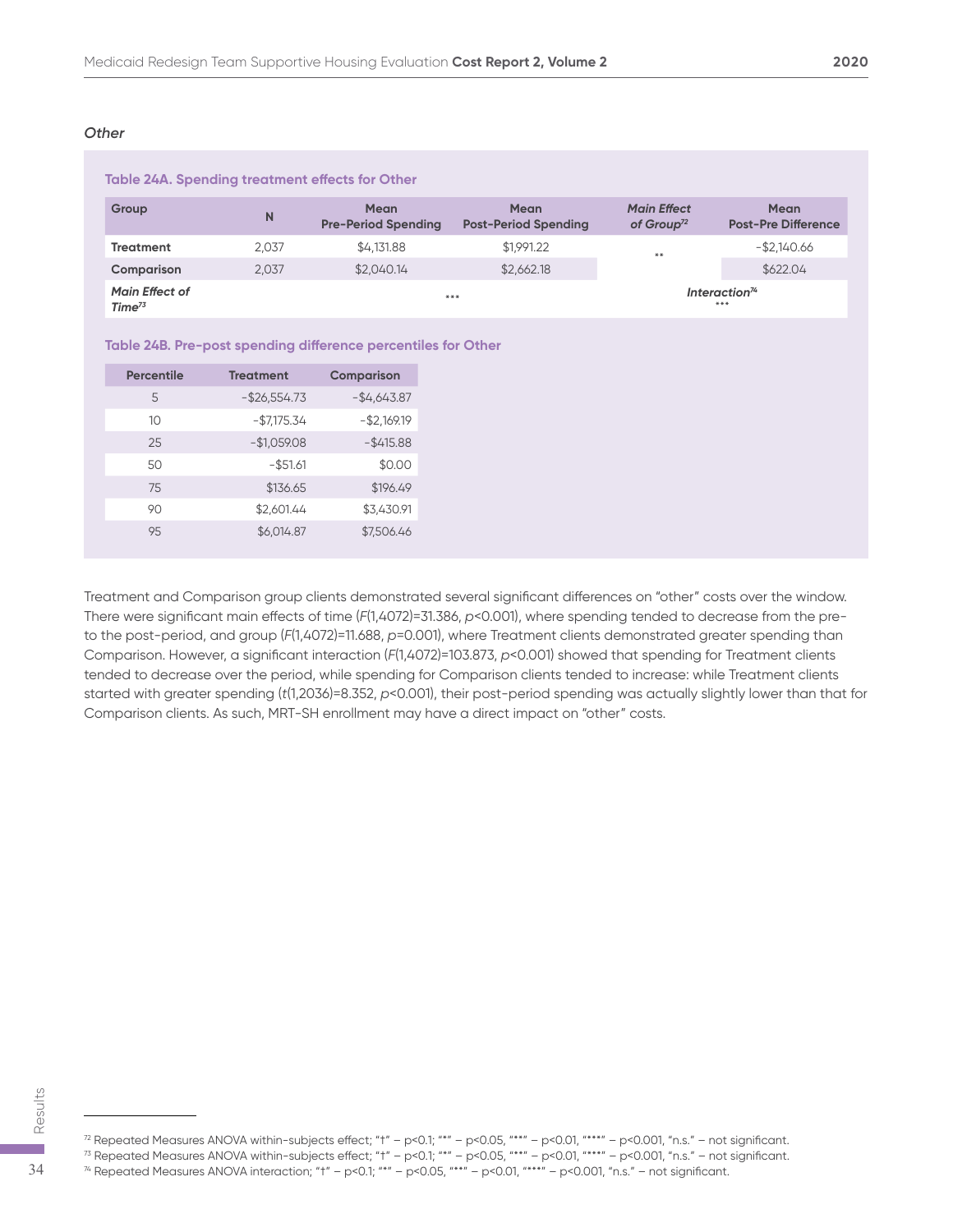#### *Pharmacy*

| Table 25A. Spending treatment effects for Pharmacy |       |                                           |                                     |                                              |                                           |  |
|----------------------------------------------------|-------|-------------------------------------------|-------------------------------------|----------------------------------------------|-------------------------------------------|--|
| Group                                              | N     | <b>Mean</b><br><b>Pre-Period Spending</b> | Mean<br><b>Post-Period Spending</b> | <b>Main Effect</b><br>of Group <sup>75</sup> | <b>Mean</b><br><b>Post-Pre Difference</b> |  |
| <b>Treatment</b>                                   | 2.037 | \$5,240.29                                | \$5,834.96                          | $***$                                        | \$594.67                                  |  |
| Comparison                                         | 2.037 | \$2,606.68                                | \$3,412.74                          |                                              | \$806.06                                  |  |
| <b>Main Effect of</b><br>Time <sup>76</sup>        |       | $* *$                                     |                                     |                                              | Interaction <sup>77</sup><br>n.s.         |  |

#### **Table 25B. Pre-post spending difference percentiles for Pharmacy**

| Percentile | <b>Treatment</b> | <b>Comparison</b> |
|------------|------------------|-------------------|
| 5          | $-$ \$6,142.25   | $-$ \$3,023.14    |
| 10         | $-$ \$2,844.80   | $-$1,364.17$      |
| 25         | $-$ \$541.42     | $-$ \$122.65      |
| 50         | \$0.00           | \$2.24            |
| 75         | \$669.58         | \$672.00          |
| 90         | \$3,764.87       | \$3,861.58        |
| 95         | \$8,605.50       | \$7,004.85        |

While pharmacy costs for Treatment and Comparison group clients showed significant main effects of time ((*F*(1,4072)=10.764, *p*=0.001), where spending tended to increase from the pre- to the post-period), and group (*F*(1,4072)=64.627, *p*<0.001), where Treatment clients demonstrated greater spending than Comparison, there was no significant interaction (*p*>0.2). As such, Treatment clients consistently had higher spending than Comparison, and both showed significant but relatively small increases in pharmacy-related spending over the interval examined.

<sup>&</sup>lt;sup>75</sup> Repeated Measures ANOVA within-subjects effect; "t" - p<0.1; "\*" - p<0.05, "\*\*" - p<0.01, "\*\*\*" - p<0.001, "n.s." - not significant.  $\frac{25}{50}$ <br>  $\frac{1}{20}$ <br>
<sup>75</sup> Repeated Measures ANOVA within-subjects effect; "t" – p<0.1; "\*" – p<0.05, "\*\*" – p<0.01, "\*\*" – p<0.001, "n.s." – not significant.<br>
<sup>76</sup> Repeated Measures ANOVA within-subjects effect; "t" –

 $^{76}$  Repeated Measures ANOVA within-subjects effect; "t" – p<0.1; "\*" – p<0.05, "\*\*" – p<0.01, "\*\*" – p<0.001, "n.s." – not significant.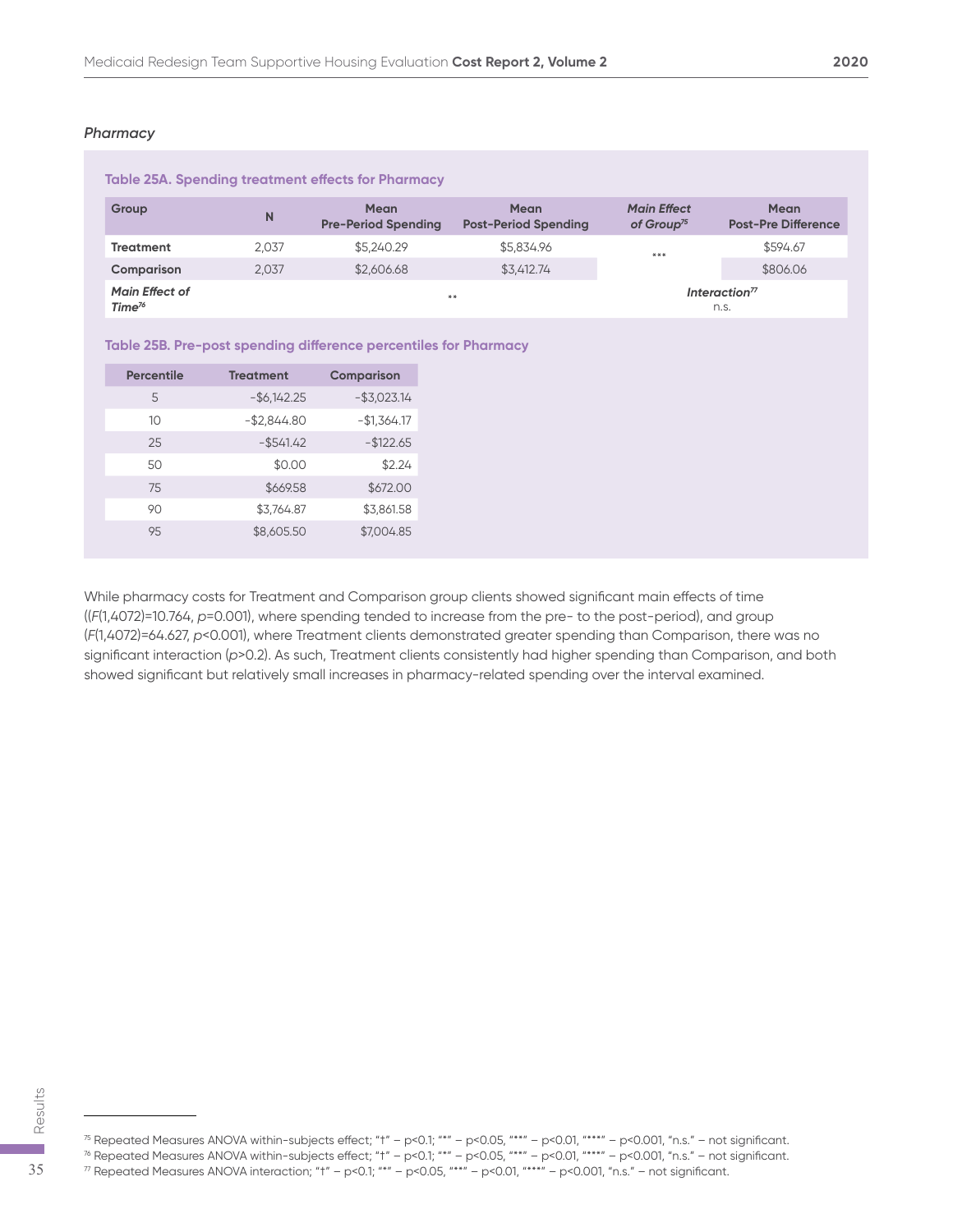| Table 26A. Spending treatment effects for Physician Services |       |                                           |                                            |                                              |                                    |  |
|--------------------------------------------------------------|-------|-------------------------------------------|--------------------------------------------|----------------------------------------------|------------------------------------|--|
| Group                                                        | N     | <b>Mean</b><br><b>Pre-Period Spending</b> | <b>Mean</b><br><b>Post-Period Spending</b> | <b>Main Effect</b><br>of Group <sup>78</sup> | Mean<br><b>Post-Pre Difference</b> |  |
| <b>Treatment</b>                                             | 2.037 | \$1,931,30                                | \$1,304.59                                 |                                              | $-$ \$626.71                       |  |
| Comparison                                                   | 2.037 | \$1,700.61                                | \$1,177,01                                 |                                              | $-$ \$523.60                       |  |
| <b>Main Effect of</b><br>Time <sup>79</sup>                  |       | $***$                                     |                                            |                                              | Interaction <sup>80</sup><br>n.s.  |  |

| Table 26B. Pre-post spending difference percentiles for Physician Services |  |  |  |  |  |
|----------------------------------------------------------------------------|--|--|--|--|--|
|----------------------------------------------------------------------------|--|--|--|--|--|

| <b>Percentile</b> | <b>Treatment</b> | <b>Comparison</b> |
|-------------------|------------------|-------------------|
| 5                 | $-$4,577.90$     | $-$ \$4,518.86    |
| 10                | $-$3,004.23$     | $-$2,670.29$      |
| 25                | $-$1,255.25$     | $-$ \$995.15      |
| 50                | $-$ \$155.64     | $-1146.40$        |
| 75                | \$105.33         | \$111.18          |
| 90                | \$1,186.02       | \$1,182.11        |
| 9.5               | \$2,469.78       | \$2,427.82        |

Treatment and Comparison clients demonstrated similar decreases in physician service-related spending over the period. There was a significant main effect of time, *F*(1,4072)=89.846, *p*<0.001, and a marginal effect of group, *F*(1,4072)=3.424, *p*=0.064, but no interaction between the two (*p*>0.2). As such, both Treatment and Comparison clients' physician-service related spending tended to decrease over the period; while Treatment clients' spending was slightly higher, the difference was only marginal.

 $^{79}$  Repeated Measures ANOVA within-subjects effect; "t" – p<0.1; "\*" – p<0.05, "\*\*" – p<0.01, "\*\*\*" – p<0.001, "n.s." – not significant.  $\frac{25}{60}$ <br>
<sup>78</sup> Repeated Measures ANOVA within-subjects effect; "†" − p<0.1; "\*" − p<0.05, "\*\*" − p<0.01, "\*\*" − p<0.001, "n.s." – not s<sup>79</sup> Repeated Measures ANOVA within-subjects effect; "†" − p<0.1; "\*" − p<0.05, "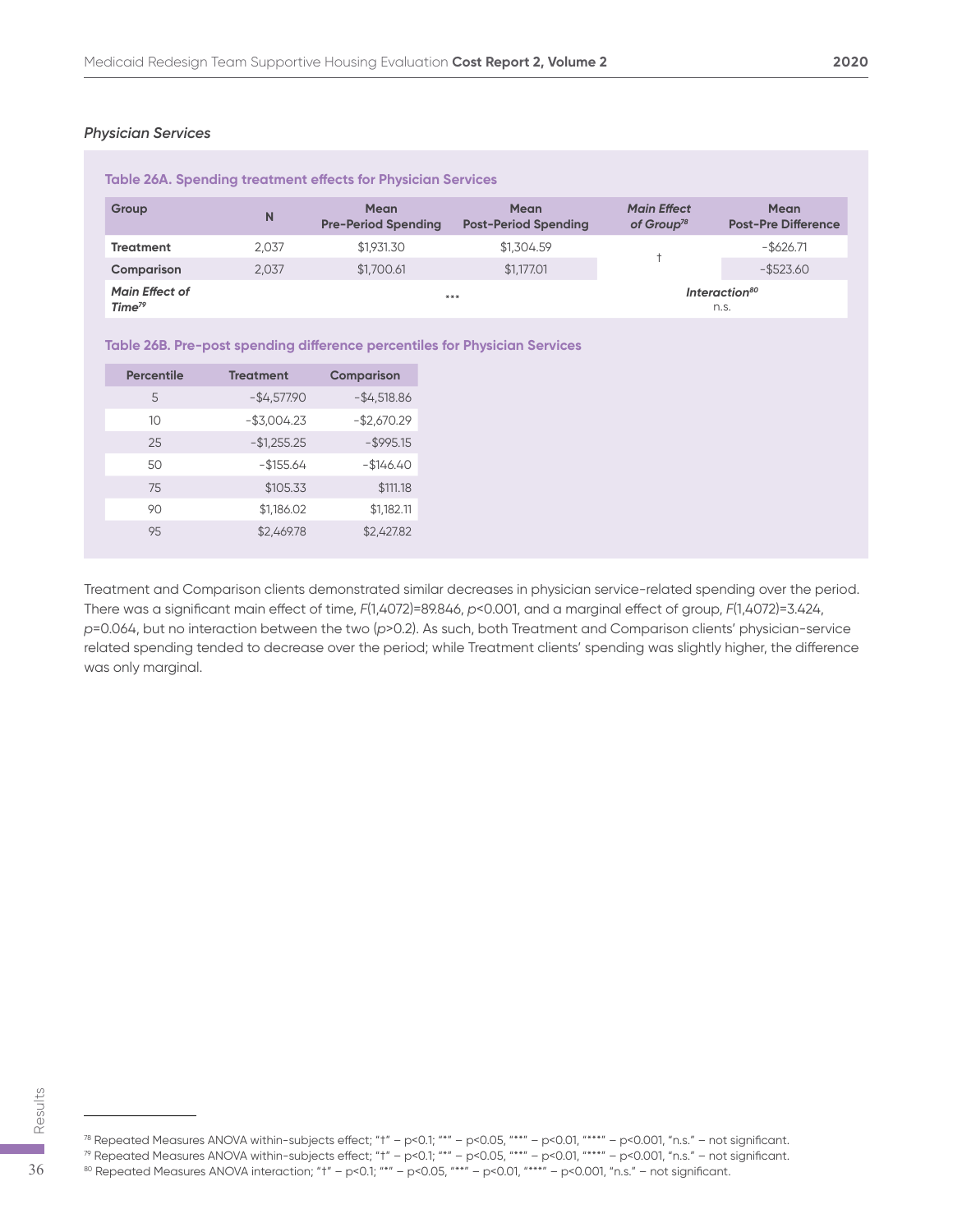#### *Transportation*

| Table 27A. Spending treatment effects for Transportation |       |                                           |                                            |                                              |                                           |  |
|----------------------------------------------------------|-------|-------------------------------------------|--------------------------------------------|----------------------------------------------|-------------------------------------------|--|
| Group                                                    | N     | <b>Mean</b><br><b>Pre-Period Spending</b> | <b>Mean</b><br><b>Post-Period Spending</b> | <b>Main Effect</b><br>of Group <sup>81</sup> | <b>Mean</b><br><b>Post-Pre Difference</b> |  |
| <b>Treatment</b>                                         | 2.037 | \$1,039.60                                | \$1,146,10                                 | $***$                                        | \$106.50                                  |  |
| Comparison                                               | 2.037 | \$625.74                                  | \$809.86                                   |                                              | \$184.12                                  |  |
| <b>Main Effect of</b><br>Time <sup>82</sup>              |       |                                           | $***$                                      |                                              | Interaction <sup>83</sup><br>n.s.         |  |

|  |  |  |  | Table 27B. Pre-post spending difference percentiles for Transportation |
|--|--|--|--|------------------------------------------------------------------------|
|--|--|--|--|------------------------------------------------------------------------|

| <b>Percentile</b> | <b>Treatment</b> | Comparison     |
|-------------------|------------------|----------------|
| 5                 | $-$4,577.90$     | $-$ \$4,518.86 |
| 10                | $-$3,004.23$     | $-$2,670.29$   |
| 25                | $-$1,255.25$     | $-$ \$995.15   |
| 50                | $-$ \$155.64     | $-1146.40$     |
| 75                | \$105.33         | \$111.18       |
| 90                | \$1,186.02       | \$1,182.11     |
| 9.5               | \$2,469.78       | \$2,427.82     |

Treatment and Comparison clients demonstrated similar increases in transportation-related spending over the period. There was a significant main effect of time, *F*(1,4072)=16.263, *p*<0.001, where spending increased over the period, and of effect of group, *F*(1,4072)=28.940, *p*<0001, where spending was higher for Treatment clients than Comparison, but no interaction between the two (*p*>0.2). As such, both Treatment and Comparison clients' transportation-related spending tended to increase over the period; while Treatment clients' spending was slightly higher, the pattern was similar.

81 Repeated Measures ANOVA between-subjects effect; "†" – p<0.1; "\*" – p<0.05, "\*\*" – p<0.01, "\*\*\*" – p<0.001, "n.s." – not significant.  $\frac{25}{37}$ <br>
<sup>81</sup> Repeated Measures ANOVA between-subjects effect; "†" – p<0.1; "\*" – p<0.05, "\*\*" – p<0.01, "\*\*" – p<0.001, "n.s." – not significant.<br>
<sup>82</sup> Repeated Measures ANOVA within-subjects effect; "†" – p<0.1; "\*"

 $^{82}$  Repeated Measures ANOVA within-subjects effect; "t" – p<0.1; "\*" – p<0.05, "\*\*" – p<0.01, "\*\*" – p<0.001, "n.s." – not significant.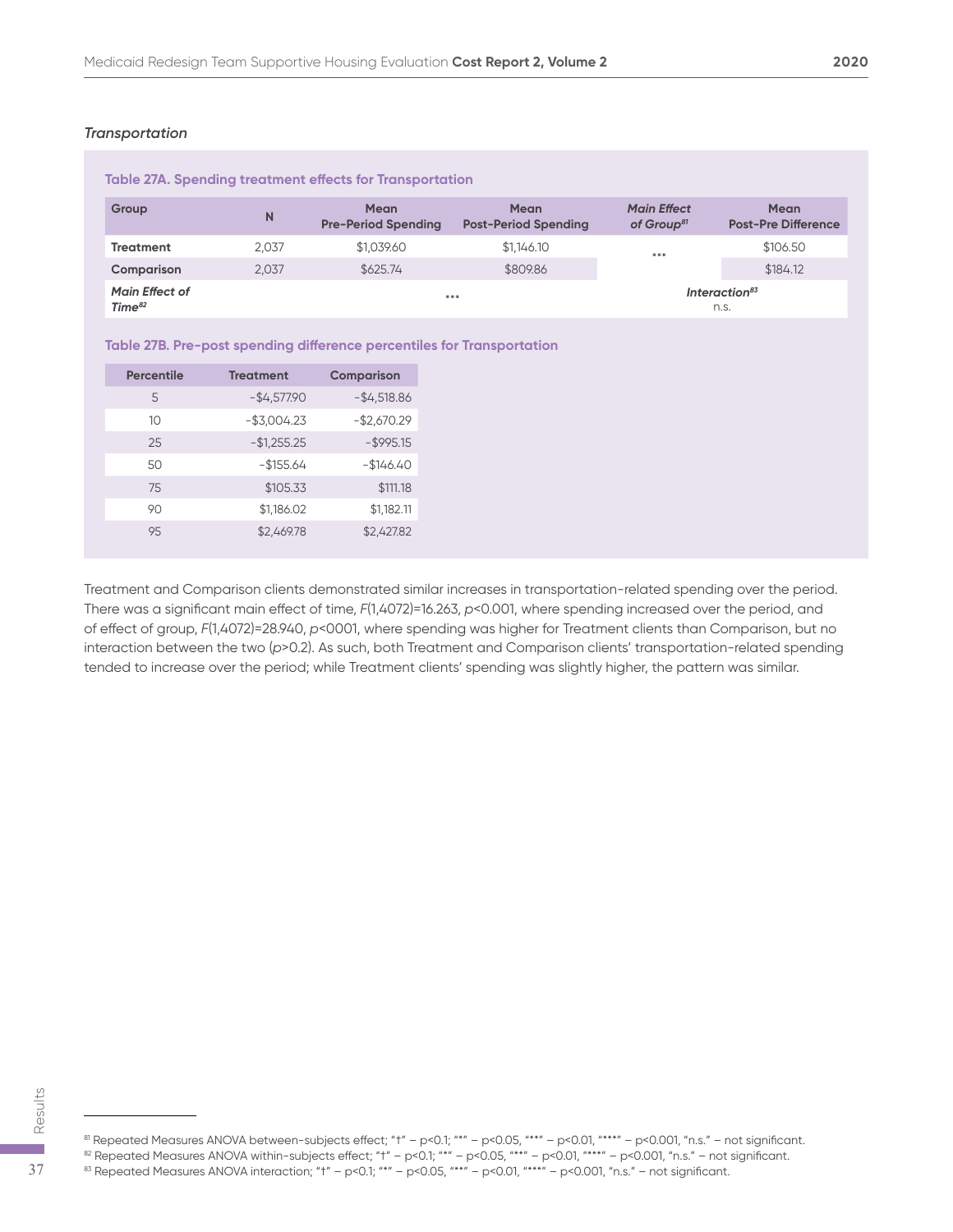#### *Category of Service Summary*

Pre- versus post-period spending for Treatment and Comparison clients was examined within the thirteen categories of service. Most categories showed only small changes in spending over the interval, where Treatment and Comparison initial spending and changes were similar. However, three categories showed either large overall spending changes or a notable interaction between groups over time, and thus likely constitute much of the overall spending decrease seen.

First, hospital inpatient spending demonstrated large decreases for both Treatment and Comparison clients. Cost Report 2 Volume 1 demonstrated significant decreases in hospital inpatient spending for the full MRT-SH Treatment group; this result was thus conserved for this Treatment subsample. This drop was larger for Comparison than Treatment; however, Comparison also showed greater inpatient spending in the pre-period, allowing more "room" to decrease. Whether MRT-SH thus can be said to result in lower hospital inpatient spending than "treatment as usual" is unclear, though the consistent spending decrease seen is promising.

However, in two other cases, Treatment spending decreased while Comparison spending increased, illustrating a clear effect of intervention. Nursing home spending decreased for Treatment clients, while increasing for Comparison, even given Comparison's greater spending in the pre-period, resulting in an MRT-SH specific savings of about \$2,250. Nursing home settings are particularly expensive; as such, moving clients from nursing homes to more independent supportive housing environments, or preventing such stays to begin with, can represent major cost savings. Treatment clients appeared to demonstrate such active savings, while Comparison clients maintained or increased their nursing home-related spending, likely because nursing home stays were neither actively prevented nor ended.

"Other" claims also decreased for Treatment clients, while remaining relatively steady for Comparison, resulting in an MRT-SH specific savings of about \$2,760. In Cost Report 2 Volume 1, these differences were primarily due to decreases in OMH rehabilitative services and GME costs. Here, most other costs were related to OMH Community Residences (39% of Other claims; rate codes = 4369, 4520, 4521, 4522, 4523, 4524, 4722), Personalized Recovery Services (29% of Other claims; rate codes 4510, 4521, 4525, 4526, 4527), or Graduate Medical Education (16% of Other claims; rate codes 3130, 3131). As such, Treatment clients may thus need less of these services after MRT-SH enrollment, or may incur fewer such charges due to lowered utilization, while Comparison clients continue to need these services.

Emergency Department spending was hypothesized to be significantly impacted by MRT-SH; however, while spending did significantly decrease more for Treatment than Comparison, the overall drop was small and the group difference was only about \$100. As Emergency Department visits are both relatively infrequent and relatively inexpensive at each encounter (as characterized in Cost Report 2 Volume 1), this domain may not represent an area of likely large savings after MRT-SH enrollment, but more likely to show small improvements.

Notably, several categories demonstrated significant increases for both Treatment and Comparison clients; both groups showed increased spending for Health Homes/Care Management, Non-Institutional Long-Term Care, and Pharmacy domains in the post-period. Both Health Homes/Care Management and Pharmacy also demonstrated average increases for the full MRT-SH group in Cost Report 2 Volume 1; the increases seen here are thus consistent with those patterns, but also demonstrate that the changes themselves are likely not due to MRT-SH participation, as Comparison clients showed similar increases. Non-Institutional Long-Term Care costs had previously been shown to decrease very slightly overall, but here increased for both Treatment and Comparison; again, this shift is likely not attributable to the MRT-SH intervention, but may reflect continued needs in this domain regardless of treatment situation. However, these increases were, on average, only a few hundred dollars, and thus unlikely to represent changes holding MRT-SH programs back from achieving cost savings.

Again, though, while clients were matched on overall pre-period spending, within-category spending was not included in the propensity score model, and thus the model was not optimized for these comparisons. As such, these results should be taken as preliminary, but can be used to determine potential cost drivers that result in the overall spending effects seen.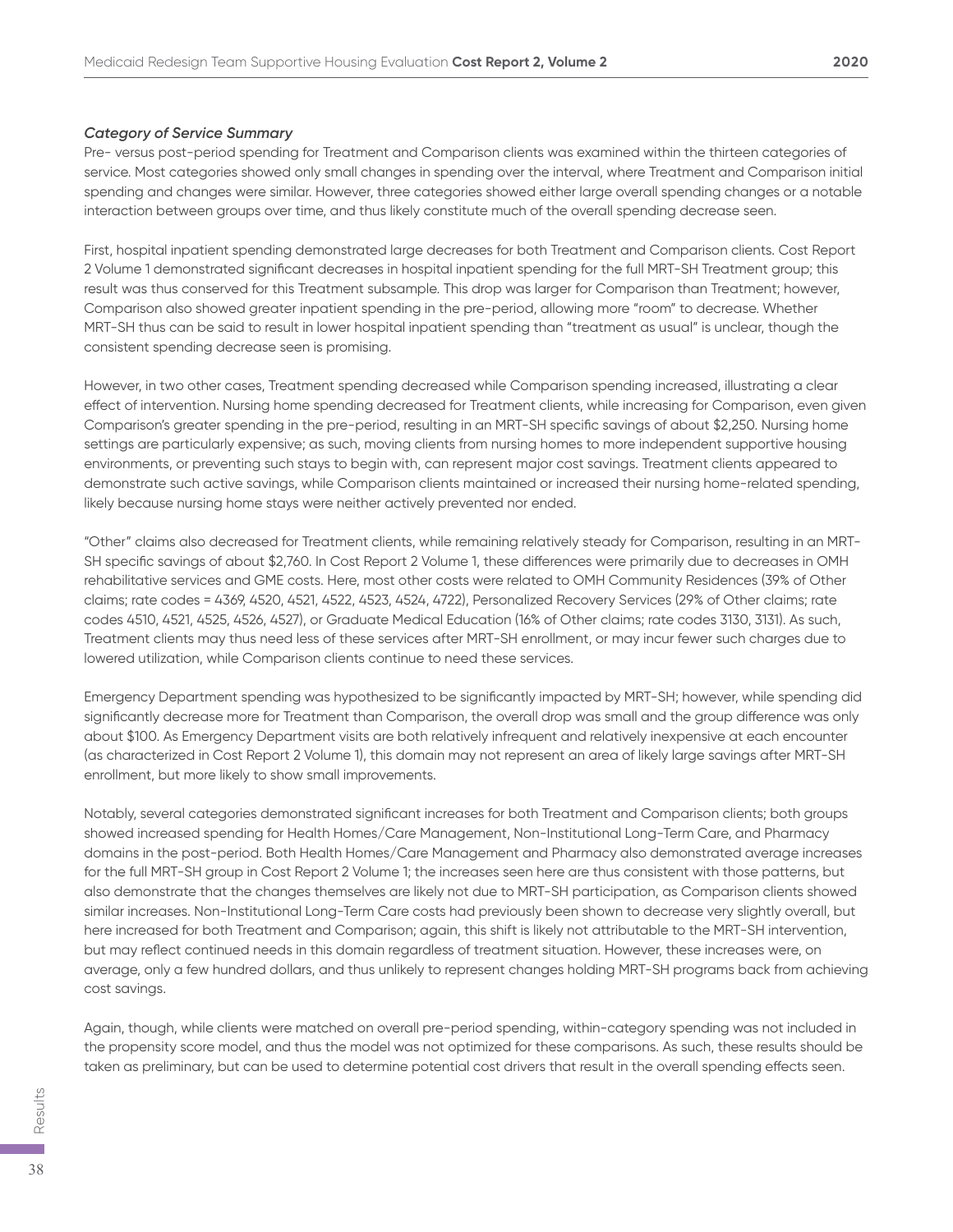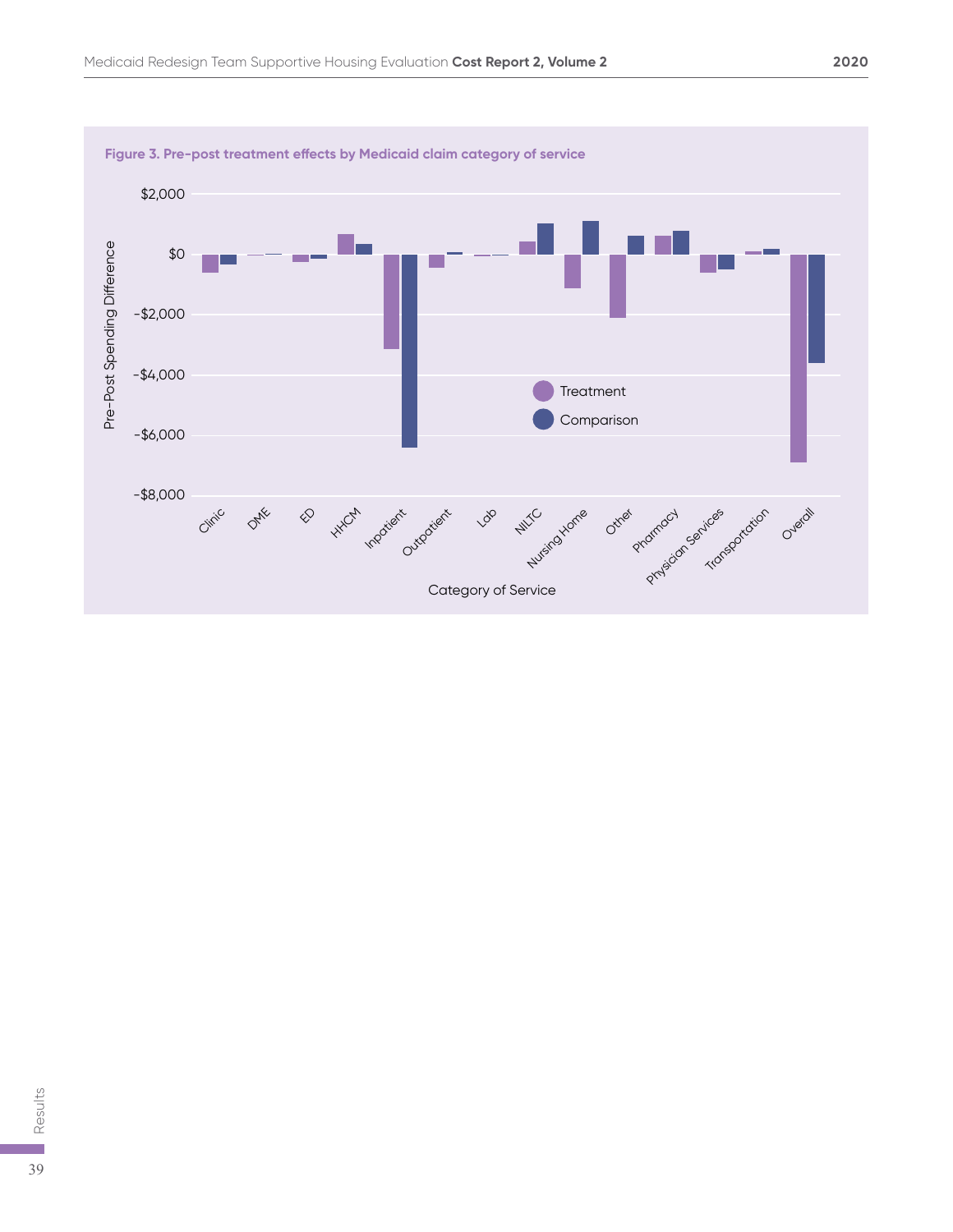### **Directions for Future Research**

As noted in the Methodology section, comparisons between subsets of Treatment and Comparison clients cannot be considered as reliable as comparisons between the full groups (or between subsets explicitly matched in the propensity score modeling process, e.g., by spending decile), as the model implemented was not optimized for such breakouts. Specifically, while diagnosis and prior housing status (at least two of the three settings) were included in the propensity score model as covariates, and thus were part of the creation of the propensity score, matching was not a *requirement* during Comparison participant selection. As such, while the subgroup of participants with each diagnosis or prior housing situation can be identified, and spending compared under the same procedures, the subgroups may not be well-matched on pre-period spending or on any other modeled factor (e.g., demographics, histories, clinical background, etc.).

However, provided certain conditions are met, these subset analyses can be performed in a more exploratory manner; the patterns found may direct future research in useful directions and point to more specific models based around these factors. As such, the feasibility of subset analyses based on each diagnosis and prior housing status was first examined. The number of Treatment and Comparison clients meeting analysis criteria was first examined; at least 25 clients in each group were required. The distribution of covariates between Treatment and Comparison clients meeting each criteria was then evaluated to determine how well-matched these subgroups were. Any items which demonstrated significant group differences in distributions were included as covariates in the ANCOVA to at least partially account for any differences. Further, in these ANCOVAs, group was treated as an independent factor, as the subgroups were not necessarily pairs of clients drawn from the same underlying distribution. The breakout analyses were then performed, though interpretations and conclusions are necessarily limited.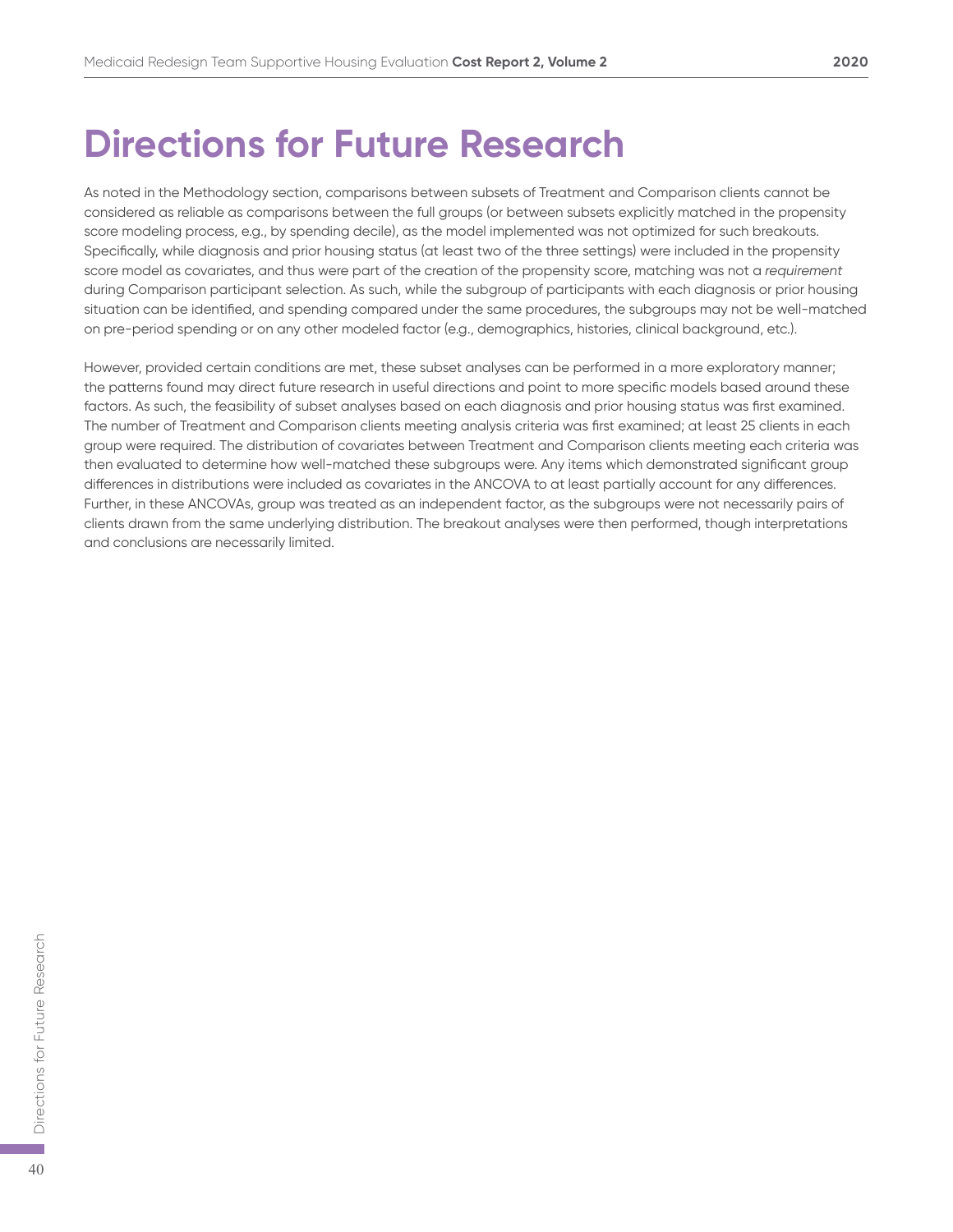#### **SPENDING CHANGE COMPARISON FOR PARTICIPANTS BY DIAGNOSIS**

Spending for MRT-SH Treatment and Comparison clients with each diagnosis, and with three or more (or four) diagnoses, was first compared.

#### *Serious Mental Illness*

The distribution of covariates within pairs of Treatment and Comparison clients with an SMI was evaluated to determine how well-matched this subgroup was. Treatment clients were less likely to have had a pre-period inpatient stay (52% vs 62%, *t*(1,3160)=-5.686, *p*<0.001), less likely to have an SUD (51% vs 57%, *t*(1,3160)=-3.269, *p*=0.001), less likely to have been receiving managed care (41% vs 46%, *t*(1,3160)=-2.987, *p*=0.003), less likely to have had a stay in an OMH facility (5.5% vs 7%, *t*(1,3160)=-2.082, *p*=0.037), and more likely to be white (44% vs 39%, *t*(1,3160)=-2.49, *p*=0.013). As such, these factors were included as covariates in the ANCOVA to at least partially account for any group differences.

#### **Table 28A. Spending treatment effects for participants with an SMI**

| Group                                       | N     | <b>Mean</b><br><b>Pre-Period Spending</b> | <b>Mean</b><br><b>Post-Period Spending</b> | <b>Main Effect</b><br>of Group <sup>84</sup> | Mean<br><b>Post-Pre Difference</b> |
|---------------------------------------------|-------|-------------------------------------------|--------------------------------------------|----------------------------------------------|------------------------------------|
| <b>Treatment</b>                            | 1.563 | \$34,942.15                               | \$26,603.42                                | ₩                                            | $-$ \$8,338.73                     |
| Comparison                                  | 1.599 | \$37,153.50                               | \$32,922.63                                |                                              | $-$ \$4,230.87                     |
| <b>Main Effect of</b><br>Time <sup>85</sup> |       | n.s.                                      |                                            |                                              | Interaction <sup>86</sup><br>***   |

#### **Table 28B. Pre-post spending difference percentiles for participants with an SMI**

| <b>Percentile</b> | <b>Treatment</b> | Comparison      |
|-------------------|------------------|-----------------|
| 5                 | $-$ \$55,414.08  | $-$ \$53,914.23 |
| 10                | $-$40,704.54$    | $-$ \$35,658.71 |
| 25                | $-$17,467.00$    | $-$14,874.19$   |
| 50                | $- $3,615.90$    | $-$ \$2,863.41  |
| 75                | \$4,004.95       | \$7,676.62      |
| 90                | \$16,904.38      | \$25,770.52     |
| 9.5               | \$32,358.27      | \$43,955.46     |

Pre-period spending did not significantly differ between the Treatment and Comparison clients with an SMI (*t*(1,3160)=- 1.574, *p*>0.1). While there was not a significant main effect of time (*p*>0.15), there was a main effect of group (*F*(1,3155)=6.291, *p*=0.012), where Treatment clients had lower spending than Comparison. There was also a significant interaction between these two factors (*F*(1,3155)=18.312, *p*<0.001); as such, Treatment clients with an SMI showed a significantly greater spending decrease than did Comparison.

It is important to note that these two groups were not selected to necessarily match each other: as such, the differences seen could be attributable to MRT-SH enrollment, but also could be due to some other demographic or clinical difference between these groups that the simple inclusion of covariates in the ANCOVA was unable to overcome. However, the substantial spending decrease seen particularly for Treatment clients is promising. seen could be attributable to MRT-SH enrollment, but also could be due to some other demographic or<br>
between these groups that the simple inclusion of covariates in the ANCOVA was unable to overcome. H<br>
substantial spendin

 $84$  Repeated Measures ANCOVA between-subjects effect; "t" – p<0.1; "\*" – p<0.05, "\*\*" – p<0.01, "\*\*\*" – p<0.001, "n.s." – not significant.

<sup>&</sup>lt;sup>85</sup> Repeated Measures ANCOVA within-subjects effect; "t" – p<0.1; "\*" – p<0.05, "\*\*" – p<0.01, "\*\*\*" – p<0.001, "n.s." – not significant.<br><sup>86</sup> Repeated Measures ANCOVA interaction; "t" – p<0.1; "\*" – p<0.05, "\*\*" – p<0.0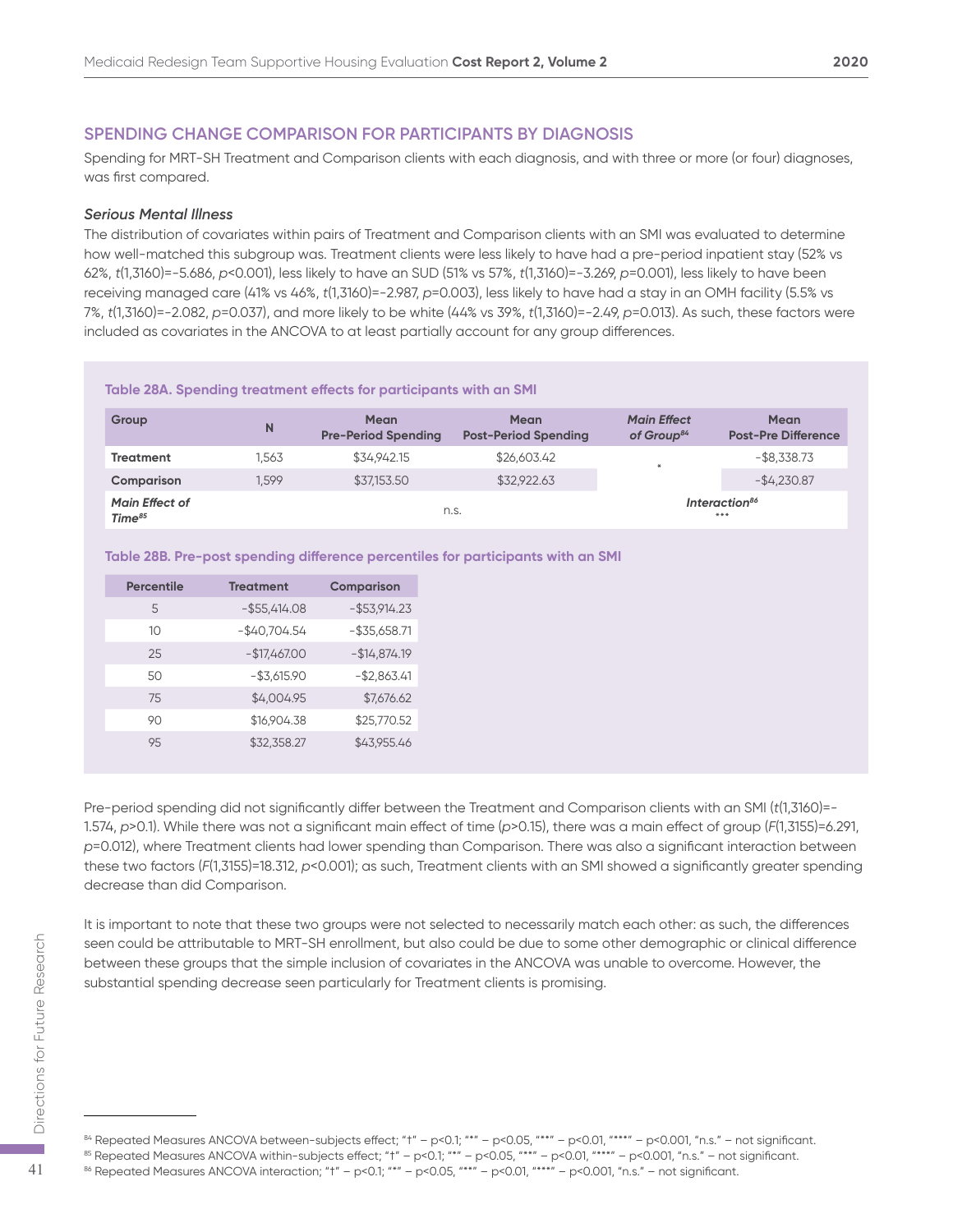#### *Substance Use Disorder*

The distribution of covariates within pairs of Treatment and Comparison clients with an SUD was evaluated to determine how well-matched this subgroup was. Several variables were significantly different between the Treatment and Comparison samples: Treatment clients were likely to be older (46 years vs 42 years, *t*(1,2143)=7.224, *p*<0.001), have higher pre-period spending (\$37,000 vs \$32,077, *t*(1,2143)=3.281, *p*=0.001), be from an urban central city region (41% vs 34%, *t*(1,2143)=3.168, *p*=0.002), and be white (47% vs 37%, *t*(1,2143)=4.743, *p*<0.001) or of an other race (5% vs 3%, *t*(1,2143)=1.961, *p*=0.05); and were less likely to have been involved in care coordination (managed care: *t*(1,2143)=-4.202, *p*<0.001; health homes: *t*(1,2143)=-3.479, *p*=0.001), have an SMI (76% vs 83%, *t*(1,2143)=-4.065, *p*<0.001), be black (32% vs 38%, *t*(1,2143)=-3.046, *p*=0.002), be from New York City (41% vs 51%, *t*(1,2143)=-4.674, *p*<0.001), have a history of HMIS shelter use (23% vs 28%, *t*(1,2143)=-2.677, *p*=0.007), or be male (63% vs 68%, *t*(1,2143)=-2.571, *p*=0.01). As such, these factors (excluding pre-period cost) were included as covariates in the ANCOVA to at least partially account for any group differences.

#### **Table 29A. Spending treatment effects for participants with an SUD**

| Group                                       | N     | <b>Mean</b><br><b>Pre-Period Spending</b> | <b>Mean</b><br><b>Post-Period Spending</b> | <b>Main Effect</b><br>of Group <sup>87</sup> | <b>Mean</b><br><b>Post-Pre Difference</b> |
|---------------------------------------------|-------|-------------------------------------------|--------------------------------------------|----------------------------------------------|-------------------------------------------|
| <b>Treatment</b>                            | 1.050 | \$37,000.56                               | \$28,496.82                                |                                              | $-$ \$8,503.74                            |
| Comparison                                  | 1.095 | \$32,077.29                               | \$28,022.85                                | n.s.                                         | $-$ \$4,054.44                            |
| <b>Main Effect of</b><br>Time <sup>88</sup> |       | n.s.                                      |                                            |                                              | Interaction <sup>89</sup><br>**           |

#### **Table 29B. Pre-post spending difference percentiles for participants with an SUD**

| Percentile | <b>Treatment</b> | Comparison      |
|------------|------------------|-----------------|
| 5          | $-$ \$60,192.25  | $-$ \$48,240.92 |
| 10         | $-$40,797.47$    | $-$ \$33,623.04 |
| 25         | $-$17,799.22$    | $-$16,284.89$   |
| 50         | $-$ \$5,288.41   | $-$4,871.99$    |
| 75         | \$3,900.97       | \$6,170.79      |
| 90         | \$18,273.43      | \$25,608.86     |
| 95         | \$35,959.27      | \$45,955.64     |

Again, Treatment and Comparison participants with an SUD demonstrated significantly different pre-period spending (*t*(1,2143)=3.281, *p*=0.001), where spending for Treatment clients with an SUD was significantly higher than that for Comparison participants. There were no significant main effects of time or group (*p*'s>0.2), but there was a significant interaction between these two factors, (*F*(1,312)=8.088, *p*=0.004), where Treatment participants with an SUD demonstrated a greater decrease in spending from the pre- to the post-period than did Comparison participants.

It is important to note that these two groups were not selected to necessarily match each other: as such, the differences seen could be attributable to MRT-SH enrollment, but also could be due to some other demographic or clinical difference between these groups that the simple inclusion of covariates in the ANCOVA was unable to overcome. However, the substantial spending decrease seen particularly for Treatment clients is promising. seen could be attributable to MRT-SH enrollment, but also could be due to some other demographic or<br>
between these groups that the simple inclusion of covariates in the ANCOVA was unable to overcome. If<br>
substantial spendi

 $87$  Repeated Measures ANCOVA between-subjects effect; "t" – p<0.1; "\*" – p<0.05, "\*\*" – p<0.01, "\*\*\*" – p<0.001, "n.s." – not significant.

<sup>&</sup>lt;sup>88</sup> Repeated Measures ANCOVA within-subjects effect; "t" – p<0.1; "\*" – p<0.05, "\*\*" – p<0.01, "\*\*\*" – p<0.001, "n.s." – not significant.<br><sup>89</sup> Repeated Measures ANCOVA interaction; "t" – p<0.1; "\*" – p<0.05, "\*\*" – p<0.0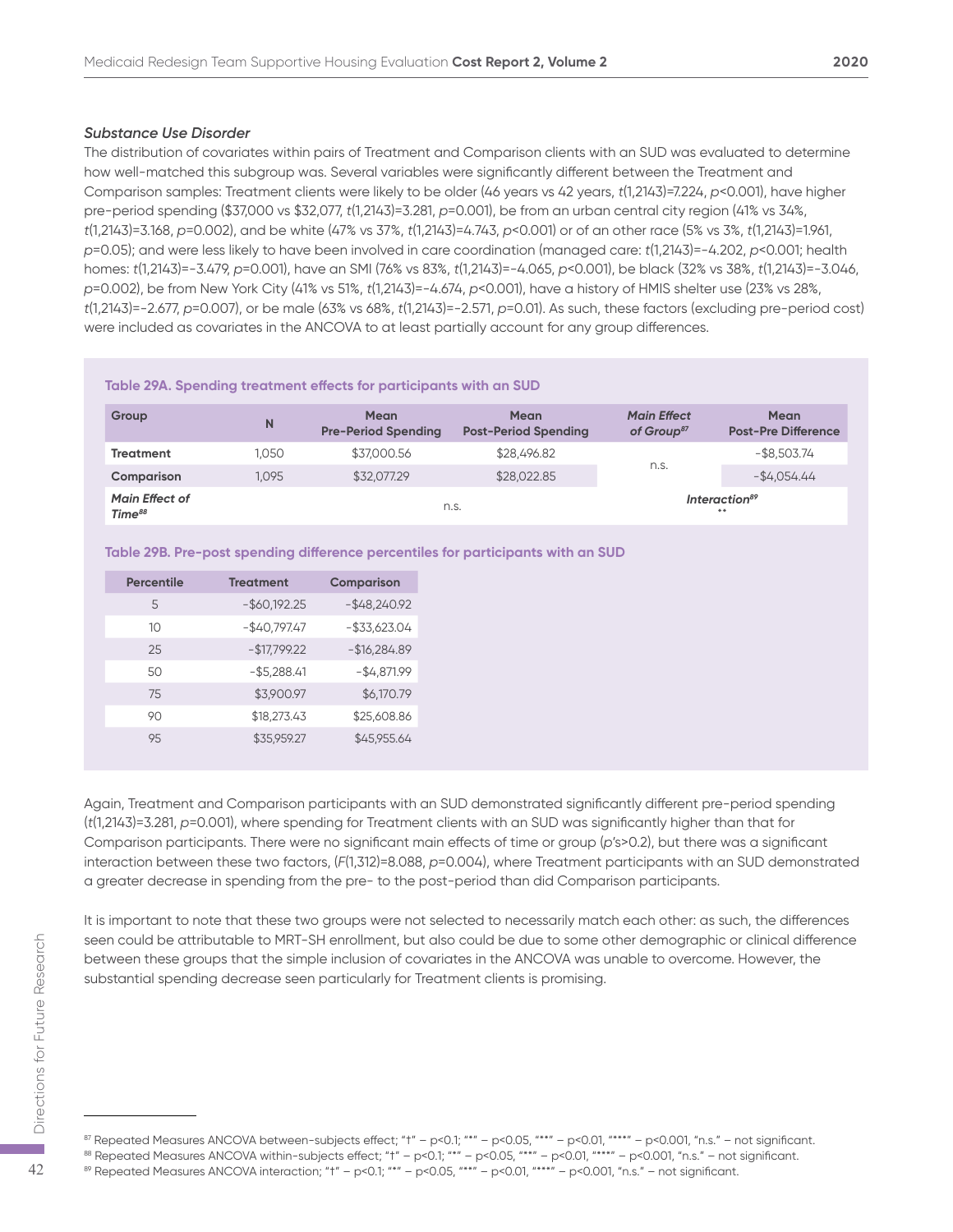The distribution of covariates within pairs of Treatment and Comparison clients with an other chronic condition was evaluated to determine how well-matched this subgroup was. Several variables were significantly different between the Treatment and Comparison samples: Treatment clients were likely to be younger (51 years vs 54.5 years, *t*(1,2057)=-4.758, *p*<0.001), less likely to have a pre-period inpatient visit (53% vs 62%, *t*(1,2057)=-4.154, *p*<0.001), and less likely to be eligible for Medicare (10% vs 15%, *t*(1,2057)=-3.405, *p*=0.001), and more likely to have a higher propensity score (0.069 vs 0.059, *t*(1,2057)=2.603, *p*=0.009) and to be black (41% vs 36%, *t*(1,2057)=2.333, *p*=0.02). As such, these factors (excluding pre-period cost) were included as covariates in the ANCOVA to at least partially account for any group differences.

|                                             | Table 30A. Spending treatment effects for participants with an other chronic condition |                                           |                                            |                                              |                                           |  |
|---------------------------------------------|----------------------------------------------------------------------------------------|-------------------------------------------|--------------------------------------------|----------------------------------------------|-------------------------------------------|--|
| Group                                       | N                                                                                      | <b>Mean</b><br><b>Pre-Period Spending</b> | <b>Mean</b><br><b>Post-Period Spending</b> | <b>Main Effect</b><br>of Group <sup>90</sup> | <b>Mean</b><br><b>Post-Pre Difference</b> |  |
| <b>Treatment</b>                            | 999                                                                                    | \$40,507.71                               | \$32,527.23                                |                                              | -\$7.980.48                               |  |
| Comparison                                  | 1.060                                                                                  | \$41,913.60                               | \$36,567.08                                | n.s.                                         | $-$ \$5.346.52                            |  |
| <b>Main Effect of</b><br>Time <sup>91</sup> |                                                                                        | n.s.                                      |                                            |                                              | Interaction <sup>92</sup><br>۰            |  |

**Table 30B. Pre-post spending difference percentiles for participants with an other chronic condition**

| <b>Percentile</b> | <b>Treatment</b> | <b>Comparison</b> |
|-------------------|------------------|-------------------|
| 5                 | $-$ \$68,023.30  | $-$ \$58,756.00   |
| 10                | $-$44,343.68$    | $-$ \$39,759.64   |
| 25                | $-$18,042.85$    | $-$16,305.28$     |
| 50                | $-$ \$3,047.18   | $-$2,277.86$      |
| 75                | \$4,974.32       | \$9,499.58        |
| 90                | \$24,576.43      | \$27,026.75       |
| 95                | \$40,182.74      | \$47,206.81       |

Pre-period spending did not significantly differ between the Treatment and Comparison clients with an other chronic condition (*p*>0.2). There were no significant main effects of time or group (*p* values>0.2), but there was a significant interaction between these two factors, (*F*(1,312)=4.701, *p*=0.030), where Treatment participants with an SUD demonstrated a greater decrease in spending from the pre- to the post-period than did Comparison participants.

It is important to note that these two groups were not selected to necessarily match each other: as such, the differences seen could be attributable to MRT-SH enrollment, but also could be due to some other demographic or clinical difference between these groups that the simple inclusion of covariates in the ANCOVA was unable to overcome. Even so, the substantial spending decrease seen particularly for Treatment clients is promising.

<sup>90</sup> Repeated Measures ANCOVA between-subjects effect; "†" – p<0.1; "\*" – p<0.05, "\*\*" – p<0.01, "\*\*\*" – p<0.001, "n.s." – not significant.  $\begin{array}{lll} \text{13} & \text{14} & \text{15} & \text{16} & \text{17} & \text{18} & \text{19} \\ \text{25} & \text{26} & \text{27} & \text{28} & \text{29} \\ \text{37} & \text{38} & \text{39} & \text{30} & \text{30} \\ \text{48} & \text{49} & \text{40} & \text{40} & \text{40} & \text{41} \\ \text{58} & \text{40} & \text{41} & \text{42} & \text{43} & \text{44} \\ \text{69} & \text$ 

<sup>&</sup>lt;sup>91</sup> Repeated Measures ANCOVA within-subjects effect; "t" – p<0.1; "\*" – p<0.05, "\*\*" – p<0.01, "\*\*" – p<0.001, "n.s." – not significant.<br><sup>92</sup> Repeated Measures ANCOVA interaction; "t" – p<0.1; "\*" – p<0.05, "\*\*" – p<0.01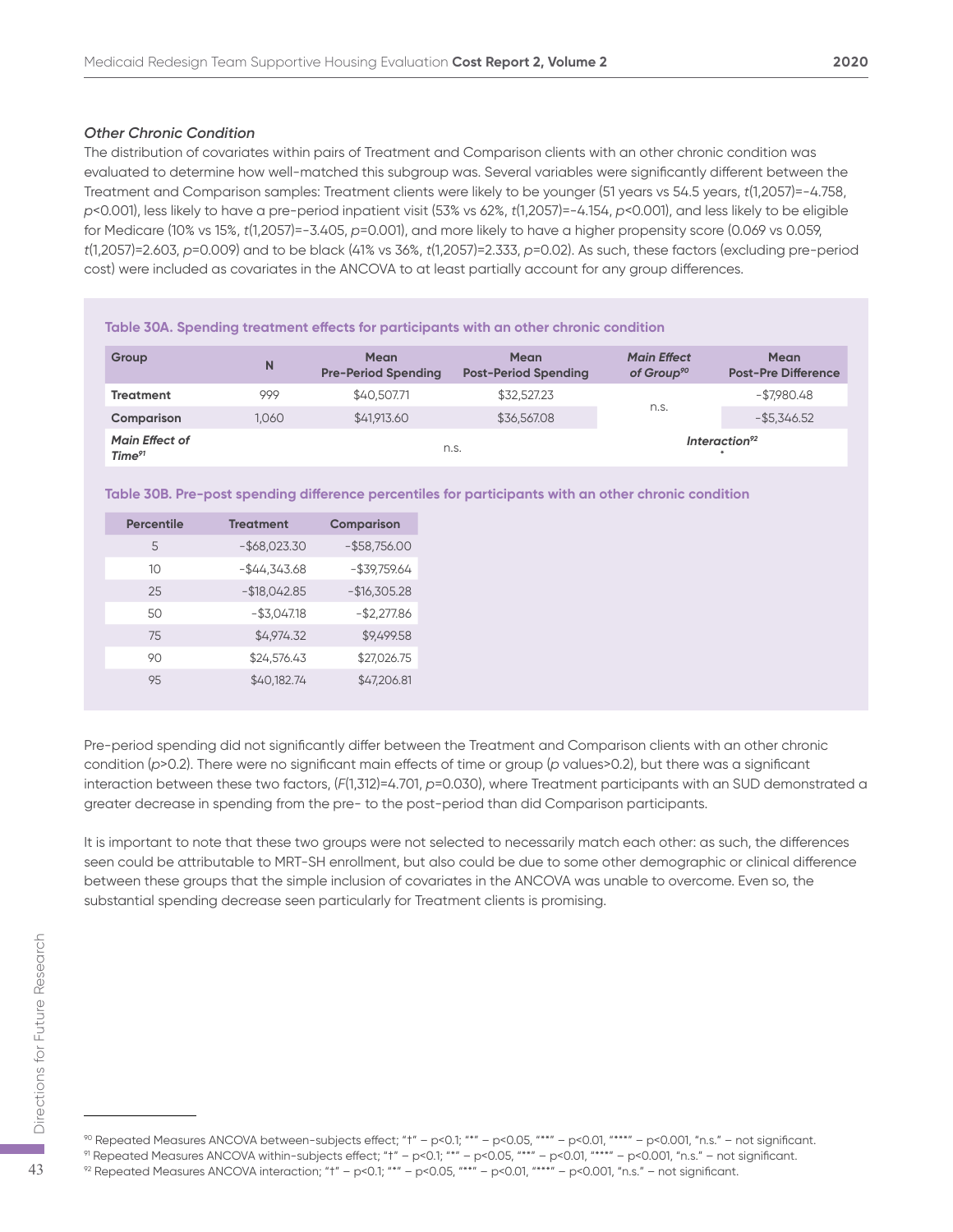#### *HIV*

The distribution of covariates within pairs of Treatment and Comparison clients with HIV was evaluated to determine how well-matched this subgroup was. Several variables were significantly different between the Treatment and Comparison samples: Treatment clients were likely to be older (47.9 years vs 42.8 years, *t*(1,200)=3.239, *p*=0.001), more likely to be enrolled in care coordination (managed care: 83.5% vs 47%, *t*(1,200)=5.886, *p*<0.001; health homes: 55% vs 30%, *t*(1,200)=3.566, *p*<0.001), and more likely to live in an urban central city area (32% vs 14%, *t*(1,200)=3.046, *p*=0.003), and less likely to live in New York City (58% vs 80%, *t*(1,200)=-3.515, *p*=0.001), less likely to have an SMI (64% vs 82%, *t*(1,200)=-2.933, *p*=0.004) or an SUD (52% vs 69.5%, *t*(1,200)=-2.648, *p*=0.009), less likely to have a pre-period inpatient (44% vs 62%, *t*(1,200)=-3.515, *p*=0.001) or emergency department visit (61% vs 74%, *t*(1,200)=-3.515, *p*=0.001), less likely to have an HMIS shelter stay (22% vs 35%, *t*(1,200)=-2.146, *p*=0.033), and likely to have a lower propensity score (0.0232 vs 0.719, *t*(1,200)=-4.135, *p*<0.001). As such, these factors were included as covariates in the ANCOVA to at least partially account for any group differences.

#### **Table 31A. Spending treatment effects for participants with HIV**

| Group                                       | N   | <b>Mean</b><br><b>Pre-Period Spending</b> | Mean<br><b>Post-Period Spending</b> | <b>Main Effect</b><br>of Group <sup>93</sup> | <b>Mean</b><br><b>Post-Pre Difference</b> |
|---------------------------------------------|-----|-------------------------------------------|-------------------------------------|----------------------------------------------|-------------------------------------------|
| <b>Treatment</b>                            | 97  | \$32.924.47                               | \$29,986.72                         |                                              | $-$ \$2.937.75                            |
| Comparison                                  | 105 | \$31,032.49                               | \$27,901.82                         | n.s.                                         | $-$ \$3,130.68                            |
| <b>Main Effect of</b><br>Time <sup>94</sup> |     | n.s.                                      |                                     |                                              | Interaction <sup>95</sup><br>n.s.         |

#### **Table 31B. Pre-post spending difference percentiles for participants with HIV**

| <b>Percentile</b> | <b>Treatment</b> | <b>Comparison</b> |
|-------------------|------------------|-------------------|
| 5                 | $-$ \$45,064.50  | $-$ \$51,062.15   |
| 10                | $-$ \$29,564.57  | $-$ \$31,823.21   |
| 25                | $-$13,497.83$    | $-$12,679.29$     |
| 50                | $-$1,380.27$     | \$604.36          |
| 75                | \$4,753.79       | \$11,659.74       |
| 90                | \$23,012.63      | \$25,896.16       |
| 9.5               | \$47,903.86      | \$34,199.74       |

While Treatment and Comparison clients with HIV did not differ in pre-period spending (*p*>0.2), they also did not show any significant differences or changes in post-period spending (all *p* values >0.2). As such, spending did not change significantly either by group or time for clients with HIV. However, this subgroup was also particularly small, and differed on several covariates even initially, and so conclusions must especially be limited.

<sup>&</sup>lt;sup>93</sup> Repeated Measures ANCOVA between-subjects effect; " $t'' - p < 0.1$ ; "\*" – p<0.05, "\*\*" – p<0.01, "\*\*\*" – p<0.001, "n.s." – not significant.  $\begin{array}{lll} \text{55} & \text{95} & \text{100} & \text{100} & \text{100} & \text{100} & \text{100} & \text{100} & \text{100} \\ \text{96} & \text{100} & \text{100} & \text{100} & \text{100} & \text{100} & \text{100} \\ \text{100} & \text{100} & \text{100} & \text{100} & \text{100} & \text{100} & \text{100} \\ \text{110} & \text{110} & \text{110} & \text{110}$ 

<sup>&</sup>lt;sup>94</sup> Repeated Measures ANCOVA within-subjects effect; "t" – p<0.1; "\*" – p<0.05, "\*\*" – p<0.01, "\*\*\*" – p<0.001, "n.s." – not significant.<br><sup>95</sup> Repeated Measures ANCOVA interaction; "t" – p<0.1; "\*" – p<0.05, "\*\*" – p<0.0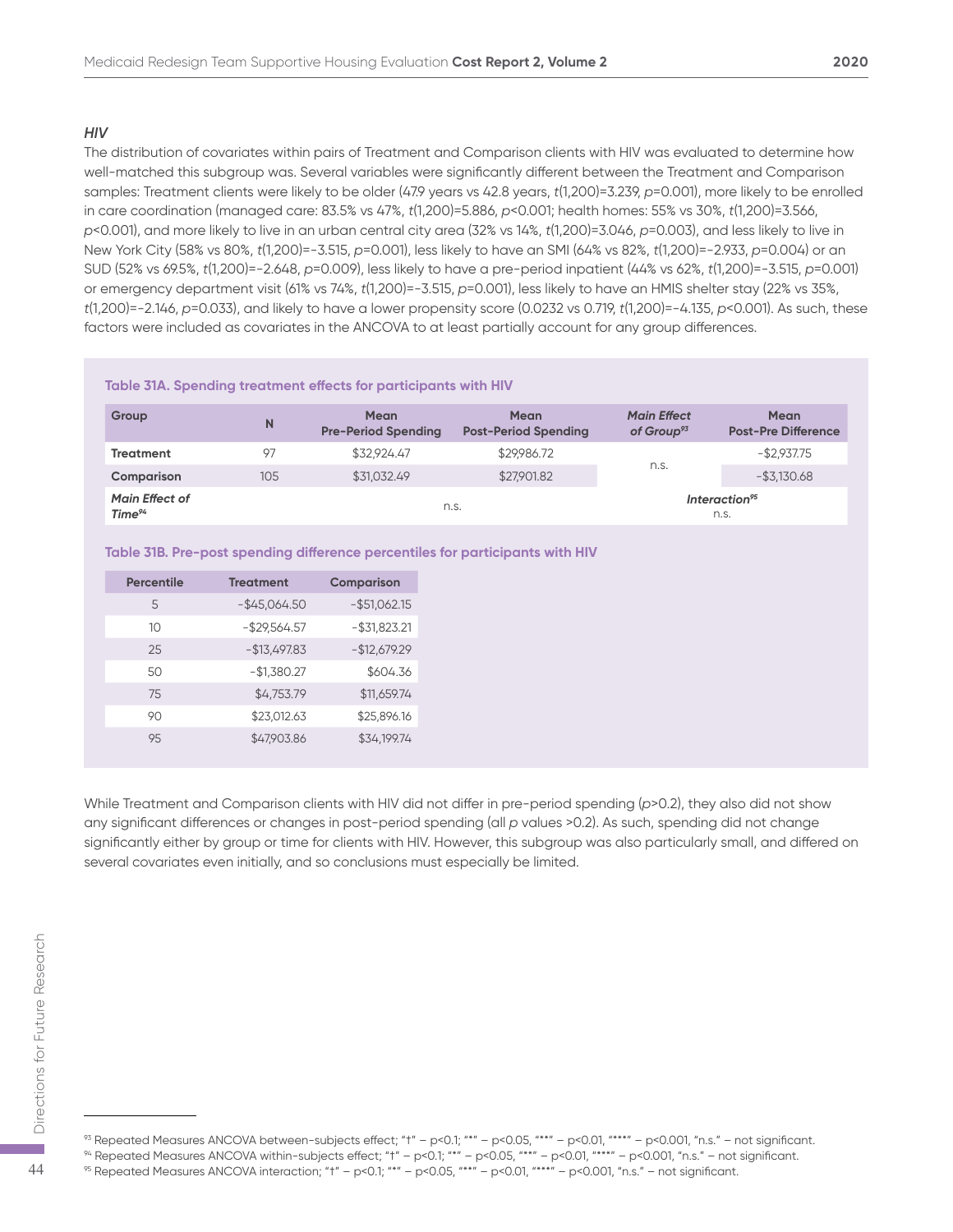#### *Three or More Diagnoses*

The distribution of covariates within pairs of Treatment and Comparison clients with at least three of these four diagnoses was evaluated to determine how well-matched this subgroup was. Several variables were significantly different between the Treatment and Comparison samples: Treatment clients were older (48 years vs 45 years, *t*(1,832)=4.469, *p*<0.001), had higher propensity scores (0.127 vs 0.0995, *t*(1,832)=4.469, *p*=0.001) and higher pre-period spending (\$46,410 vs \$38,575, *t*(1,832)=4.469, *p*=0.005), more likely to live in an urban central city area (39% vs 28%, *t*(1,832)=3.327, *p*=0.001), more likely to be white (39% vs 29%, *t*(1,832)=3.03, *p*=0.003), and more likely to have another chronic condition (96% vs 92%, *t*(1,832)=2.376, *p*=0.018), and were less likely to be enrolled in care coordination (managed care: 46% vs 61%, *t*(1,832)=-4.396, *p*<0.001; 43% vs 50%, health homes: *t*(1,832)=-2.022, *p*=0.044), less likely to live in New York City (47% vs 60%, *t*(1,832)=-3.755, *p*<0.001), have a pre-period HMIS stay (24% vs 34%, *t*(1,832)=-3.16, *p*=0.002), or have HIV (13% vs 18%, *t*(1,832)=-2.015, *p*=0.044). As such, these factors (exempting pre-period cost) were included as covariates in the ANCOVA to at least partially account for any group differences.

#### **Table 32A. Spending treatment effects for participants with three or more diagnoses**

| Group                                       | N   | Mean<br><b>Pre-Period Spending</b> | <b>Mean</b><br><b>Post-Period Spending</b> | <b>Main Effect</b><br>of Group <sup>%</sup> | <b>Mean</b><br><b>Post-Pre Difference</b> |
|---------------------------------------------|-----|------------------------------------|--------------------------------------------|---------------------------------------------|-------------------------------------------|
| Treatment                                   | 399 | \$46,410.18                        | \$32,779.08                                |                                             | $-$13,631.10$                             |
| Comparison                                  | 435 | \$38,575.45                        | \$31,749.52                                | n.s.                                        | $-$ \$6,825.93                            |
| <b>Main Effect of</b><br>Time <sup>97</sup> |     | n.s.                               |                                            |                                             | Interaction <sup>98</sup><br>$\ast$       |

#### **Table 32B. Pre-post spending difference percentiles for participants with three or more diagnoses**

| <b>Percentile</b> | <b>Treatment</b> | <b>Comparison</b> |
|-------------------|------------------|-------------------|
| 5                 | $-$ \$76,446.84  | $-$60,329.41$     |
| 10                | $-$ \$52,366.48  | $-$43,592.53$     |
| 25                | $- $21,412.96$   | $-$20,439.77$     |
| 50                | $-$6,706.54$     | $-$ \$5,258.44    |
| 75                | \$2,411.26       | \$6,775.35        |
| 90                | \$18,611.68      | \$25,704.29       |
| 95                | \$34,366.32      | \$53,402.67       |

Treatment and Comparison participants with at least three of the four diagnoses demonstrated significantly different pre-period spending (*t*(1,832)=4.469, *p*=0.005), where spending for Treatment clients with at least three diagnoses was significantly higher than that for Comparison participants. And while overall spending in the post-period did not differ between groups (*p*>0.2), Treatment participants with at least three diagnoses also demonstrated a greater decrease in spending from the pre- to the post-period than did Comparison participants with at least three diagnoses, as shown by a significant interaction between time and group (*F*(1,822)=4.650, *p*=0.031).

It is important to note that these two groups were not selected to necessarily match each other: as such, the differences seen could be attributable to MRT-SH enrollment, but also could be due to some other demographic or clinical difference between these groups that the simple inclusion of covariates in the ANCOVA was unable to overcome. However, the substantial spending decrease seen particularly for Treatment clients is promising. For this important to note that these two groups were not selected to necessarily match each other: as such<br>seen could be attributable to MRT-SH enrollment, but also could be due to some other demographic or<br>between these

<sup>96</sup> Repeated Measures ANCOVA between-subjects effect; "†" – p<0.1; "\*" – p<0.05, "\*\*" – p<0.01, "\*\*\*" – p<0.001, "n.s." – not significant.

 $\%$  Repeated Measures ANCOVA within-subjects effect; "t" – p<0.1; "\*" – p<0.05, "\*\*" – p<0.01, "\*\*\*" – p<0.001, "n.s." – not significant.<br> $\%$  Repeated Measures ANCOVA interaction; "t" – p<0.1; "\*" – p<0.05, "\*\*" – p<0.0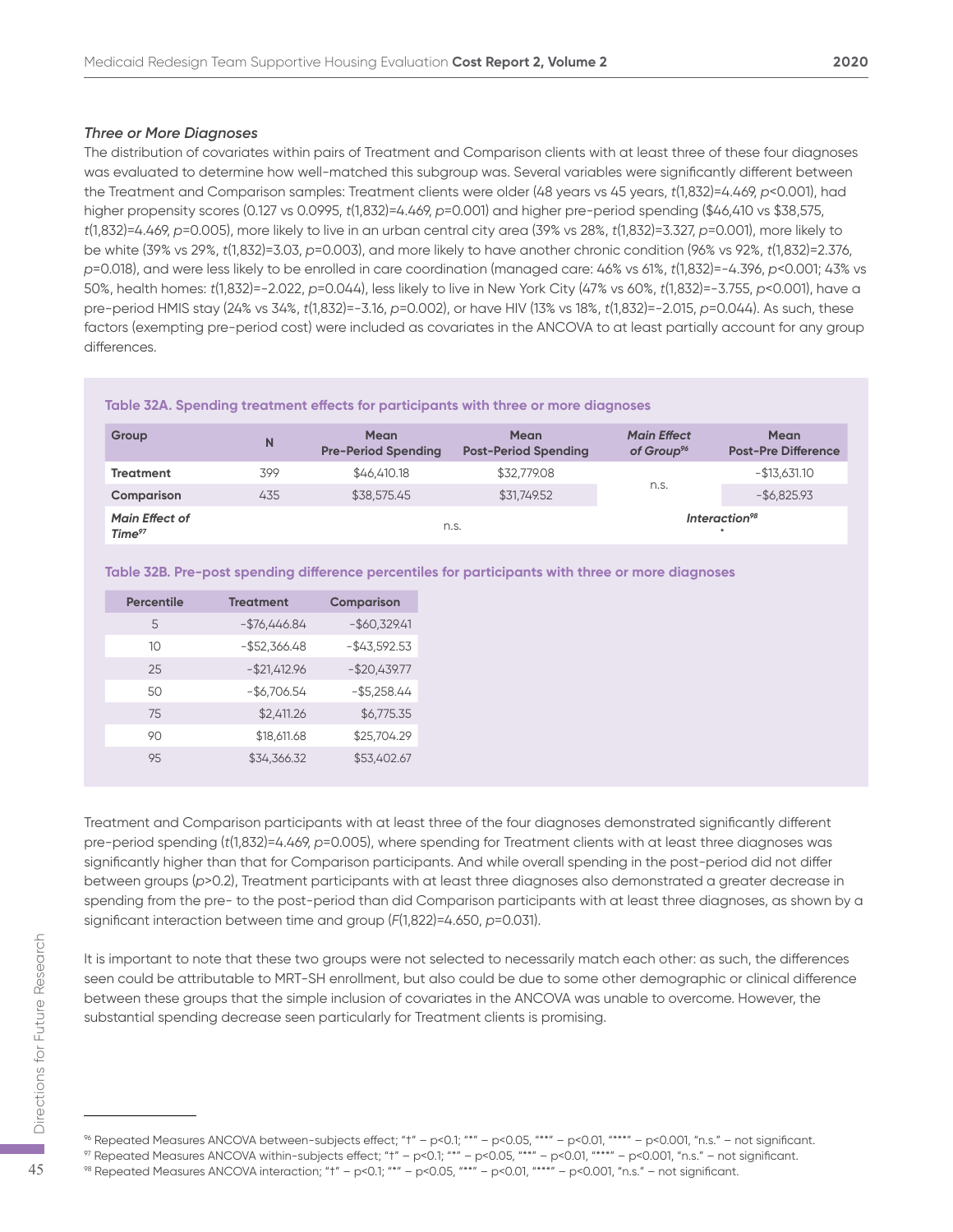#### *All 4 Diagnoses*

There was a very limited pool of clients who met the criteria for all four diagnoses: only 22 Treatment and 31 Comparison clients met this definition. As there were not at least 25 Treatment clients available, no further analyses were performed.

#### *Diagnosis Summary*

Comparisons based on pre-period diagnosis are tenuous, as the Treatment and Comparison participants included are not necessarily well-matched on any other modeled factors. As such, these analyses should be treated as exploratory and any patterns taken only as directions for future research with models optimized for such comparisons. But the findings do point to consistency with prior analyses. In general, Treatment participants with a serious mental illness, substance use disorder, or other chronic condition tended to show greater overall savings than did the Comparison participants. Participants with HIV did not show such an interaction. Further, Treatment clients with more complex conditions (e.g., three or more diagnoses) showed greater savings than did Comparison, though their pre-period spending was also significantly higher. Most MRT-SH programs either target individuals with a particular condition (or diagnosis), or aim to serve especially complex cases; these analyses demonstrate that such cases are particularly likely to show significant cost savings beyond "treatment as usual," making these targeting criteria appropriate to pursue, at least from this preliminary look.

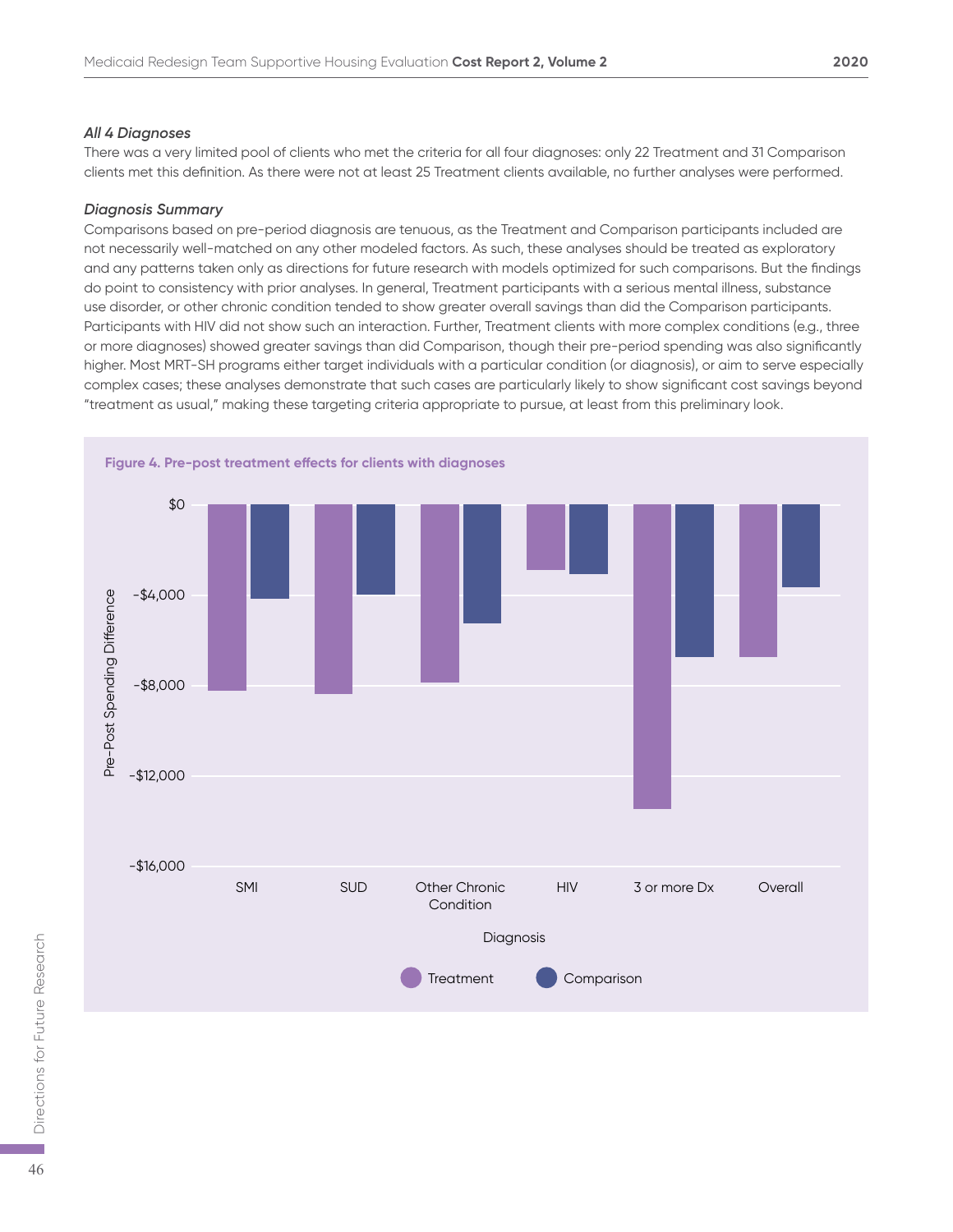#### **SPENDING BY PRIOR HOUSING STATUS**

Spending for MRT-SH Treatment and Comparison clients with pre-period histories of stays in homeless shelters, OMH residential facilities, and nursing homes was also compared.

Homeless shelter and OMH facility history were included as variables in the propensity score model, but matching on these items was not required for selection. Thus, the subgroups of participants with these histories may not be well-matched on pre-period spending or on any other modeled factor. As such, pre-period spending must be carefully examined, and interpretations and conclusions from any interactions found limited, as differences may be driven by some other unbalanced factor.

#### *HMIS History*

The distribution of covariates within pairs of Treatment and Comparison clients with a pre-period HMIS shelter stay was evaluated to determine how well-matched this subgroup was. Several variables were significantly different between the Treatment and Comparison samples: Treatment clients were more likely to be older (48 years vs 42.2 years, *t*(1,937)=7.478, *p*<0.001), and less likely to have been enrolled in care coordination (managed care: 47% vs 62%, *t*(1,937)=-4.784, *p*<0.001; health homes: 39% vs 51%, *t*(1,937)=-3.677, *p*<0.001); have an SUD (62% vs 79%, *t*(1,937)=-5.842, *p*<0.001), HIV (5% vs 9%, *t*(1,937)=-2.688, *p*=0.007), or SMI (79% vs 84%, *t*(1,937)=-2.278, *p*=0.023); or have a pre-period inpatient stay (53% vs 70%, *t*(1,937)=-5.393, *p*<0.001). As such, these factors were included as covariates in the ANCOVA to at least partially account for any group differences.

| Table 33A. Spending treatment effects for participants with a history of HMIS use |     |                                                 |                                     |                                              |                                    |
|-----------------------------------------------------------------------------------|-----|-------------------------------------------------|-------------------------------------|----------------------------------------------|------------------------------------|
| Group                                                                             | N   | <b>Mean</b><br><b>Pre-Period Spending</b>       | Mean<br><b>Post-Period Spending</b> | <b>Main Effect</b><br>of Group <sup>99</sup> | Mean<br><b>Post-Pre Difference</b> |
| Treatment                                                                         | 532 | \$31.917.32                                     | \$25,891.86                         |                                              | $-$ \$6.025.46                     |
| Comparison                                                                        | 407 | \$30,122.64                                     | \$26,846.41                         |                                              | $-$ \$3,276.23                     |
| <b>Main Effect of</b><br>Time <sup>100</sup>                                      |     | Interaction <sup>101</sup><br>n.s.<br>$46 - 46$ |                                     |                                              |                                    |

**Table 33B. Pre-post spending difference percentiles for participants with a history of HMIS use**

| <b>Percentile</b> | <b>Treatment</b> | Comparison      |
|-------------------|------------------|-----------------|
| 5                 | $-$ \$61,848.78  | $-$ \$45,791.34 |
| 10                | $-$ \$36,803.07  | $-$ \$35,971.47 |
| 25                | $-$13,205.03$    | $-$16,763.11$   |
| 50                | $-$2,083.72$     | $-$ \$5,327.90  |
| 75                | \$5,181.19       | \$6,669.09      |
| 90                | \$18,583.43      | \$26,515.18     |
| 95                | \$37,097.34      | \$50,531.07     |

Treatment and Comparison participants with a history of homelessness did not demonstrate significantly different preperiod spending (*p*>0.2), indicating reasonable similarity to start. While there was no significant main effect of time (*p*>0.1), there was a marginally significant main effect of group, *F*(1,930)=3.569, *p*=0.059, and a significant interaction between the two factors, *F*(1,930)=5.757, *p*=0.017, where Medicaid spending tended to decrease more for Treatment than Comparison clients over the interval. Treatment and Comparison participants with a history of homelessness did not demonstrate significant<br>period spending (p>0.2), indicating reasonable similarity to start. While there was no significant main effect<br>there was

<sup>99</sup> Repeated Measures ANCOVA between-subjects effect; "†" – p<0.1; "\*" – p<0.05, "\*\*" – p<0.01, "\*\*\*" – p<0.001, "n.s." – not significant.

<sup>&</sup>lt;sup>100</sup> Repeated Measures ANCOVA within-subjects effect; "t" – p<0.1; "\*" – p<0.05, "\*\*" – p<0.01, "\*\*" – p<0.001, "n.s." – not significant.<br><sup>101</sup> Repeated Measures ANCOVA interaction; "t" – p<0.1; "\*" – p<0.05, "\*\*" – p<0.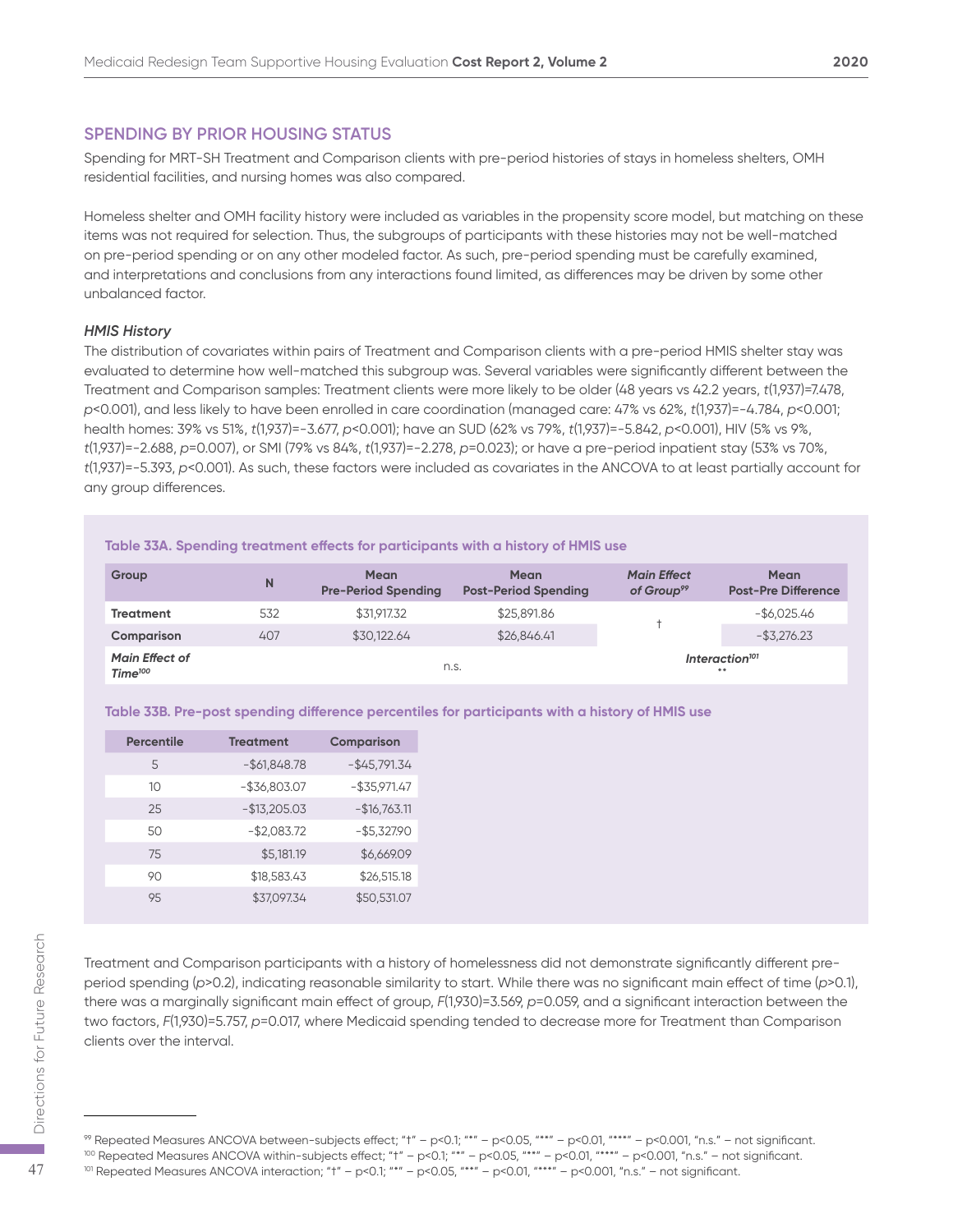Importantly, these two groups were not selected to necessarily match each other: therefore, the differences seen could be attributable to MRT-SH enrollment, but also could be due to some other demographic or clinical difference between these groups that the simple inclusion of covariates in the ANCOVA was unable to overcome. However, the groups are reasonably well-matched in pre-period spending (i.e., they are not significantly different), and the substantial spending decrease seen particularly for Treatment clients is promising.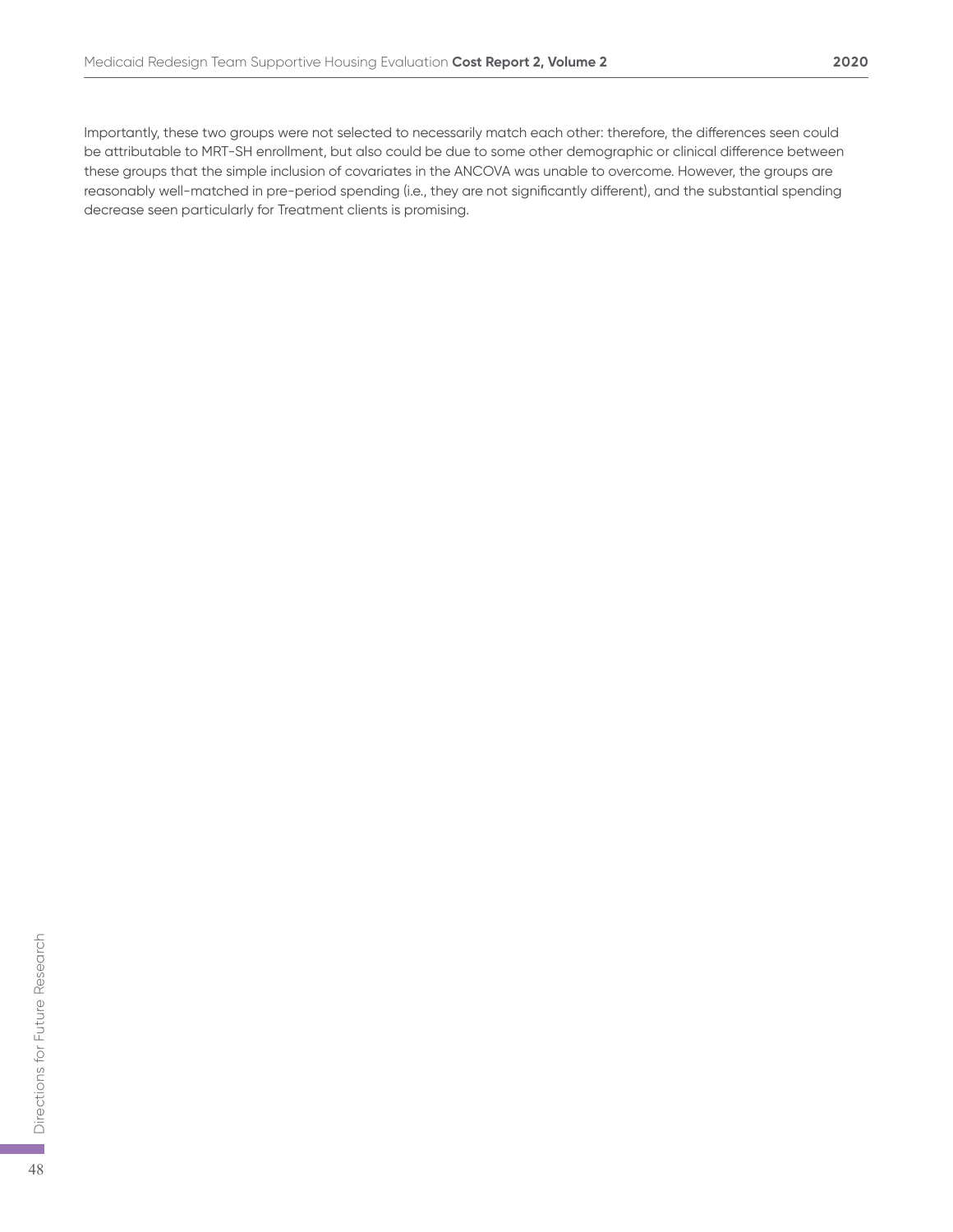#### *Nursing Home History*

The distribution of covariates within pairs of Treatment and Comparison clients with at least \$1,000 in pre-period nursing home claim spending was evaluated to determine how well-matched this subgroup was. Several variables were significantly different between the Treatment and Comparison samples: Treatment clients were significantly younger than Comparison (59/9 years vs 72.3 years, *t*(1,359)=-5.743, *p*<0.001), less likely to have an SMI (47% vs 74%, *t*(1,359)=-3.887, *p*<0.001) but more likely to have an other chronic condition (90% vs 74%, *t*(1,359)=2.511, *p*=0.012), more likely to be black (39% vs 23%, *t*(1,359)=3.012, *p*=0.003) or Hispanic/Latino (22% vs 8%, *t*(1,359)=2.442, *p*=0.015) and less likely to be white (33% vs 48%, *t*(1,359)=3.456, *p*=0.046), and more likely to be from a later treatment year (4.35 vs 3.89, *t*(1,359)=3.456, *p*=0.001), be enrolled in managed care (16% vs 5%, *t*(1,359)=2.819, *p*=0.005), and be male (63% vs 45%, *t*(1,359)=2.297, *p*=0.022). As such, these factors were included as covariates in the ANCOVA to at least partially account for any group differences.

|                                              |     |                                           | Table 34A. Spending treatment effects for participants with a history of nursing home stays |                                               |                                           |
|----------------------------------------------|-----|-------------------------------------------|---------------------------------------------------------------------------------------------|-----------------------------------------------|-------------------------------------------|
| Group                                        | N   | <b>Mean</b><br><b>Pre-Period Spending</b> | Mean<br><b>Post-Period Spending</b>                                                         | <b>Main Effect</b><br>of Group <sup>102</sup> | <b>Mean</b><br><b>Post-Pre Difference</b> |
| <b>Treatment</b>                             | 51  | \$93,328,00                               | \$72,759.16                                                                                 | ÷                                             | $-$ \$20,568.84                           |
| Comparison                                   | 310 | \$79.914.72                               | \$69,348.17                                                                                 |                                               | $-$10,566.55$                             |
| <b>Main Effect of</b><br>Time <sup>103</sup> |     |                                           |                                                                                             |                                               | Interaction <sup>104</sup>                |

#### **Table 34B. Pre-post spending difference percentiles for participants with a history of nursing home stays**

| <b>Percentile</b> | <b>Treatment</b> | <b>Comparison</b> |
|-------------------|------------------|-------------------|
| 5                 | $-$110,026.53$   | $-$78,669.53$     |
| 10                | $-$ \$97,537.82  | $-$ \$52,044.79   |
| 25                | $-$ \$75,161.89  | $-$16,059.40$     |
| 50                | $-$ \$56,341.15  | \$2,242.16        |
| 75                | $-$26,763.37$    | \$15,595.80       |
| 90                | \$28,278.07      | \$32.455.99       |
| 95                | \$83,913.14      | \$47,918.73       |

Treatment and Comparison participants with a history of nursing home stays (defined as nursing home-related claims totaling at least \$1,000 in the pre-period) did not demonstrate significantly different pre-period spending (*p*>0.2), indicating reasonable similarity to start. There was a significant main effect of time (*F*(1,350)=4.972, *p*=0.026), a significant main effect of group (*F*(1,350)=4.597, *p*=0.033), and a significant interaction between the two factors (*F*(1,350)=6.037, *p*=0.014). As such, while Treatment clients with histories of nursing home stays typically demonstrated higher spending than Comparison, and both Treatment and Comparison clients showed at least some average spending decrease, Treatment clients demonstrated a significantly greater decrease in overall spending than did Comparison.

Notably, there were far more Comparison clients with a history of nursing home stays than there were Treatment clients. However, the spending difference percentiles indicate that almost all Treatment participants showed decreased spending (in fact, only six Treatment participants with a history of nursing home-related claims showed spending increases in the post-period, versus over half of the Comparison clients), demonstrating a significant impact of the MRT-SH intervention on reducing and preventing nursing home-related costs. Notably, there were far more Comparison clients with a history of nursing home stays than there were Tre<br>
However, the spending difference percentiles indicate that almost all Treatment participants showed de<br>
(in fact, o

It is important to note that these two groups were not selected to necessarily match each other: as such, the differences seen could be attributable to MRT-SH enrollment, but also could be due to some other demographic or clinical difference between these groups that the simple inclusion of covariates in the ANCOVA was unable to overcome. However, the groups

 $102$  Repeated Measures ANCOVA between-subjects effect; "t" – p<0.1; "\*" – p<0.05, "\*\*" – p<0.01, "\*\*\*" – p<0.001, "n.s." – not significant.

<sup>&</sup>lt;sup>103</sup> Repeated Measures ANCOVA within-subjects effect; "t" – p<0.1; "\*" – p<0.05, "\*\*" – p<0.01, "\*\*" – p<0.001, "n.s." – not significant.<br><sup>104</sup> Repeated Measures ANCOVA interaction; "t" – p<0.1; "\*" – p<0.05, "\*\*" – p<0.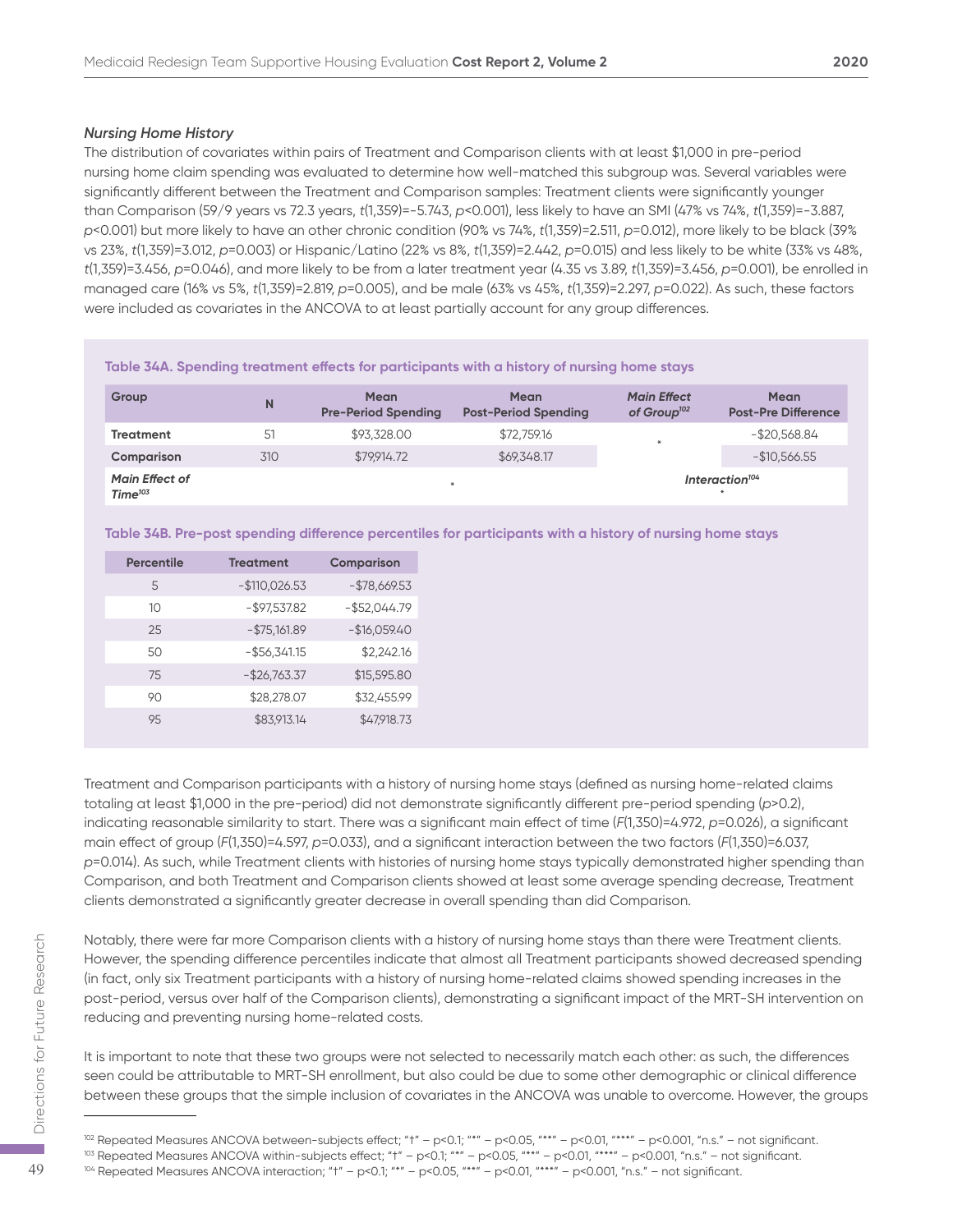are reasonably well-matched in pre-period spending (i.e., they are not significantly different), and the substantial spending decrease seen specifically for Treatment clients is promising.

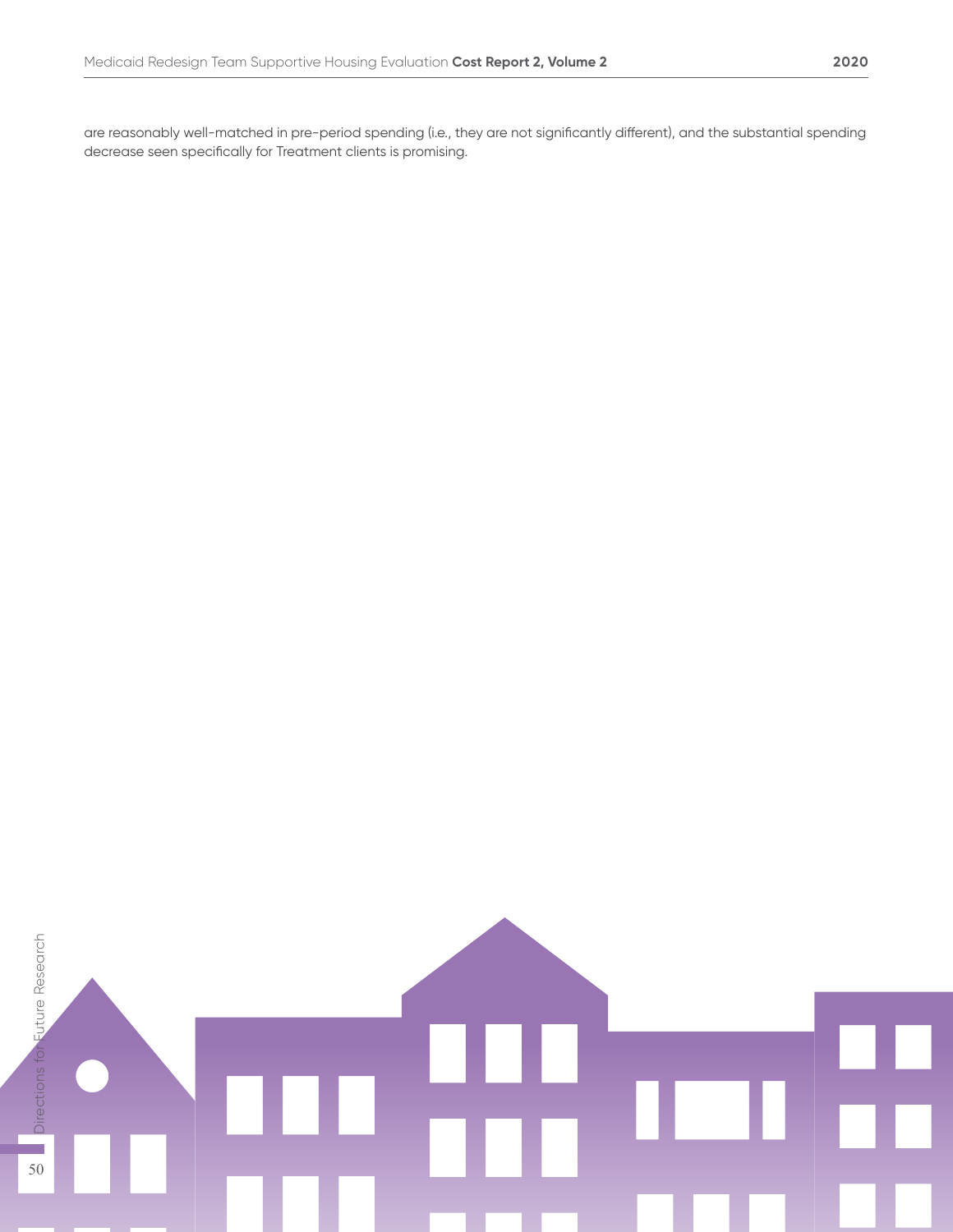#### *OMH Facility History*

The distribution of covariates within pairs of Treatment and Comparison clients with a pre-period OMH residential facility stay was evaluated to determine how well-matched this subgroup was. Several variables were significantly different between the Treatment and Comparison samples: Treatment clients were more likely to be white (50% vs 37%, *t*(1,421)=2.469, *p*=0.012) and less likely to be black (32% vs 43%, *t*(1,421)=-2.334, *p*=0.02); less likely to live in an urban central city area (21% vs 50%, *t*(1,421)=-6.454, *p*<0.001) and more likely to live in New York City (54% vs 34%, *t*(1,421)=3.696, *p*<0.001) or an urban noncentral city are (17% vs 10%, *t*(1,421)=2.131, *p*=0.034); less likely to have been enrolled in health homes (39% vs 57%, *t*(1,421)=- 3.614, *p*<0.001) but more likely to have been enrolled in managed care (36% vs 26%, *t*(1,421)=2.147, *p*=0.032); less likely to have a pre-period inpatient visit (50% vs 62%, *t*(1,421)=-2.336, *p*=0.02) or a nursing home stay (>1% vs 4%, *t*(1,421)=-2.769, *p*=0.006); and more likely to have an earlier treatment year (3.45 versus 3.75, *t*(1,421)=-3.274, *p*=0.001). Additionally, Treatment clients tended to have lower average propensity scores than Comparison clients (0.054 vs 0.076, *t*(1,421)=-2.831, *p*=0.005). As such, these factors were included as covariates in the ANCOVA to at least partially account for any group differences.

|  | Table 35A. Spending treatment effects for participants with a history of OMH facility stays |
|--|---------------------------------------------------------------------------------------------|
|  |                                                                                             |

| Group                                        | N   | <b>Mean</b><br><b>Pre-Period Spending</b> | <b>Mean</b><br><b>Post-Period Spending</b> | <b>Main Effect</b><br>of Group <sup>105</sup> | <b>Mean</b><br><b>Post-Pre Difference</b> |
|----------------------------------------------|-----|-------------------------------------------|--------------------------------------------|-----------------------------------------------|-------------------------------------------|
| <b>Treatment</b>                             | 270 | \$49.624.92                               | \$28,103.22                                |                                               | $-$ \$21,521.69                           |
| Comparison                                   | 153 | \$51,112.60                               | \$47,533.10                                |                                               | $-$ \$3,579.51                            |
| <b>Main Effect of</b><br>Time <sup>106</sup> |     | n.S.                                      |                                            |                                               | Interaction <sup>107</sup><br>$* *$       |

#### **Table 35B. Pre-post spending difference percentiles with a history of OMH facility stays**

| <b>Percentile</b> | <b>Treatment</b> | Comparison      |
|-------------------|------------------|-----------------|
| 5                 | $-$74,554.87$    | $-$ \$81,598.26 |
| 10                | $-$ \$53,469.70  | $-$44,507.41$   |
| 25                | $-$ \$39,701.99  | $-$17,581.01$   |
| 50                | $-$ \$23,176.34  | $-$1,037.62$    |
| 75                | $-$1,499.97$     | \$15,526.48     |
| 90                | \$12,753.14      | \$37,354.37     |
| 95                | \$32.224.96      | \$55,426.80     |

Treatment and Comparison participants with a history of OMH facility stays (defined as records in the CAIRS or MHARS systems) did not demonstrate significantly different pre-period spending (*p*>0.2), indicating reasonable similarity to start. There were no significant main effects of time (*F's<*1), but there was a main effect of group that trended toward significance (*F*(1,410)=2.851, *p*=0.092), and a significant interaction between these factors (*F*(1,410)=10.704, *p*=0.001). As such, spending for the Treatment participants with histories of OMH facility stays declined more than for the Comparison clients with such histories.

Notably, these two groups were not selected to necessarily match each other: as such, the differences seen could be attributable to MRT-SH enrollment, but also could be due to some other demographic or clinical difference between these groups that the simple inclusion of covariates in the ANCOVA was unable to overcome. However, the groups are reasonably well-matched in pre-period spending (i.e., they are not significantly different), and the substantial spending decrease seen specifically for Treatment clients is promising. For Motably, these two groups were not selected to necessarily match each other: as such, the differences and this more distributable to MRT-SH enrollment, but also could be due to some other demographic or clinical diffe

<sup>&</sup>lt;sup>105</sup> Repeated Measures ANCOVA between-subjects effect; "t" – p<0.1; "\*" – p<0.05, "\*\*" – p<0.01, "\*\*\*" – p<0.001, "n.s." – not significant.

<sup>&</sup>lt;sup>106</sup> Repeated Measures ANCOVA within-subjects effect; "t" – p<0.1; "\*" – p<0.05, "\*\*" – p<0.01, "\*\*" – p<0.001, "n.s." – not significant.<br><sup>107</sup> Repeated Measures ANCOVA interaction; "t" – p<0.1; "\*" – p<0.05, "\*\*" – p<0.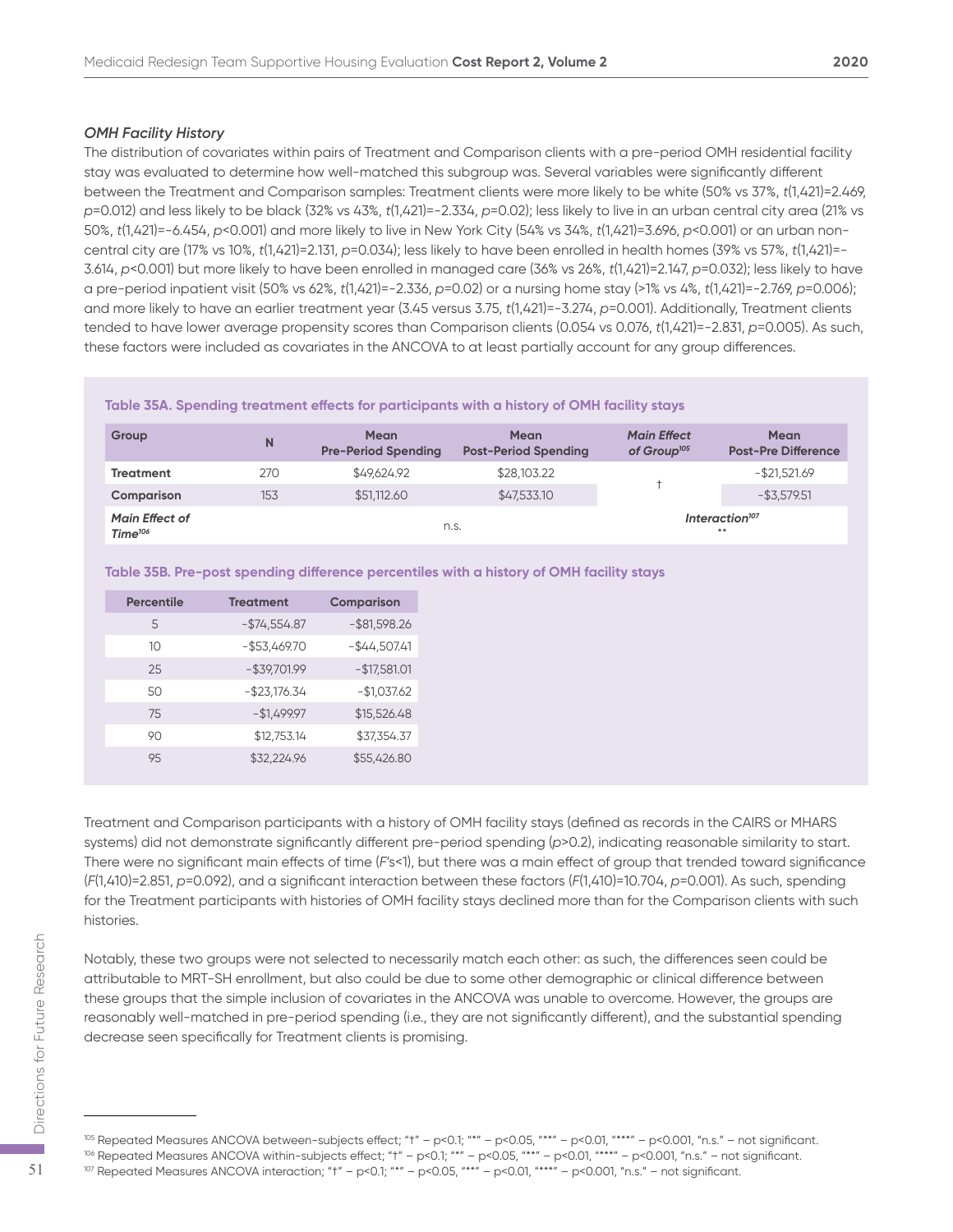#### *Prior Housing Status Summary*

Comparisons based on pre-period housing history are tenuous, as the Treatment and Comparison participants included are not necessarily well-matched on any other modeled factors, even with the inclusion of covariates in the ANCOVAs. As such, these analyses should be treated as exploratory and any patterns taken only as directions for future research, but are still interesting to examine.

All three housing histories demonstrated patterns wherein Treatment clients with such housing histories showed greater decreases in spending over the examined period than did Comparison clients, or significant interactions between time and group, even after inclusion of the necessary covariates.

Notably, while there were similar numbers of Treatment and Comparison clients with histories of HMIS stays, there were more Treatment clients with OMH facility stays, and many more Comparison clients with histories of nursing home stays. These unbalanced samples may have resulted in skewed results; as such, propensity score models optimized for such comparisons should be implemented in future work.

Several MRT-SH programs target individuals with a history of homelessness, or who are currently in nursing homes or OMH residential facilities but do not need such a high level of care. These analyses demonstrate that such cases are particularly likely to show significant cost savings beyond "treatment as usual," making these targeting criteria appropriate to pursue, at least from this preliminary look.

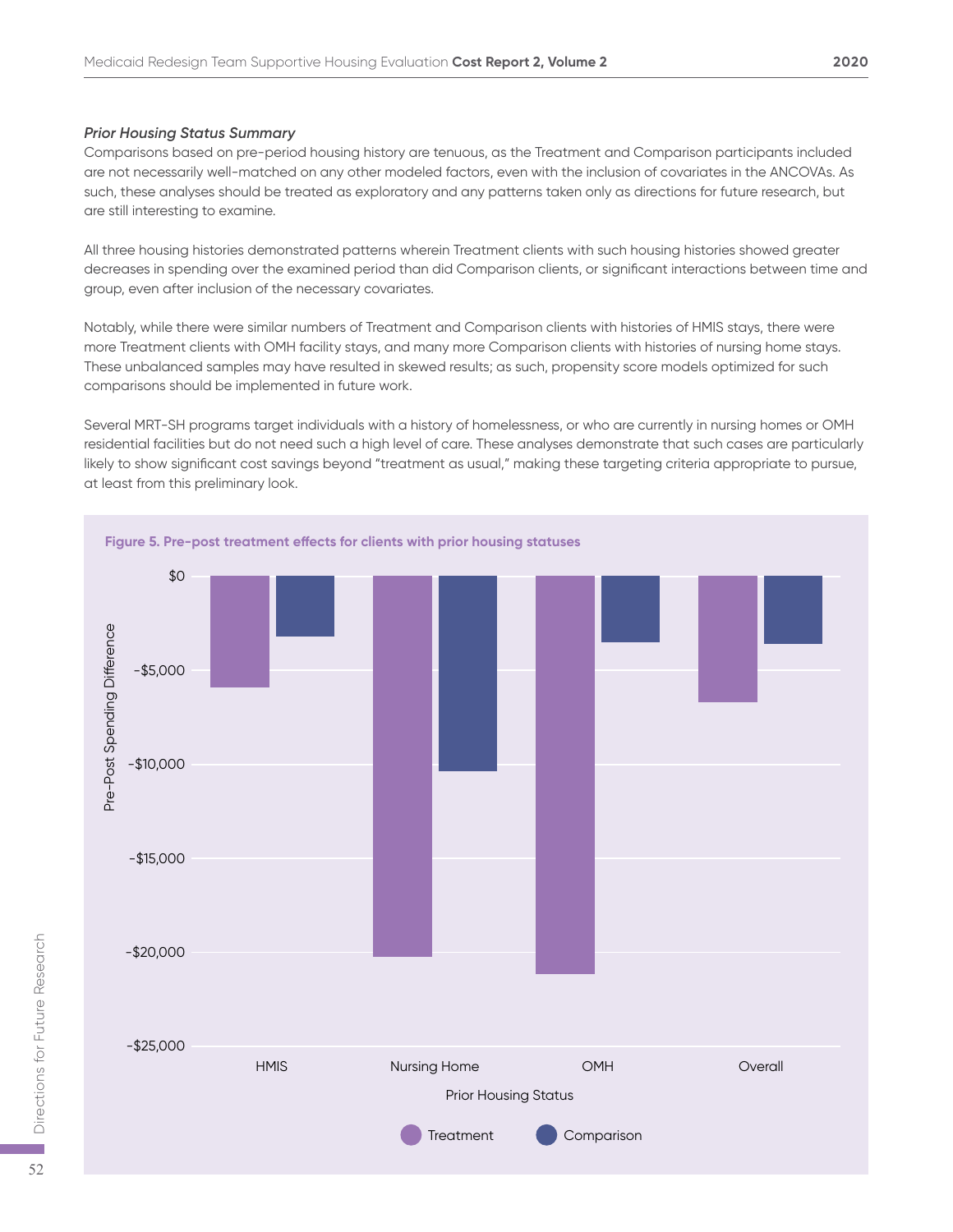### **Summary**

Selected MRT-SH Treatment clients were compared to a matched set of Comparison individuals to determine the impact of enrollment in MRT-SH on Medicaid claim spending. Overall, a significant treatment effect was found: while pre-period spending was similar after the matching process (as expected), Treatment participants demonstrated average savings of about \$7,000, which was significantly more than the \$3,600 average savings for Comparison participants. As such, enrollment in MRT-SH programs resulted in greater cost savings in Medicaid claims than "treatment as usual," at least on a global basis.

These treatment effects are likely driven by Treatment clients who were initially high spenders: while both Treatment and Comparison participants in the lower spending deciles tended to demonstrate increased *spending* in the post-period, those in the top two spending deciles demonstrated significant cost *savings*, with greater savings for Treatment than Comparison clients. Most MRT-SH programs used pre-period Medicaid spending as a targeting criterion, with the aim of enrolling particularly high-cost users. These results demonstrate that such a strategy is appropriate, as these initially highspending clients are the ones most likely to show significant cost savings after enrollment.

Further, these savings likely stemmed from decreased spending in three service categories. Hospital inpatient spending showed significant decreases in the post-period, though these decreases were greater for Comparison than Treatment clients. But nursing home and "other" spending showed significant savings for Treatment clients, while Comparison clients tended to show increases. While several other categories demonstrated some significant cost increases, they were all small (e.g., less than \$1,000) and unlikely to represent shifts holding MRT-SH programs back from achieving cost savings.

The comparisons within diagnosis and prior housing subgroups are more tenuous, as the Treatment and Comparison participants included are not necessarily well-matched on any other modeled factors. As such, these analyses should be treated as exploratory and any patterns taken only as directions for future research. But the findings do point to consistency with prior analyses. First, Treatment clients with an SMI, SUD, other chronic condition, or at least three diagnoses showed greater overall savings than did the Comparison participants. Most MRT-SH programs either target individuals with a particular condition (or diagnosis), or aim to serve especially complex cases; these analyses suggest that such cases are particularly likely to show significant cost savings beyond "treatment as usual," making these targeting criteria appropriate to pursue.

Further, Treatment clients with a history of homelessness (HMIS shelter use), OMH facility stay (inpatient psychiatric or OMH residential facility), or nursing home use demonstrate greater spending decreases than did the Comparison clients with such histories, even after the inclusion of potentially confounding covariates. Again, nursing home and OMH settings are particularly expensive; this decrease may reflect Treatment clients' successful moves from these settings to more independent supportive housing environments, while Comparison clients may not have achieved such setting changes.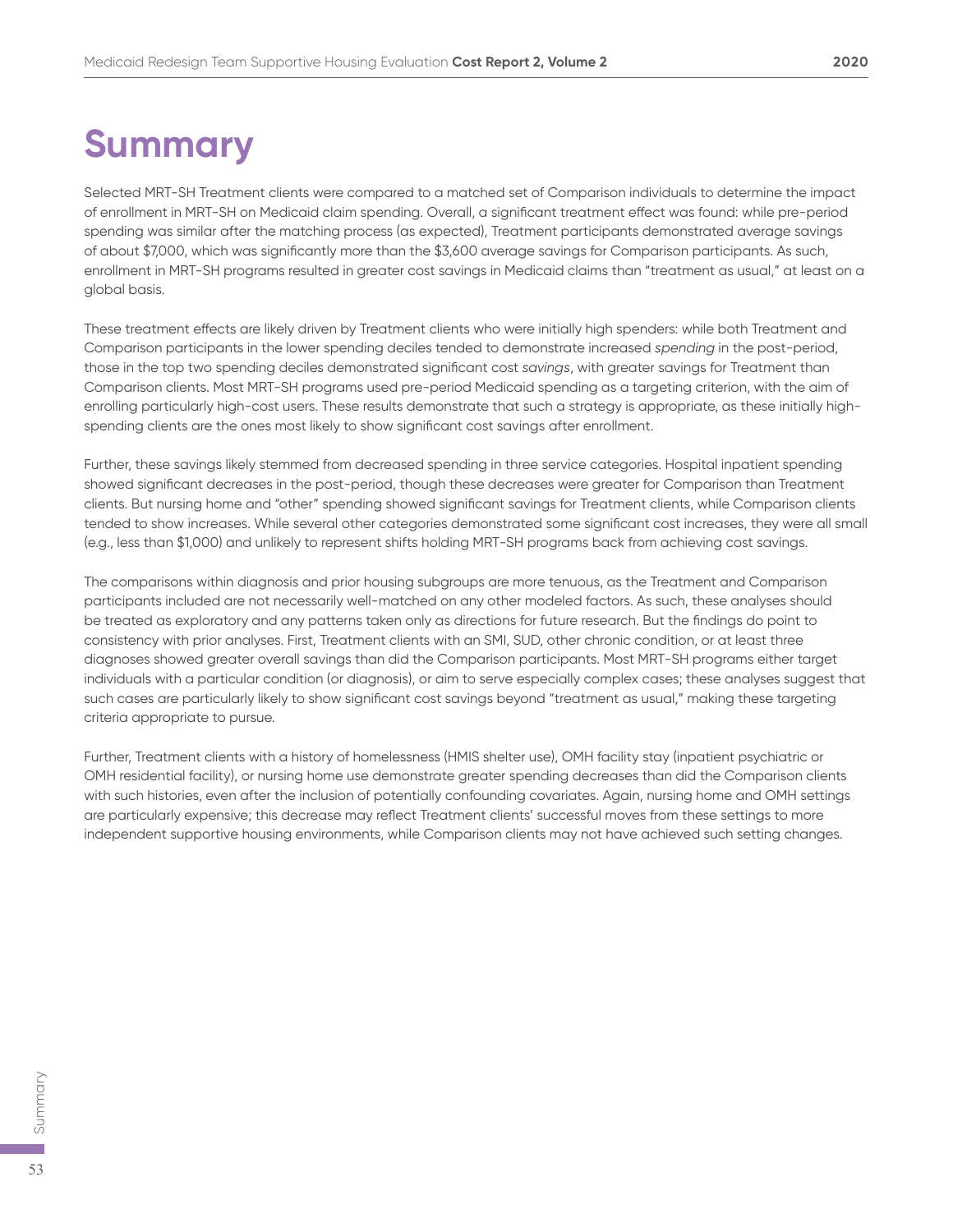### **Current Conclusions**

The overall treatment effects represent a promising result of MRT-SH interventions: Treatment clients demonstrate greater cost savings in the first year after MRT-SH enrollment than do their matched Comparison counterparts. These decreases are likely driven by clients who were particularly high utilizers before enrollment, and likely stem from decreases in inpatient, nursing home, and "other" service category spending. Treatment clients with an SMI, SUD, or other chronic condition, or with a history of homeless shelter, nursing home, or OMH residential facility stays, may especially benefit from MRT-SH programs, but further work is needed to better establish these subgroup-based patterns.

MRT-SH programs tend to target clients who are high Medicaid utilizers, both in terms of cost and number of visits, have certain diagnoses, and/or are in nursing homes or residential treatment facilities. These results demonstrate that clients in these situations, or with these backgrounds, are the ones most likely to show significant treatment effects, and thus represent appropriate candidates for programs. Some targeting criteria may not have as much impact on spending changes: clients with HIV or with more emergency department visits may show some cost savings but not savings greater than "treatment as usual." However, more research specifically focused on diagnoses, prior housing status, and other subgroup factors is needed to directly examine changes in Medicaid spending with appropriately created and matched groups.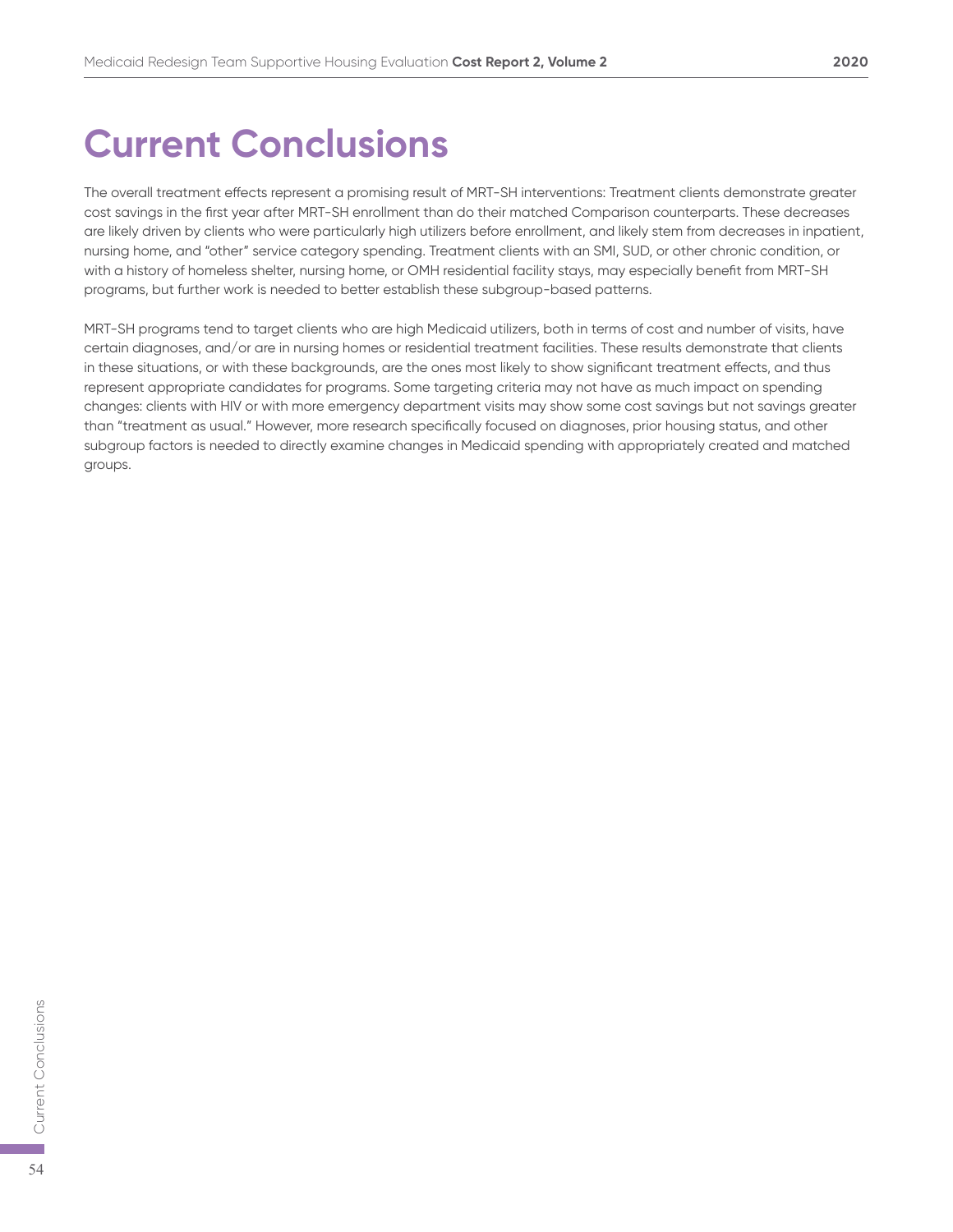### **Appendices**

#### Table A.1. Category of service definitions<sup>108</sup>

| <b>Service Category</b>             | <b>COS Code</b>                                                                                                                                                | <b>Description</b>                                                                                                                                                                                                                                                   |
|-------------------------------------|----------------------------------------------------------------------------------------------------------------------------------------------------------------|----------------------------------------------------------------------------------------------------------------------------------------------------------------------------------------------------------------------------------------------------------------------|
| Clinic                              | 160                                                                                                                                                            | Diagnostic and Treatment Center Services                                                                                                                                                                                                                             |
| <b>DME</b>                          | 321                                                                                                                                                            | Medical Appliance, Equipment, Supply Dealer                                                                                                                                                                                                                          |
| Emergency Department <sup>109</sup> | 2879 & claim trans src code = $C$ or P<br>1402 & claim trans src code = C or P<br>1419 & claim trans src code = $C$ or $P$<br>99281 & claim trans src code = E | Rate codes for ED (Fee For Service)                                                                                                                                                                                                                                  |
| Rate code & claim source code       | 99282 & claim trans src code = E<br>99283 & claim trans src code = E<br>99284 & claim trans src code = E<br>99285 & claim trans src code = E                   | Rate codes for ED procedures (Managed Care)                                                                                                                                                                                                                          |
| <b>Hospital Inpatient</b>           | 285                                                                                                                                                            | Inpatient                                                                                                                                                                                                                                                            |
| <b>Hospital Outpatient</b>          | 287                                                                                                                                                            | Hospital-Based Outpatient Services                                                                                                                                                                                                                                   |
| Lab                                 | 1000                                                                                                                                                           | Laboratory (Free-Standing)                                                                                                                                                                                                                                           |
| Non-Institutional Long-Term Care    | $\circ$<br>260<br>263<br>264<br>266<br>267<br>284<br>388                                                                                                       | Chain Pharmacy/Other NILTC<br>Home Health Agency Professional Services<br>HHA/Medical/Surgical Supply and DME<br>Vendor Personal Care Services<br>Personal Emergency Response Services<br>Assisted Living Program<br>Home Care Program<br>Long Term Home Health Care |
| Nursing Home                        | 286<br>381<br>383                                                                                                                                              | <b>Skilled Nursing Facility</b><br><b>Skilled Nursing Facility</b><br>Day Care                                                                                                                                                                                       |
| Pharmacy                            | 441                                                                                                                                                            | Drugs                                                                                                                                                                                                                                                                |
| <b>Physician Services</b>           | 46<br>460                                                                                                                                                      | Physician Group<br><b>Physician Services</b>                                                                                                                                                                                                                         |
| Transportation                      | 601<br>602<br>603<br>605<br>606                                                                                                                                | Ambulance-Emergency<br>Ambulette<br>Taxi<br><b>Livery Services</b><br><b>Transportation Day Treatment</b>                                                                                                                                                            |

<sup>108</sup> The table above shows Medicaid category of service (COS) codes and descriptions that were rolled up to define the broader categories of service used in the pre-post analysis. Medicaid COS codes are associated with Medicaid claims in the Medicaid database based on the nature and setting of the claim.  $\frac{55}{4}$ <br>  $\frac{55}{4}$ <br>  $\frac{108}{4}$  The table above shows Medicaid category of service of service used in the pre-post analysis. Medicaid CC<br>
nature and setting of the claim.<br>  $\frac{109}{4}$  Emergency Department services wer

<sup>109</sup> Emergency Department services were defined as any claim line with rate code 2879, 1402, or 1419 or procedure code 99281 - 99285, regard-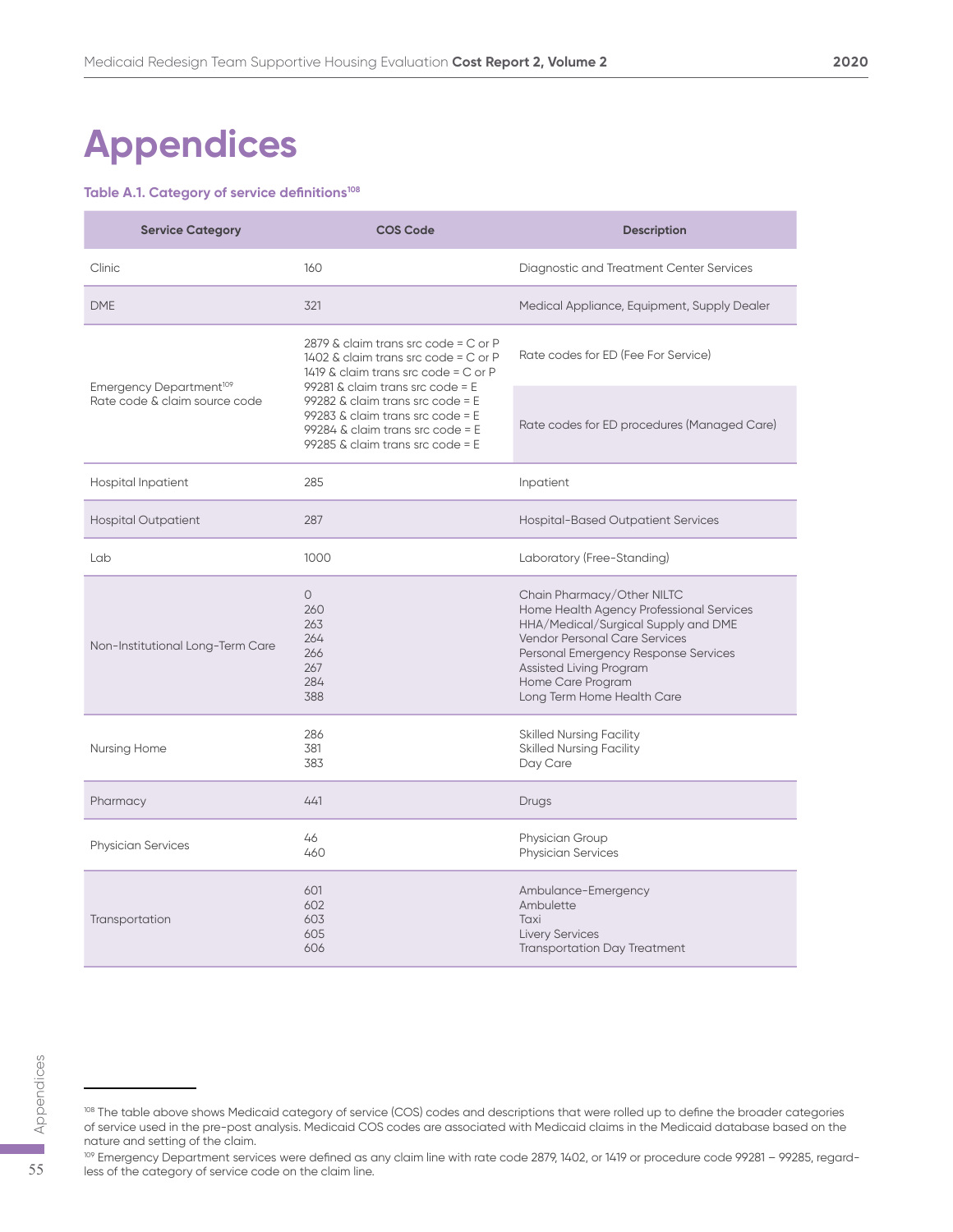#### **Table A.2. Medicaid coverage types considered "full" for inclusion in pre-post analysis**

For the purposes of the pre-post analysis, a participant was considered to have full coverage and kept for analysis if they had coverage codes contained in the following table. Coverage of any other type excluded the participant from the prepost analysis. A 60-day or more gap in coverage within the pre-period or the post-period also excluded the participant from the pre-post analysis.

| <b>Coverage Code</b> | <b>Coverage Code Description</b>                                    |
|----------------------|---------------------------------------------------------------------|
| O <sub>1</sub>       | All Benefits                                                        |
| 06                   | <b>Provisional Eligibility</b>                                      |
| 11                   | Legal Alien - Full Coverage                                         |
| 16                   | Home Relief                                                         |
| 19                   | Community Coverage with Community LTC                               |
| 20                   | Community Coverage with no LTC                                      |
| 24                   | Community Coverage with no LTC, Alien 5-year ban                    |
| 30                   | Client is eligible for Medicaid and enrolled in a patient care plan |
| 36                   | <b>Family Health Plus Guarantee</b>                                 |